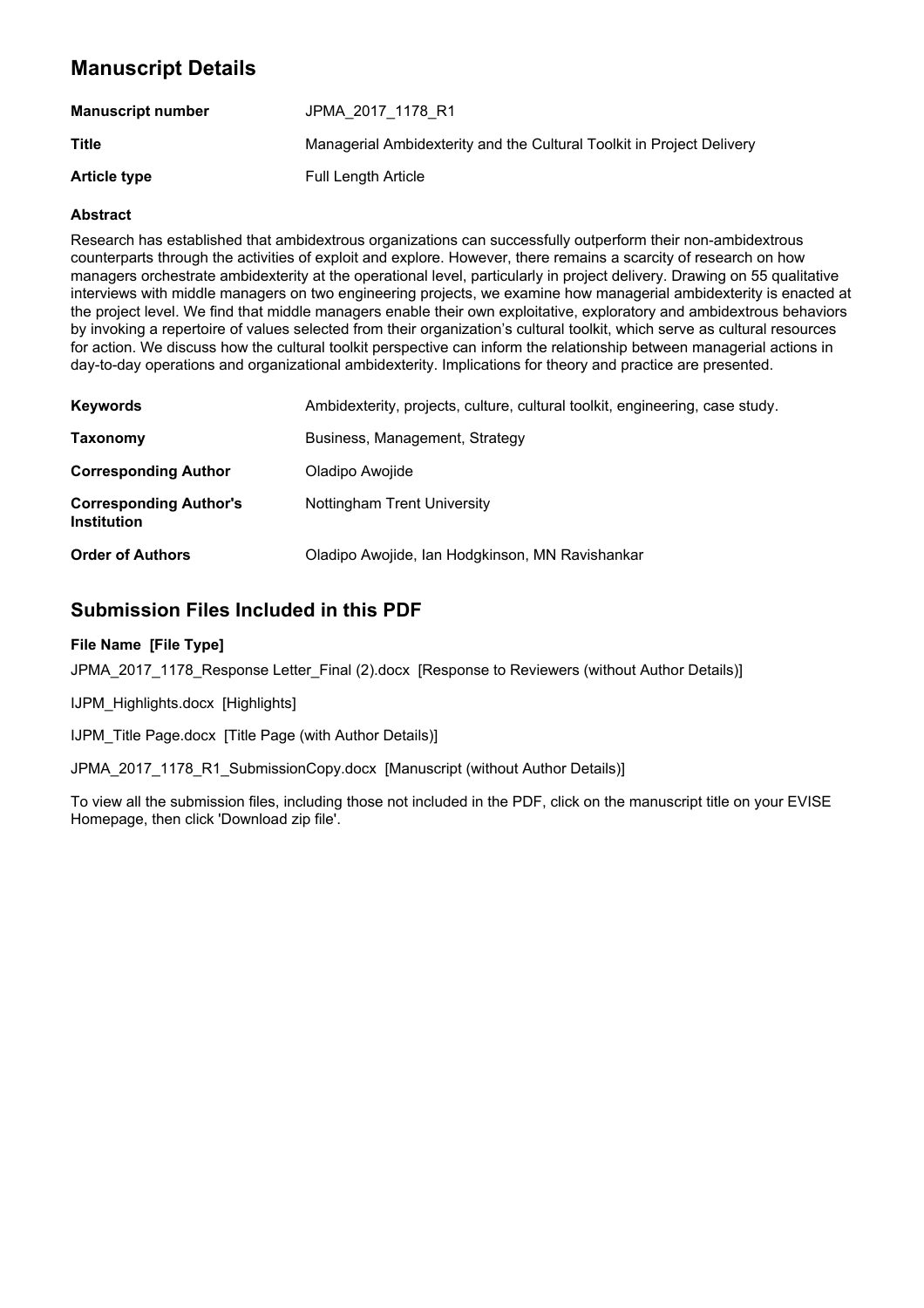## 20 April 2018 **JPMA\_2017\_1178**

Dear Professor Huemann and the review team:

We wish to thank you very much for the opportunity to revise the manuscript. We also thank the reviewers for all the constructive comments and suggestions. Your feedback has been most helpful in revising the paper and in offering a stronger contribution. In the main we have made the following changes:

1. We have thoroughly revised the Research Findings (Section 6) of the paper. This part of the paper now contains specific illustrations of exploitative (sub-section 6.1), exploratory (sub-section 6.3) and ambidextrous (sub-section 6.5) actions.

We have carefully rewritten the sub-section on cultural resources and exploitative behaviours (sub-section 6.2). In this section, we have described and analysed how managers drew on the manifest-visible values of *commitment to improving product and process efficiencies* and *cautious incrementalism* from the organizational cultural toolkit when engaging in exploitation-oriented activities

We have carefully rewritten the sub-section on cultural resources and exploratory behaviours (sub-section 6.4). In this section, we have described and analysed how managers drew on the latent-hidden values of *knowledge transfer and proactive collaboration* and *receptiveness to change* from the organizational cultural toolkit when engaging in exploration-oriented activities.

We have carefully rewritten the sub-section on cultural resources and ambidextrous behaviours (sub-section 6.6). In this section, we have described and analysed how managers drew on the broad values of *delivering service excellence to customers* and *maintaining a reputable brand* from the organizational cultural toolkit when undertaking ambidextrous activities.

- 2. We have completely rewritten the back-end of the paper. We have strengthened the contribution claims and tied them closely to the empirical sections. Drawing on our analysis we have developed four unique propositions.
- 3. We have revised the literature review section of the paper and incorporated a deeper and critical review of the ambidexterity literature with particular reference to the analytical distinction between exploitation (incremental innovation) and exploration (radical innovation). We have also clarified and strengthened our explanation of the cultural toolkit perspective used in the paper.

Our detailed responses (in italics) to the comments of the review team are presented below. We hope that you like the revised version.

Sincerely, Authors

**Reviewer 1**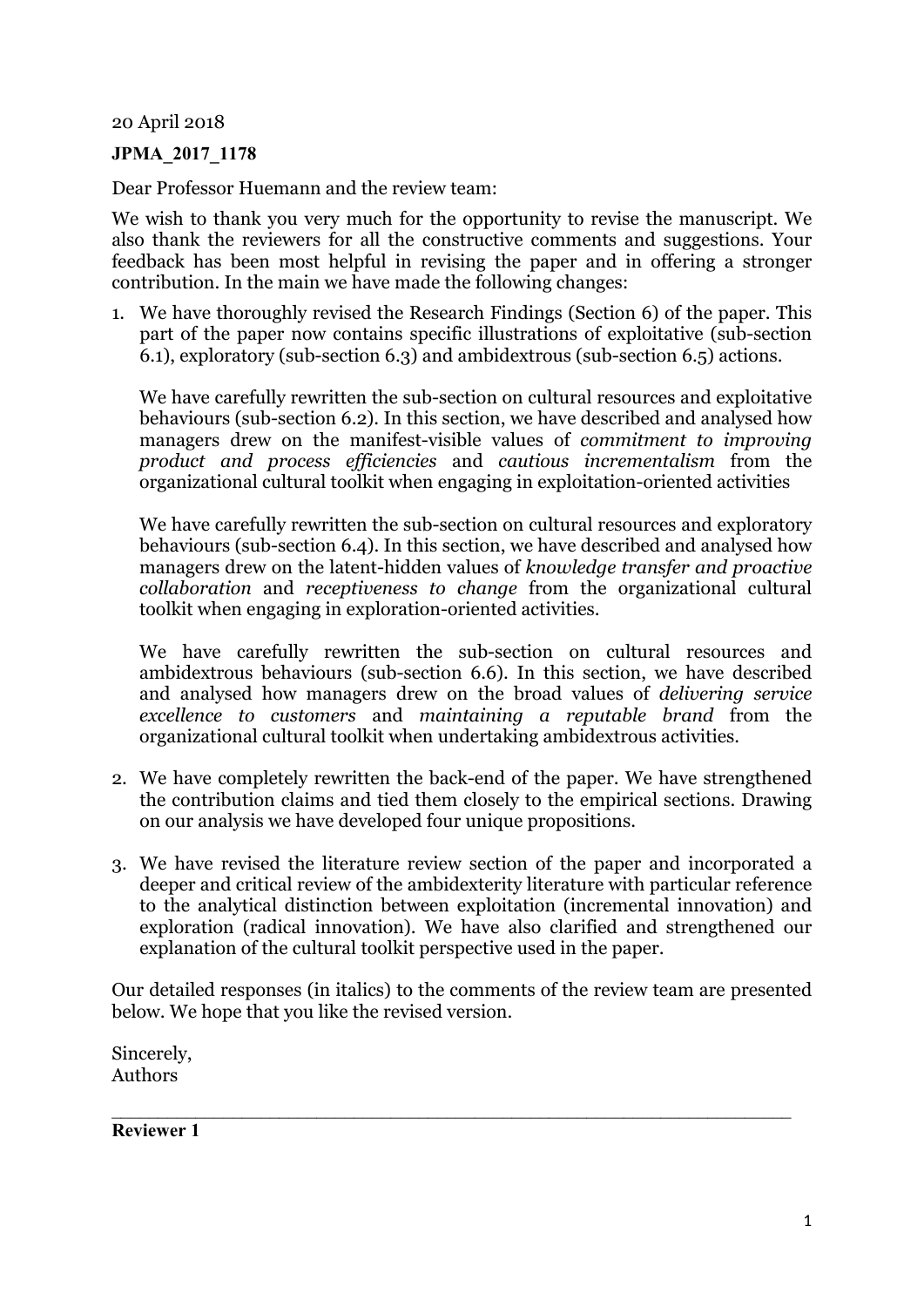**Comment #1.** The article addresses an important and rather understudied topic. The role of middle management in managing organizational ambidexterity and more specifically, the role of organisational culture on managerial behaviour at the project level. The theoretical framework to grasp the culture effect is based on the notion of cultural toolkit of an organisation which is "a grab bag of norms, beliefs, values, frames, rituals, ceremonies, gossip, stories, jargon, rhetoric, humour, justifications and routines which organisation members use to shape their actions as they engage in organisational activities". The methodology is qualitative one, based on two project cases analysed through 55 semi structured interviews. Based on the interviews, the paper identifies patterns of exploitation, exploration and ambidextrous behaviours, and refers it to specific cultural toolkits. It concludes from the empirical data that individuals have the liberty to select diverse cultural resources from an organisation's cultural toolkit, rather than being slaves to the corporate philosophy. The paper is well written and clear in its developments. However two important points need to be developed and clarified.

**Response #1.** *Thank you very much for your encouraging comments*.

**Comment #2.** The paper addresses the topic of ambidextrous behaviors. But the empirical material given in the article is essentially managers' discourses on their practices. A classical bias of interview methodology is that spoken theory is generally different from theory in use (Argyris and Shön). The case study should then give examples of actions taken on the projects that reveal the ambidexterity in practice.

**Response #2.** *We have now included specific illustrations of exploitative (subsection 6.1; p14), exploratory (sub-section 6.3; p17) and ambidextrous (sub-section 6.5; p20-21) actions taken in the course of the two projects. These illustrations are clearly sign-posted in the first paragraph of the Research Findings section (p13). We feel these sub-sections nicely complement our interview data.* 

**Comment #3.** In the definition of the author, the "cultural toolkit" appears as a very broad category. Therefore, it is not very surprising that the interviewees easily find CT to justify their choices in an ex-post justification. But then, such conclusion seems contradictory to the importance of such variable as a structuring one on managers' behavior. What are the important "cultural toolkits" and what are just the superficial ones? For me for example the "corporate philosophy" appears generally as far less structuring compared to a financial norm... A deeper and more hierarchized view of this "grab bags of…" is necessary if the author wants to found the paper on this loose notion. The reference to the large institution theoretic field should help here.

**Response #3.** *Great point. This comment helped us immensely in revisiting our analysis and offering a richer and deeper view of cultural toolkits at play. We found that managers drew on (a) visible values in the cultural toolkit when undertaking exploitative activities; (b) hidden values in the cultural toolkit when undertaking exploratory activities; and (c) broadly-defined values when undertaking*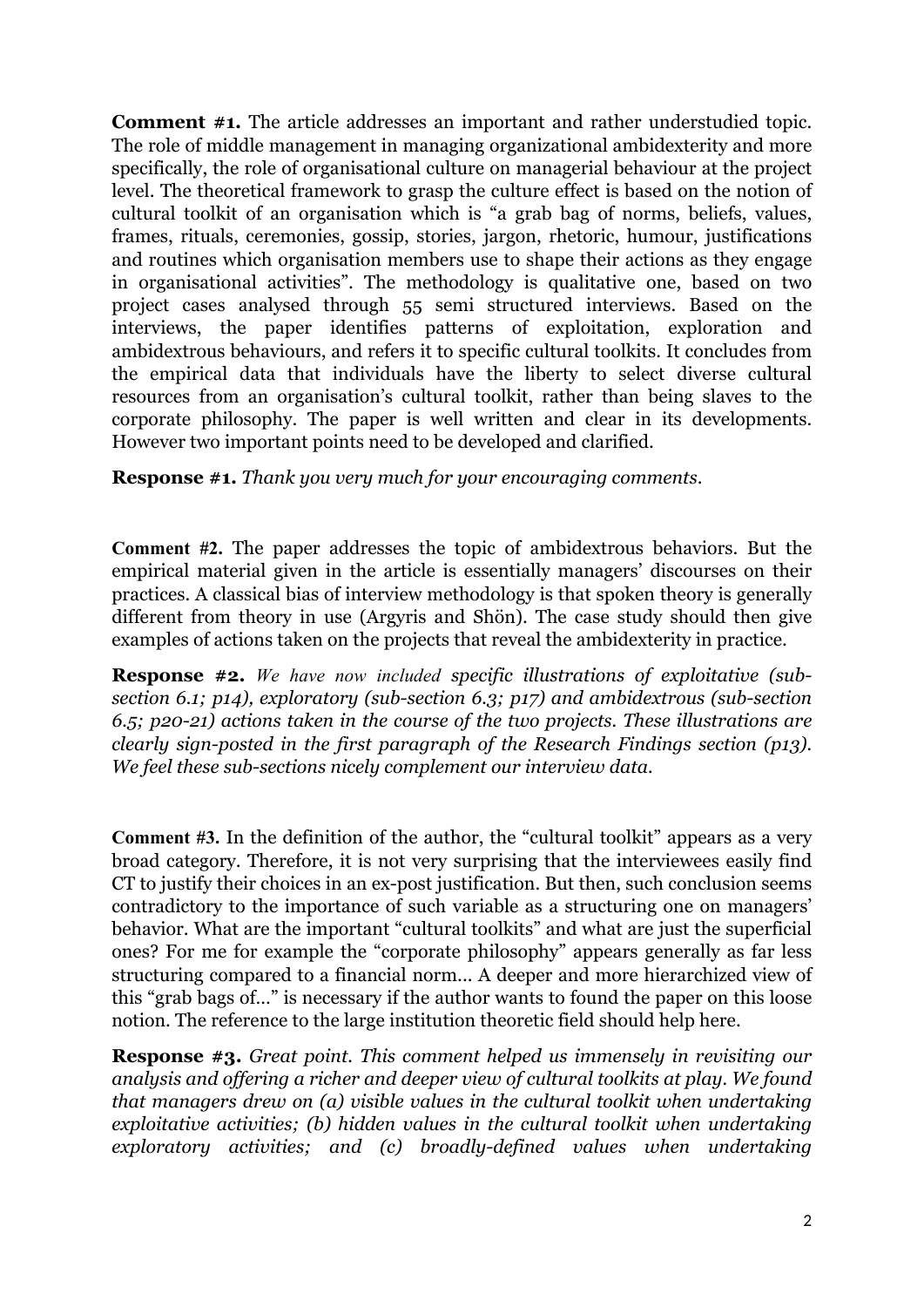*ambidextrous activities. We have now developed these arguments carefully in subsections 6.2 (p14-16), 6.4 (p18-20) and 6.6 (p21-24).* 

 $\_$  , and the contribution of the contribution of the contribution of the contribution of  $\mathcal{L}_\text{max}$ 

### **Reviewer 2**

**Comment #1.** How managers orchestrate ambidexterity at the operational level in project delivery is the question which this paper aims to address. I would like to dwell in my review on some conceptual considerations that I think are fundamental for enhancing the paper's theoretical contribution. Starting from your abstract, you state that "ambidextrous organisations can successfully pursue both incremental and discontinuous innovation, through the activities of exploit and explore". From this statement, incremental and radical (or discontinuous) innovation are two opposites as well as the actions of exploitation and exploration. And the notion of ambidexterity is grounded on this opposition. I would like to invite you to challenge this assumption. Some innovation management literature sees incremental and discontinuous innovation as two opposites which requires different kind of resources, actions and attitude. However, there are also different views and voices in literature. For example, Revellino and Mouritsen (2015) found that the trajectory of innovation has properties that overcome the distinction between radicalness and incrementalism. This distinction is not always an organising principle for firms. It may instead be an outcome judged ex post. A lot of small steps may become radical ex post even if they were not included ab origine in a big design. Not just the space and time dimension influence what could be judged as incremental or radical, but these too are not separated effects of discernible practices.

Other relevant literature in the field, such as Hage (1980), Henderson and Clark (1990), Cardinal (2001) emphasise a conceptualisation of innovation as a continuum rather than oppositional (black and white) typologies and consider the traditional categorisations of innovation as 'potentially misleading'. Such significant works are ignored. After this premise, the question becomes: are exploitation and exploration really two opposing activities? Or are these actions coming from the same matrix that is the ability to build networks and connections with the world? Then, how the different components of the cultural toolkit concur in enhancing this capacity?

**Response #1**: *Thank you very much. This comment offered us very helpful guidance and we have built on it in revising and strengthening the conceptual foundations and contributions of the paper. In the revised paper we have sought to delve deeper into the ambidexterity literature to address this issue. Specifically, we have offered more detail on the theoretical debates that have taken place within this body of literature that have centred around the management and structuring of opposing activities and outcomes. Central to this is whether ambidexterity is viewed from a structural perspective or a contextual / harmonic perspective. While the former views exploit and explore and incremental and radical innovation as completely contradictory and opposing activities and outcomes, the latter views them as complementary – in a similar vein to your helpful summary. We have now engaged with the continuum view squarely within the literature review section with reference to the scholarly literature you have suggested (p4-6). Since our study is*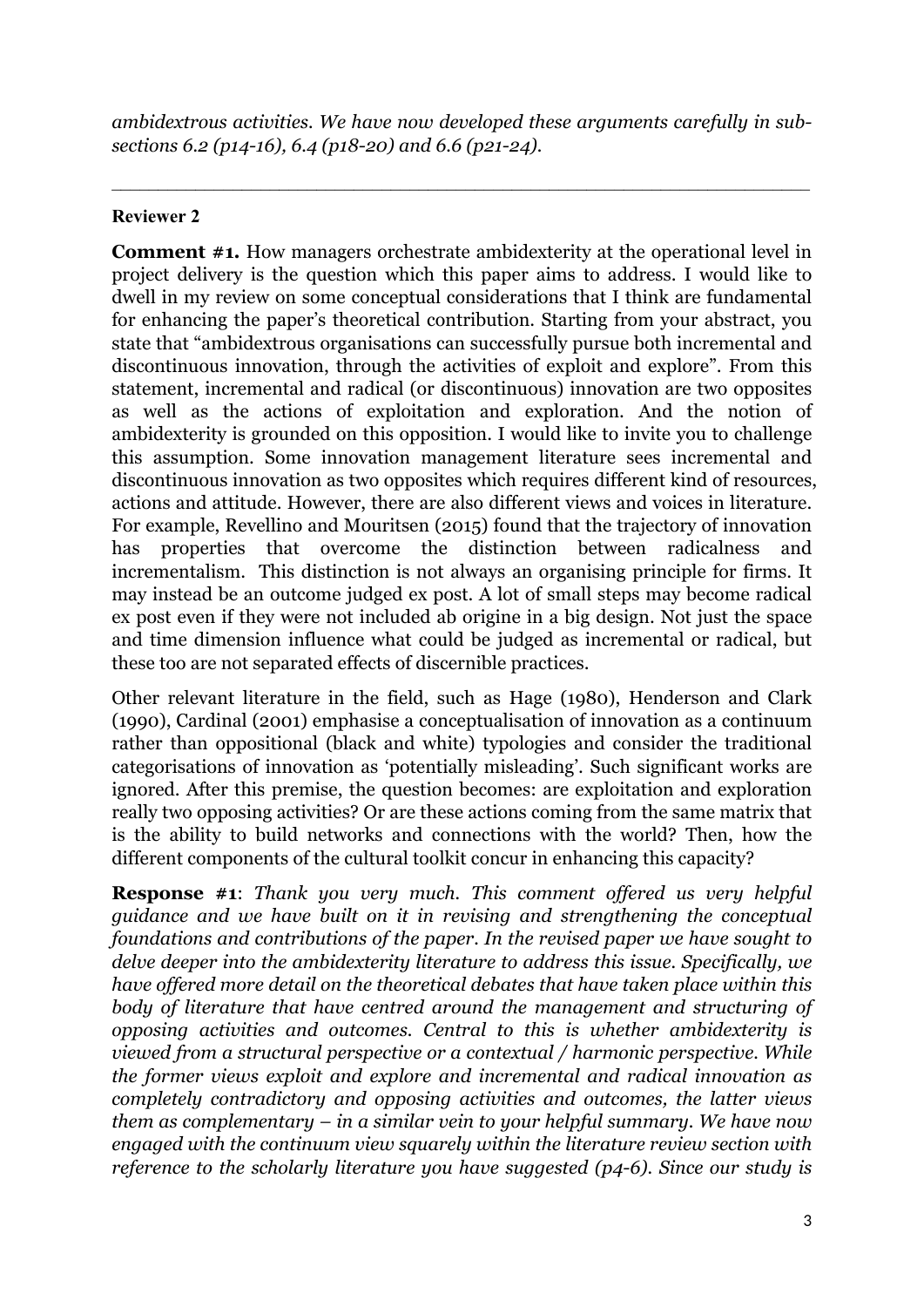*concerned with understanding how managers enact ambidexterity, we feel we are leaning more towards the complementary view of ambidexterity. However, if we are open to the possibility that some managers may be biased toward either exploit or explore, then we can see how the consequences of their actions can lead to separate outcomes, i.e. exploitative-oriented behaviour resulting in incremental innovation, and explorative-oriented behaviour resulting in radical innovation. It is only ambidextrous managers that probably reconcile both sets of activities and in turn both forms of innovation. The arguments around this line of thought is now integrated into a revised literature review section titled 'Ambidexterity'(p3-4). We have also included a new table in the appendices (Appendix A, p41-42) that maps recent investigation of ambidexterity and offers an overview of different viewpoints.*

*We have further developed these arguments carefully in the empirical sections 6.2 (p14-16), 6.4 (p18-20) and 6.6 (p21-24) and in the discussion section (pp 24-29) of the paper. We hope this reads better.* 

**Comment #2.** At page 22 you refer to the practices of exploration by managers as a "routinely generation of imaginative alternatives". I like this statement! Routine helps create variation. This should become a central proposition in your paper and you should speculate on it. Starting from this, perhaps also the notion of ambidexterity could evolve and you could sharpen your theoretical contribution!

**Response #2.** *Thank you for your kind words. We have followed your suggestion and completely rewritten the back-end of the paper (p24-30). Drawing on our analysis we have developed four unique propositions (p24-29). We have strengthened the contribution claims and tied them closely to the empirical sections (p29-30).* 

**Comment #3.** From your empirical story, it seems more that exploration comes from exploitation. The notion of cautious improvisation (p. 12) you propose, seems endorse a duality perspective rather than an opposition.

**Response #3.** *Thank you. We agree with your observation about the exploitationexploration link in our empirical material. We have now engaged with the theoretical basis of this link in our literature review section by explaining the distinction between the structural and behavioural view of ambidexterity (p3-5). We feel this review now foreshadows the empirical section well. With regard to the label 'cautious improvisation', we felt on careful reflection that this was not an accurate descriptor and have replaced this with the label 'cautious incrementalism', which we feel is a more precise abstraction from our data (p15-17).*

**Comment #4.** At p. 21, you state: "Thus, the study takes the perspective that organisational culture should be viewed as heterogeneous and not homogeneous, which can be exploited by mangers for their own purposes pointing to how ambidexterity emerges in project delivery". It would be interesting to reflect on the ontological status of what you call "organizational culture". In which way managers exploit organizational culture? Does this culture belong to people, to the organization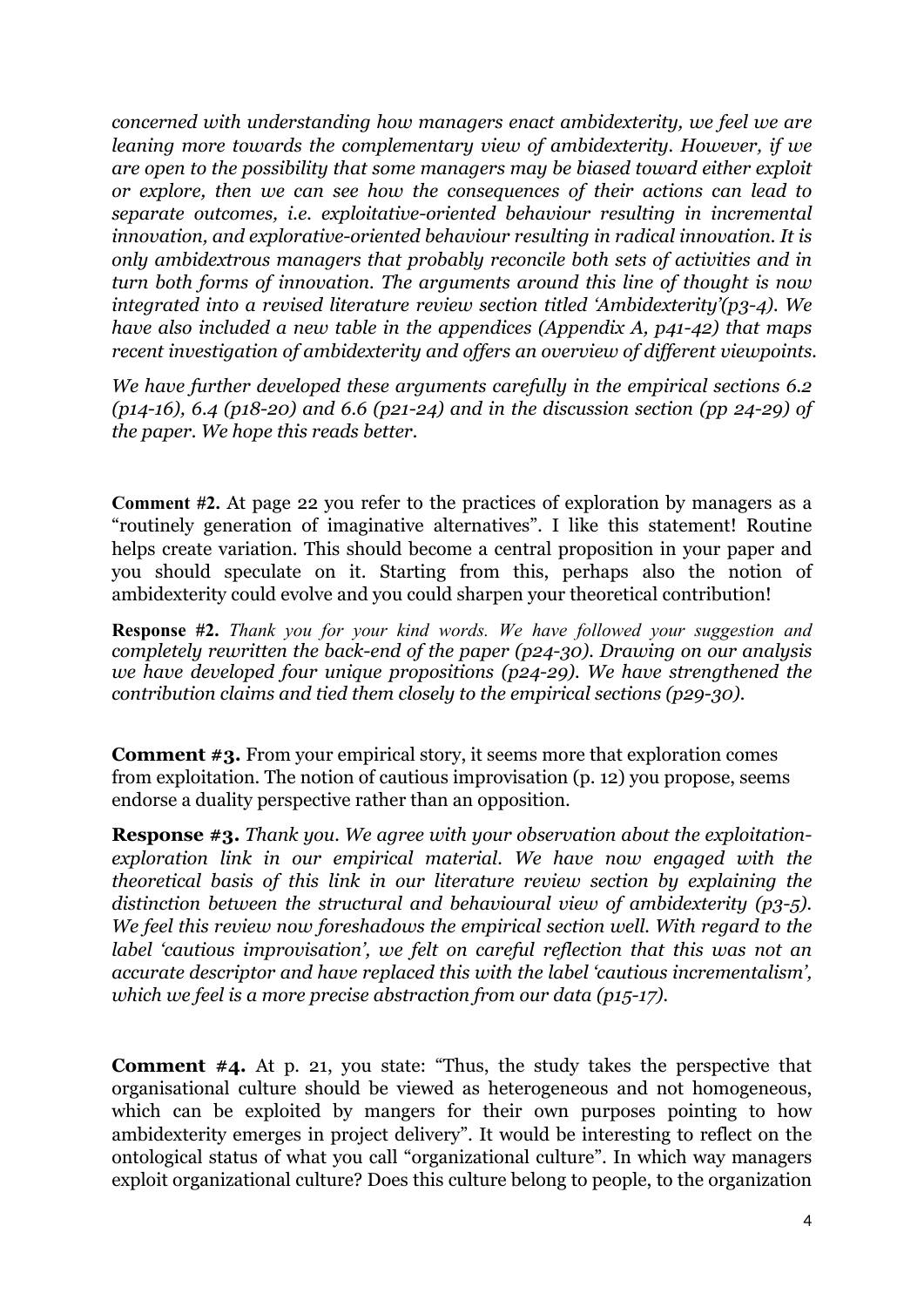or what else? Quattrone and Hopper (2006) propose an interesting view which reconciles heterogeneity and homogeneity. They talk about "heteromogeneity" to refer to an ontological paradox where homogeneity is established and maintained thanks to its capability to attract and generate heterogeneous uses. It could be interesting to extend this reasoning to organizational culture too!

**Response #4.** *Great point! Your comment and questions made us go back to our data and it helped us see how broadly-defined cultural values were being invoked by middle-managers in our case. We feel this finding has strong parallels with your comment that homogeneity has the capability to attract and generate heterogeneous uses! We would argue that one of the major advantages of embedding broadly-defined (and probably homogeneous) values into an organizational culture is that they allow actors to engage in a diverse (and often inherently contradictory) range of actions without necessarily having to find themselves in conflict with culture-specific norms. In other words, organizational values that are broad aspirational statements with universal appeal (e.g. delivering service excellence) rather than specific coded instructions for behavior could give actors the interpretive flexibility to enact a spectrum of activities in the name of the said macro-values. We have developed this argument in the sub-section on cultural resources and ambidextrous behaviours (sub-section 6.6; p21-24) wherein we have described and analysed how managers drew on the broad values of delivering service excellence to customers and maintaining a reputable brand when undertaking ambidextrous activities*. *The point is further developed in the discussion section of the paper, particularly in the lead-up to proposition 4 (p 28- 29).*

**Comment #5.** Overall, greater attention could be paid on the theoretical concepts that are useful in terms of the insight they provide to the empirical story that you describe.If you may want to accept the above suggestions, this could help you to better explain and articulate the contribution of your work.

References:

Cardinal, L.B., 2001. Technological innovation in the pharmaceutical industry: the use of organizational control in managing research and development. Org. Sci. 12 (1), 19–36.

Hage, J., 1980. Theory of Organization: Form, Process and Transformation. Wiley, New York. $\boxtimes$ 

Henderson, R.M., Clark, K.B., 1990. Architectural innovation: the reconfig- uration of existing product technologies and the failure of established firms. Adm. Sci. Q. 35, 9–30.

Quattrone, P., Hopper, T., 2006. What is IT? SAP, accounting, and visibility in a multinational organisation. Inform. Org. 16 (3), 212–250.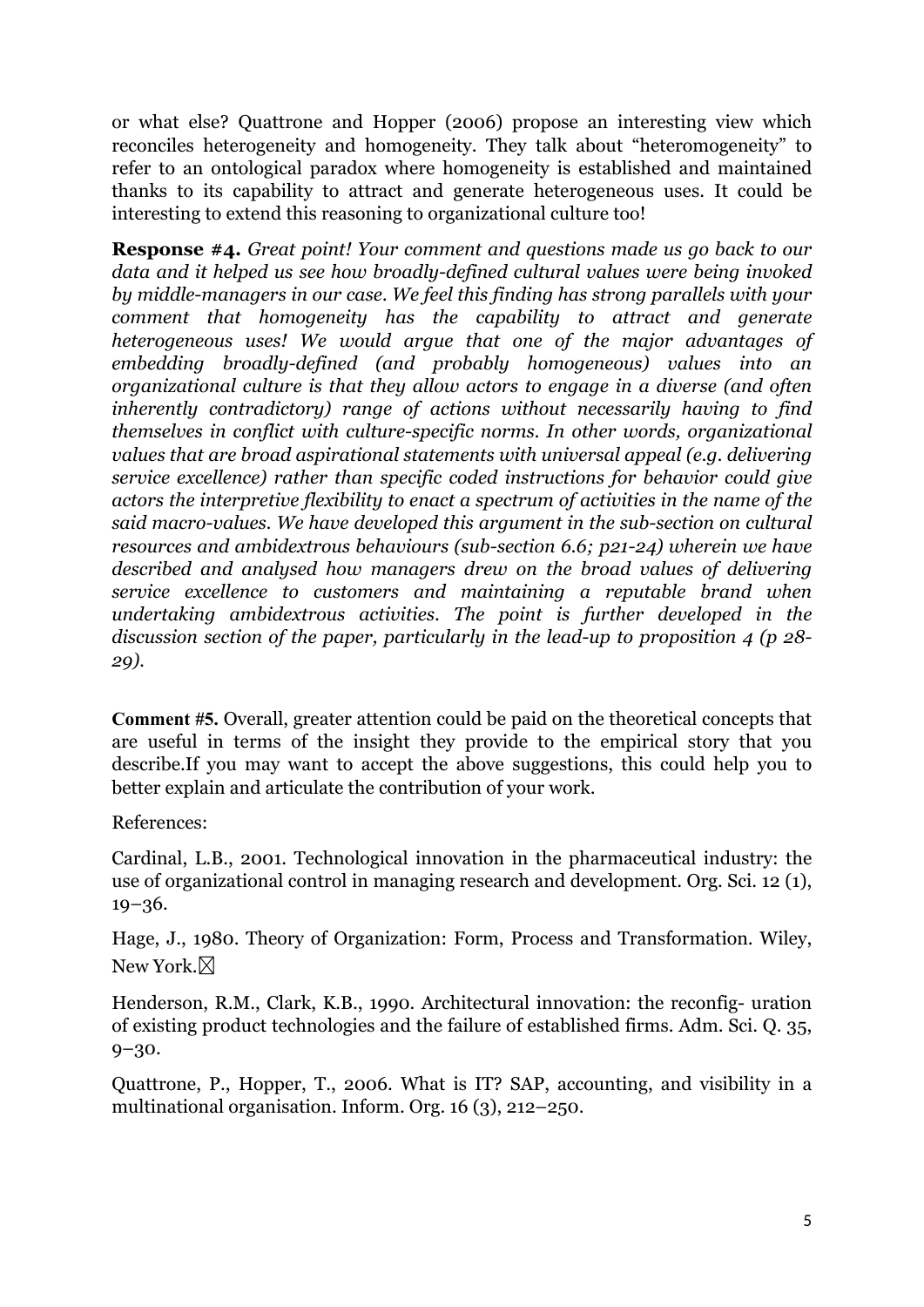Revellino S. – Mouritsen J. (2015) "Accounting as an Engine: The Performativity of Calculative Practices and the Dynamics of Innovation" in Management Accounting Research; 28; pp. 31-49

**Response #5.** *Thank you for your thoughtful and very constructive comments and for pointing us to important scholarly sources connected with our paper. We found them extremely helpful. We believe that this revised version is much more comprehensive in terms of how the concepts are covered, the empirical story, and the contributions of the study – we hope you agree!*

 $\_$  , and the contribution of the contribution of the contribution of the contribution of  $\mathcal{L}_\text{max}$ 

### **Reviewer 3**

Overall, I think that the topic is appropriate for the journal. Also, there is a relatively newness in the research setting and aim, connected to the need for understanding ambidexterity at the levels projects and different managers, not only at the company/BU level. Besides, the aim at providing tools and a toolkit for managing ambidexterity from different perspectives is worth pursuing. Moreover, I believe that the access to the real-life projects and the access to a relatively comprehensive data with respect to them provides a sufficient background for examining the research matter. In its current form, the article is rather well organized, easy to read and follow and contains references to many important publications justifying it.

Although I see the overall setting of the article, its approach and data as well as presentation quite OK, I still recommend "major revision". This is due to the following shortcoming I identified while reviewing the article. (I have described more major issues first and more minor issues later):

**Comment #1.** Major point 1: The article makes the distinction between the exploitative-oriented tools, explorative-oriented tools and tools for operational ambidexterity. Although this increases clarity of the manuscript, the rationale behind, the role of and the need for such tools under different circumstances do not become clear. Furthermore, the major issue is related to the presentation of the results: The results follow the structure of the toolkit, but it seems that the need for each tool is justified only with the help of certain citations/other findings and these do not provide enough details to answer the aforementioned questions of rationale, role and particular need.

What I am looking for is that the authors would provide enough details behind each tool to understand how and why these did emerge in the cases. Not only would this provide more justifications for the findings, it would provide immediate avenues for further studies, when the reader understands the role of the particular tool in the toolkit and the reason why (or why not) it appears in a particular context. Rather similar empirical setting exists in the study by Laine, Korhonen, Martinsuo (IJPM/2016) on overcoming uncertainties and ambiguities, where the single findings were structured in detail to draw upper level conclusions and thus more general contributions.

**Response #1:** *Thank you. We have now carefully revised the Research Findings section of the paper. We have now included specific illustrations of exploitative*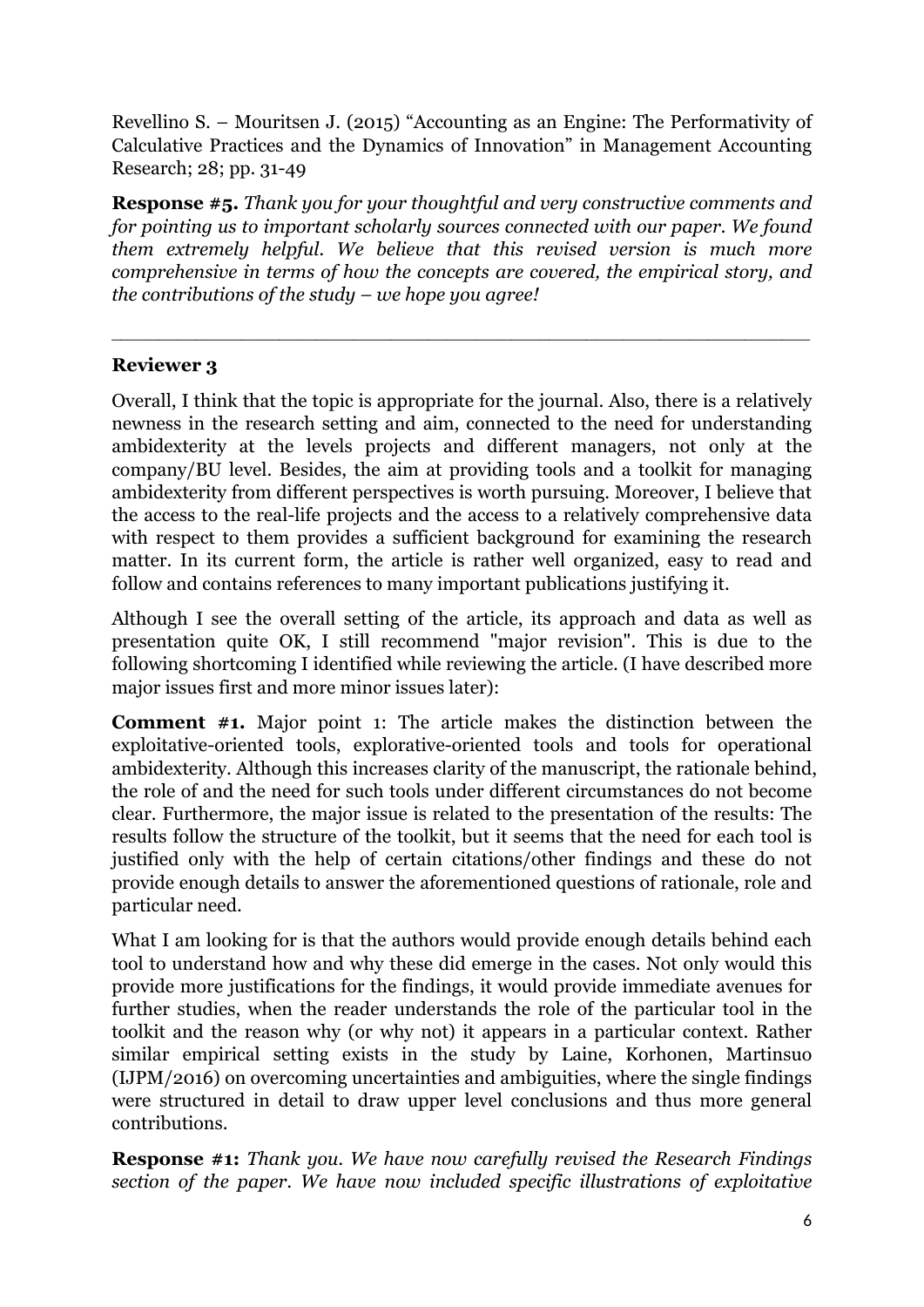*(sub-section 6.1), exploratory (sub-section 6.3) and ambidextrous (sub-section 6.5) actions taken in the course of the two projects. These illustrations are clearly signposted in the first paragraph of the Research Findings section (p 13). We feel these sub-sections nicely complement our interview data. Your comments about the need to include more details of the cultural tools helped us immensely in revisiting our analysis and offering a richer and deeper view of cultural toolkits at play. We found that managers drew on (a) visible values in the cultural toolkit when undertaking exploitative activities; (b) hidden values in the cultural toolkit when undertaking exploratory activities; and (c) broadly-defined values when undertaking ambidextrous activities. We have now developed these arguments carefully in subsections 6.2 (p14-16), 6.4 (p18-20) and 6.6 (p21-24). We feel that the flow of narrative has been much improved and that the revised structure reads better. We hope you agree*

**Comment #2.** Methodologically, the coding and analysis process should be opened in more detail respectively. I think the authors are able to do this given the access to the extensive and detailed information in the case. The length of the article is not yet in the limit, so I believe these extensions should still fit in the journal standards.

**Response #2:** *Thank you. In responding to the other comments of the review team and offering a strong revision, we have now reached the recommended word-limit for the paper. Although we have tried our best to clearly articulate our data analysis approach given the space constraints, we agree with you that we could provide a more drilled down version of the data analysis sub-section of the paper. If the associate editor agrees to offer more space, we will be happy to add a detailed appendix section explaining our movement from data to aggregate categories of cultural values. We hope this is OK. As noted above, one thing we have done in the revised version is to carefully rewrite the Research Findings section and improve included specific illustrations of exploitative (sub-section 6.1), exploratory (subsection 6.3) and ambidextrous (sub-section 6.5) actions taken in the course of the two projects. From a readers' perspective, we feel this may somewhat compensate for the relatively shorter data analysis sub-section. We hope you agree.*

**Comment #3.** Major point 2: The formulation and justification of the research objective. As said, I think that the project and manager level approach is very valid and could yield sufficient contributions. At this point, the very generic rationale behind addressing (the management of ?) ambidexterity remains implicit. In other words, I believe that ambidexterity at the company level is needed for competitiveness/success/results. Furthermore, at the project and manager level, these needs are reflected in different ways in role definition, role description and eventually in actual managerial work. Thus, the existence of exploitation/exploration and operational ambidexterity may take many different forms. However, this leaves still room for several interpretations of the current motivation of the paper, related to the need to understand how middle managers balance exploitation and exploration issues...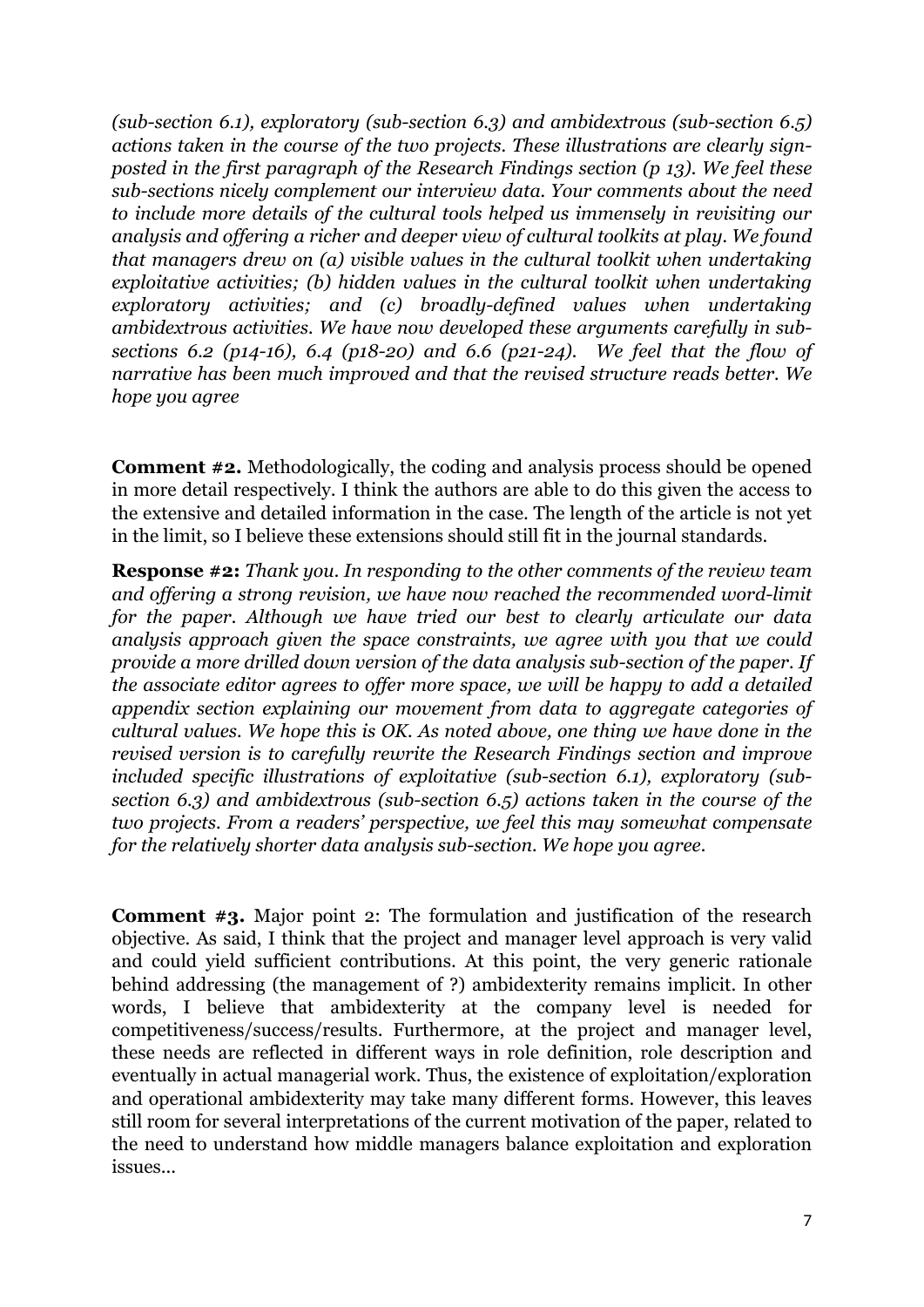**Response #3:** *Thank you for raising this point. We have carefully rewritten frontend of the paper, we are now much more explicit about the aims of the study. Specifically, in the revised Introduction we emphasise the two aims of the study (p3, para2) to (1) seek to explain how ambidexterity is enacted by managers within projects, as called for by Eriksson (2013) and Turner et al. (2015, 2016) and (2) to further explore the relationships between the activities of managers and organizational ambidexterity, as called for by Burgess et al. (2015) and Turner et al. (2016). As you correctly point out, there are clear implications across levels here (manager – project – organization) and we have sought to offer a much more focused consideration in the revised paper. We now delve deeper into the ambidexterity literature to address this issue. Specifically, we have offered more detail on the theoretical debates that have taken place within this body of literature that have centred around the management and structuring of opposing activities and outcomes. The arguments around this line of thought are now integrated in our revised literature review section titled 'Ambidexterity' (p 3-7).* 

*We have also included a new table in the appendices (Appendix A, p41-42) that maps recent investigation of ambidexterity and offers an overview of different viewpoints. We have further developed these arguments carefully in the empirical sections 6.2 (p14-16), 6.4 (p18-20) and 6.6 (p21-24) and in the discussion section (pp 24-29) of the paper. Section 8 Implications for theory (p29-30) has been added to offer a much more detailed consideration of the different levels at play. We feel that the interpretations offered are now much more robust and we thank you for your guidance here.*

**Comment #4.** In this vein, I would seek to explicitly define the objective of the paper and thus explicit research questions. These might be related to understanding the overall need for (role of) the toolkit under examination and the different aspects of the toolkit. This would help to scrutinize and clarify the results of the paper, which in the current form remain rather descriptive and also expected. As the middle managers benefit from the cultural resources and the toolkit, what does that mean, what are the meanings and implications of this. What would be different in the projects, if the managers recognize this, take action or succeed in utilizing the toolbox?

**Response #4:** *Thank you for pushing us on this. As outlined in response to your comment #3 above, we now clearly define the aims of the study which, in turn, establishes the contributions of the study – as we are responding directly to recent calls in the literature. The addition of propositions in a revised Discussion section (pp 24-29) help to establish more clearly the role of different cultural tools and their implications for project delivery and organisational outcomes accordingly. As mentioned in Response #1, the revised interpretation around (a) visible values in the cultural toolkit when undertaking exploitative activities; (b) hidden values in the cultural toolkit when undertaking exploratory activities; and (c) broadlydefined values when undertaking ambidextrous activities has resulted in a much more nuanced Discussion section and stronger implications for theory. We hope you agree.*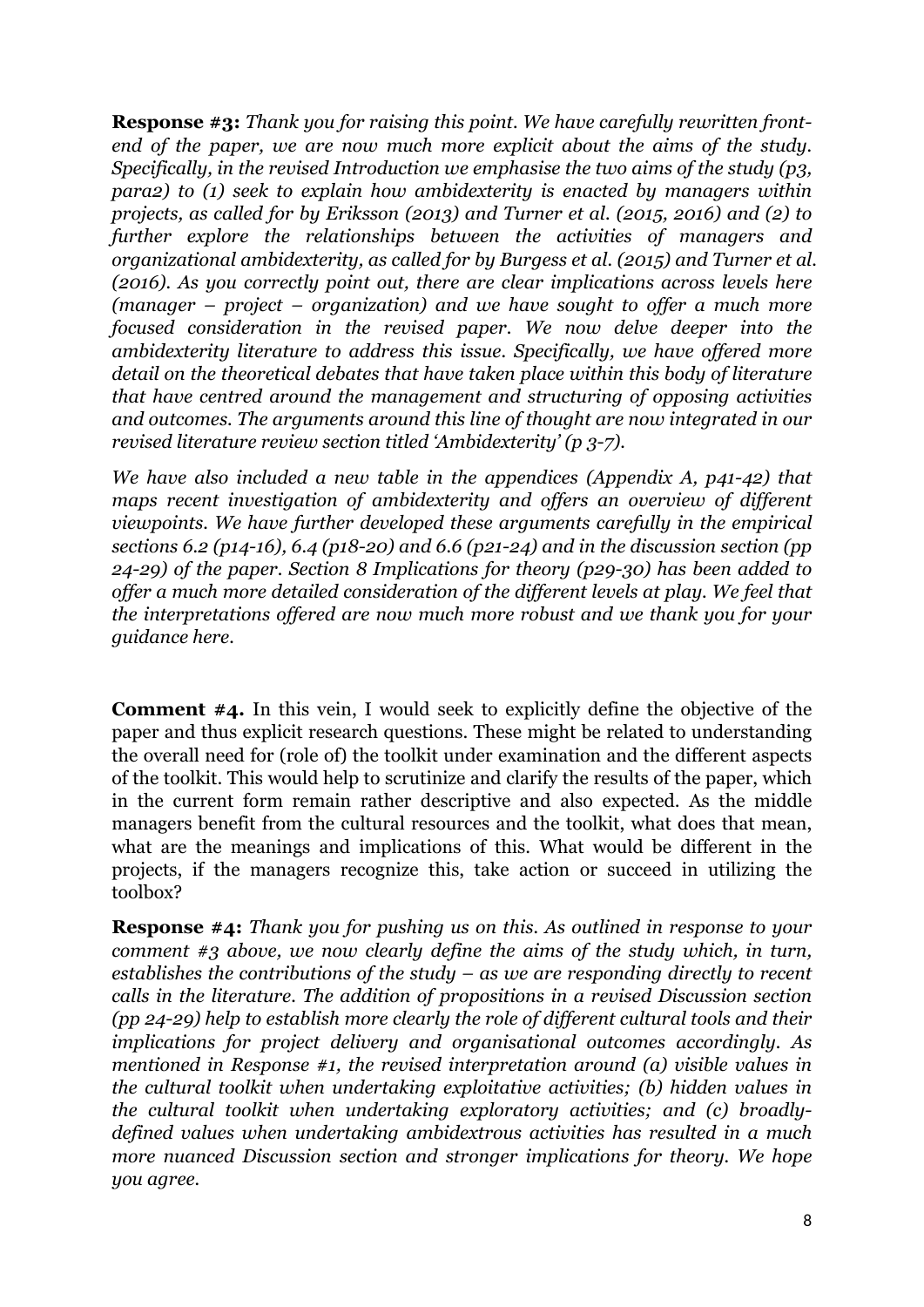### **- Minor points:**

**Comment #5.** Tools for operational ambidexterity remain for me rather abstract. Especially teamwork and collaboration is rather generic approach for success in many settings for many different purposes. More details of the data would help understanding this better, or even label it in a different way.

**Response #5:** *We agree. We carefully revisited our data and relabelled this particular cultural value as 'knowledge transfer and proactive collaboration' (Sec 6.4; p18-p19). We found this particular value to a latent and hidden part of the cultural toolkit, which managers invoked when undertaking exploratory activities.*

**Comment #6.** On page 2, line 6, extra parenthesis

**Response #6:** *Fixed. Thank you.*

**Comment #7.** On page 2, justifying the limited understanding about individuallevel analysis. It would be good to frame the article's focus more clearly: project level, middle manager perspective or individual perspective? (Or all these?) This would help in positioning the results as well.

**Response #7:** *Thank you***.** *We have tried our best to offer more clarity about the focus of investigation and the level of analysis (individual middle managers-project level) in positioning the front-end (p2-3). We hope you agree that now the results and the discussion sections are much clearer.*

**Comment #8.** Chapter 3: At the end, the reader expects a summary, a tentative framework or operationalization of the aspects discussed above.

**Response #8:** *We have now completely rewritten the back-end of the paper (p24- 30). Drawing on our analysis we have developed four unique propositions (p24-29). We have strengthened the contribution claims and tied them closely to the empirical sections (p29-30). We have also presented a new table in Appendix A (p41-42) that presents a summary of the work undertaken in the two schools of thought on ambidexterity research: activity and outcome.*

### **Comment #9. 5.1. more detailed data analysis would be needed in order to reach the detailed level findings as suggested above.**

**Response #9:** *Although we have tried our best to clearly articulate our data analysis approach given the space constraints, we agree with you that we could provide a more drilled down version of the data analysis sub-section of the paper. As noted above we have already reached the recommended word-limit for the paper. We hope that the presentation of the results is now clearly structured and*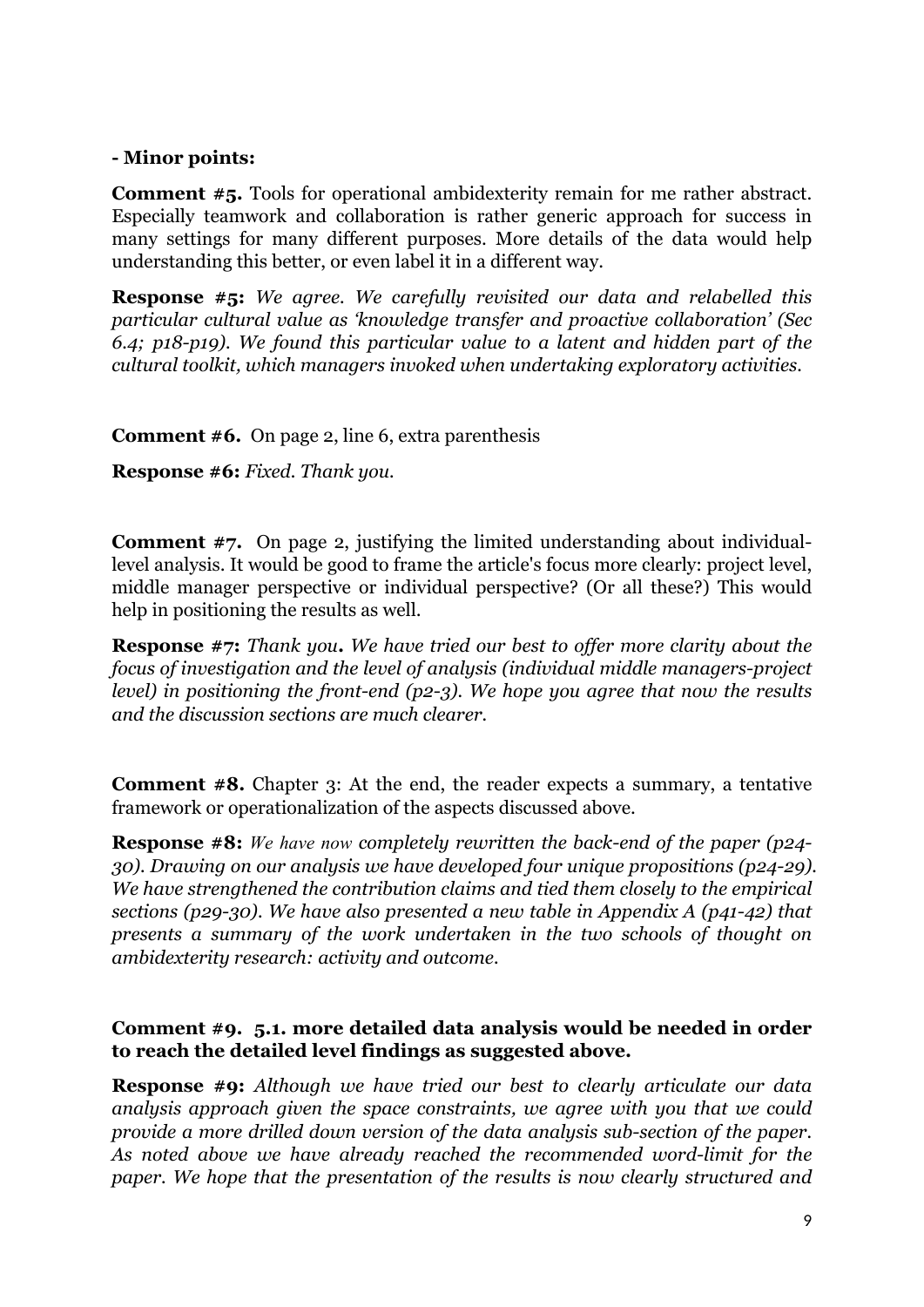*the narrative is strong enough from a reader point of view. If the associate editor agrees to offer more space, we will be happy to add a detailed appendix section explaining our movement from data to aggregate categories of cultural values. We hope this is OK.*

**Comment #10. Table 1: What is the relationship of this table to the literature ("tentative framework") and to the inductive analyses ("grounded theory"). The overall top level table is now presented too late, it does not provide any new information. What I am looking for is more dynamics... What does these findings mean in theory and in practice? What are the ways to operationalize these tools?**

**Response #10:** *Thank you. Following this comment we have removed the original table 1, as we agree that this added little. We have now included a new table in the appendices (p41-42) that establishes very clearly the current state of investigation into ambidexterity, which we use to conceptualize ambidexterity as activity (what managers do during project delivery) and ambidexterity as outcome (the consequences of managers' actions for divergent organizational outcomes). Further, we offer a new section titled Implications for Theory (p. 29-30) and reflect much more explicitly on the implications for practice and specifically the role of these tools in practice.*

*Thank you once again for your extremely constructive comments and suggestions. We hope you like our revised version.*

References added:

Andriopoulos, C., and Lewis, M. W. (2010). Managing innovation paradoxes: Ambidexterity lessons from leading product design companies. Long Range Planning, 43(1), 104-22.

Blindenbach-Driessen, F., and Ende, J. (2014). The locus of innovation: The effect of a separate innovation unit on exploration, exploitation, and ambidexterity in manufacturing and service firms. Journal of Product Innovation Management, 31(5), 1089-1105.

Boumgarden, P., Nickerson, J., and Zenger, T.R. (2012). Sailing into the wind: Exploring the relationships among ambidexterity, vacillation, and organizational performance. Strategic Management Journal, 33(6), 587-610

Cao, Q., Simsek, Z., and Zhang, H. (2010). Modelling the joint impact of the CEO and the TMT on organizational ambidexterity. Journal of Management Studies, 47(7), 1272-1296.

Cardinal, L.B. (2001). Technological innovation in the pharmaceutical industry: the use of organizational control in managing research and development. Organization Science. 12(1), 19-36.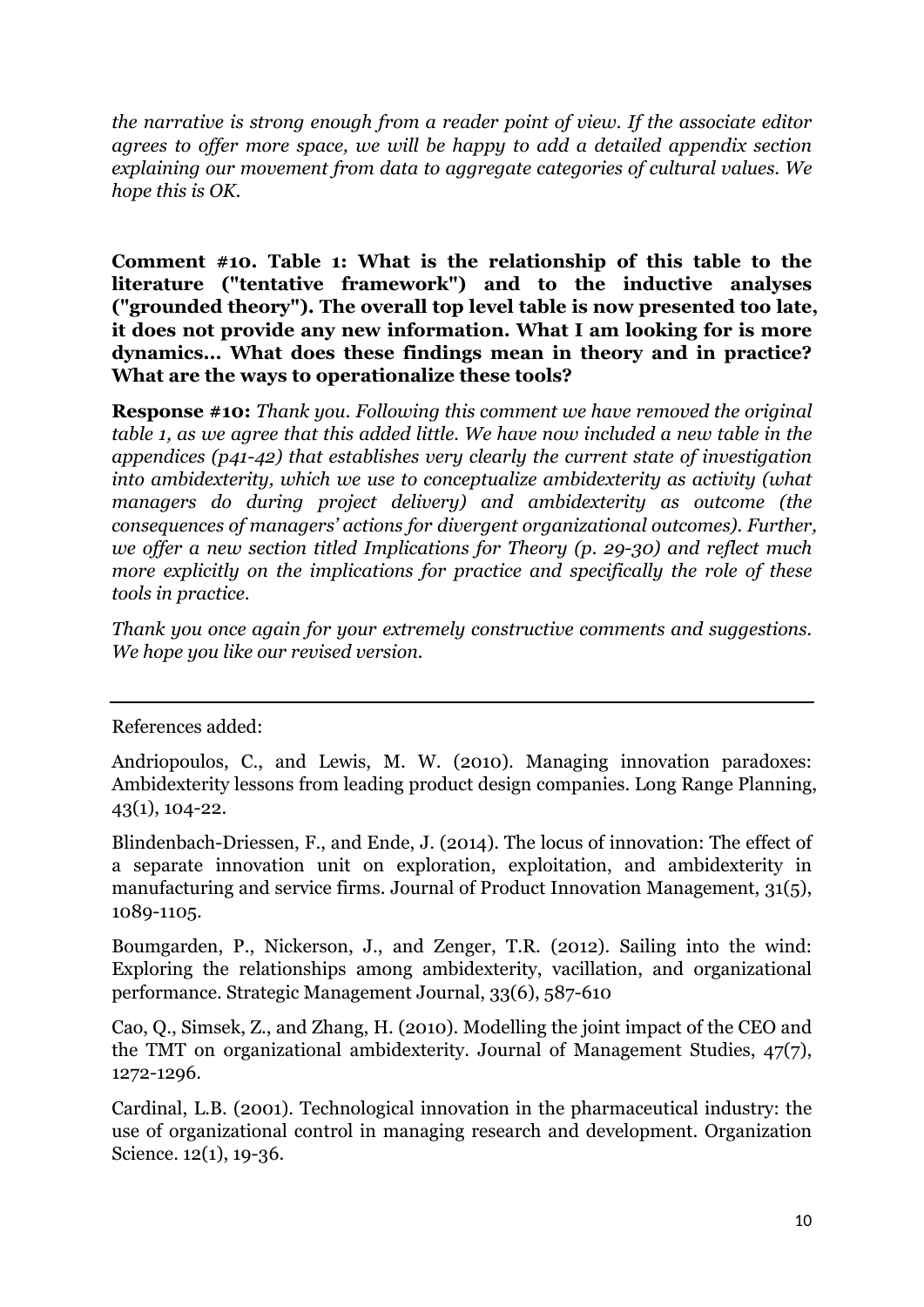Chang, Y-Y. (2015). A multilevel examination of high-performance work systems and unit-level organisational ambidexterity. Human Resource Management Journal, 25(1), 79-101.

De Clercq, D., Thongpapanl, N., and Dimov, D. (2014). Contextual ambidexterity in SMEs: the roles of internal and external rivalry. Small Business Economics, 42(1), 191-205.

Duncan, R. B. (1976). The ambidextrous organization: designing dual structures for innovation. In R.H. Kilmann, L.R. Pondy, & D.P. Slevin (Eds.), The Management of Organization: Strategy and Implementation Volume I. (pp. 167-188). New York: Elsevier.

Gilbert, C. G. (2005). Unbundling the structure of inertia: resource versus routine rigidity. Academy of Management Journal, 48(5), 741-763.

Grover, V., Purvis, R.L., and Segars, A.H. (2007) Exploring ambidextrous innovation tendencies in the adoption of telecommunications technologies. IEEE Transactions on Engineering Management, 54(2), 268-285.

Halevi, Y.M., Carmeli, A., and Brueller, N.N. (2015). Ambidexterity in SBUs: TMT Behavioral Integration and Environmental Dynamism. Human Resource Management, 54(S1), s223-s238.

Havermans, L.A., Den Hartog, D.N., Keegan, A., and Uhl-Bien, M. (2015). Exploring the role of leadership in enabling contextual ambidexterity. Human Resource Management, 54(S1), s179-s200.

Henderson, R.M., and Clark, K.B. (1990). Architectural innovation: the reconfiguration of existing product technologies and the failure of established firms. Administrative Science Quarterly, 35(1), 9-30.

Hodgkinson, I.R., Ravishankar, M.N., and Aitken-Fischer, M. (2014) A resourceadvantage perspective on the orchestration of ambidexterity. Service Industries Journal, 34(15), 1234-1252.

Hughes, M., Martin, S.L., Morgan, R.E., and Robson, M.J. (2010) Realizing productmarket advantage in high-technology international new ventures: the mediating role of ambidextrous innovation. Journal of International Marketing, 18(4), 1-21.

Jansen, J.J.P., George, G., Van den Bosch, F.A.J., and Volberda, H.W. (2008) Senior team attributes and organizational ambidexterity: the moderating role of transformational leadership. Journal of Management Studies, 45(5), 982-1007.

Jansen, J.J.P., Tempelaar, M.P., van den Bosch, F.A.J., and Volberda, H.W. (2009) Structural differentiation and ambidexterity: the mediating role of integration mechanisms. Organization Science, 20(4), 787-811.

Kortmann, S. (2015). The Mediating Role of Strategic Orientations on the Relationship between Ambidexterity‐Oriented Decisions and Innovative Ambidexterity. Journal of Product Innovation Management, 32(5), 666–684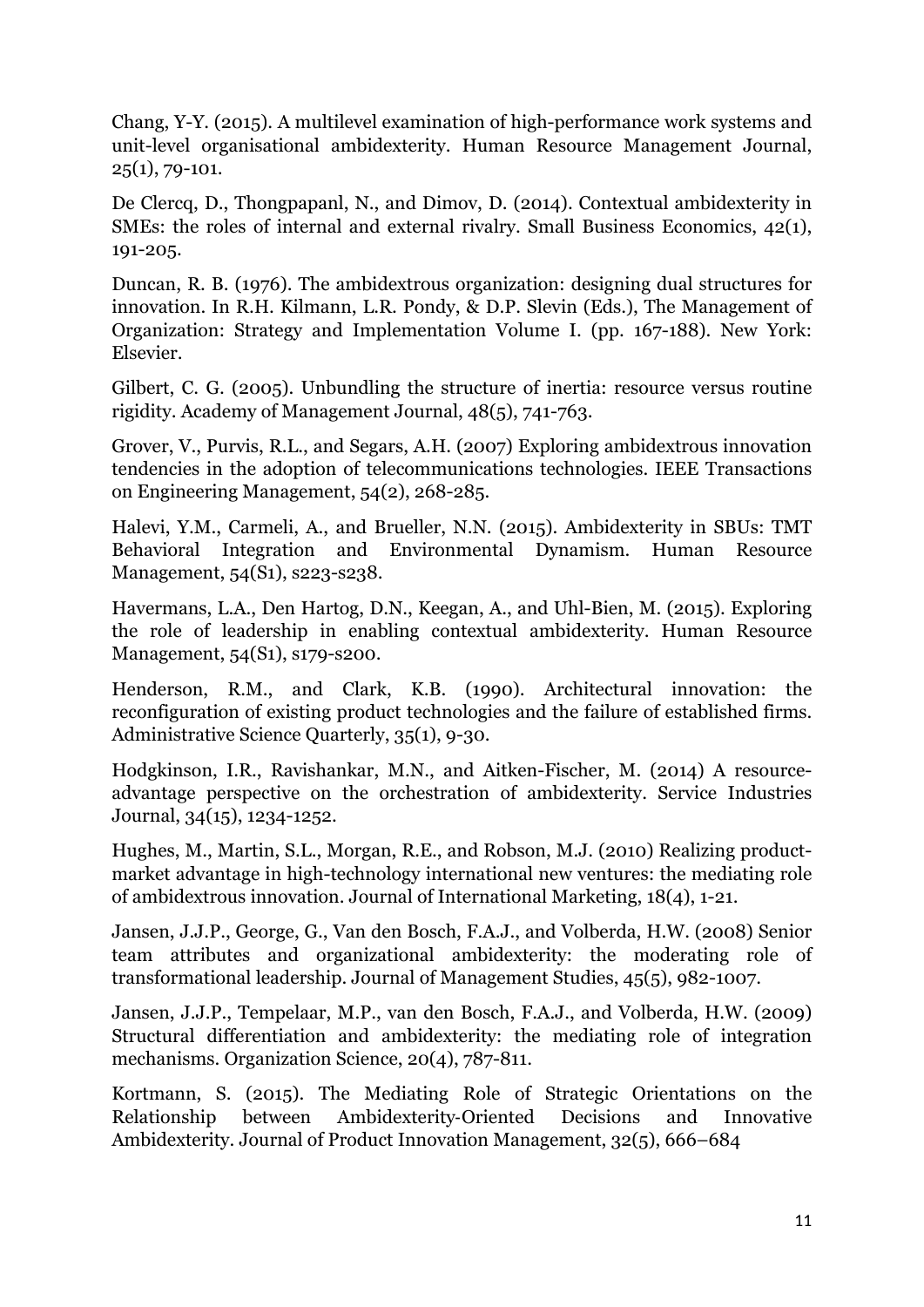Kostopoulos, K.C., Bozionelos, N., and Syrigos, E. (2015). Ambidexterity and unit performance: Intellectual capital antecedents and cross-level moderating effects of human resource practices. Human Resource Management, 54(S1), s111-s132.

Kouropalatis, Y., Hughes, P., and Morgan, R.E. (2012). Pursuing "flexible commitment" as strategic ambidexterity: an empirical justification in high technology firms. European Journal of Marketing, 46(10), 1389-1417.

Laureiro-Martinez, D., Brusoni, S., Canessa, N., and Zollo, M. (2015). Understanding the exploration-exploitation dilemma: An fMRI study of attention control and decision-making performance. Strategic Management Journal, 36(3), 319-338.

Lavie, D., Kang, J., and Rosenkopf, L. (2011) Balance within and across domains: the performance implications of exploration and exploitation in alliances. Organization Science, 22(6), 1517-1538.

Lin, H.E., and McDonough, E.F. (2011). Investigating the role of leadership and organizational culture in fostering innovation ambidexterity. IEEE Transactions on Engineering Management, 58: 497-509.

Lin, H.E., and McDonough, E.F. (2014). Cognitive Frames, Learning Mechanisms, and Innovation Ambidexterity. Journal of Product Innovation Management, 31(S1), 170-188.

Luo, Y., and Rui, H. (2009) An ambidexterity perspective toward multinational enterprises from emerging economies. The Academy of Management Perspectives, 23(4), 49-70.

Mom, T.J.M., Fourné, S.P., and Jansen, J.J.P. (2015). Managers' work experience, ambidexterity, and performance: The contingency role of the work context. Human Resource Management, 54(S1), s133-s153.

Morgan, R.E., and Berthon, P. (2008) Market orientation, generative learning, innovation strategy and business performance inter-relationships in bioscience firms. Journal of Management Studies, 45(8), 1329-1353.

Revellino, S. and Mouritsen, J. (2015). Accounting as an engine: The performativity of calculative practices and the dynamics of innovation. Management Accounting Research, 28, 31-49.

Rothaermel, F.T., and Alexandre, M.T. (2009). Ambidexterity in technology sourcing: the moderating role of absorptive capacity. Organization Science, 20(4), 759-780.

Siggelkow, N., and Levinthal, D.A. (2003) Temporarily divide to conquer: centralized, decentralized, and reintegrated organizational approaches to exploration and adaptation. Organization Science, 14(6), 650-669.

Simsek Z. (2009). Organisational ambidexterity: towards a multilevel understanding. Journal of Management Studies, 46(4), 597-624.

Stettner, U., and Lavie, D. (2014). Ambidexterity under scrutiny: Exploration and exploitation via internal organization, alliances, and acquisitions. Strategic Management Journal, 35(13), 1903-1929.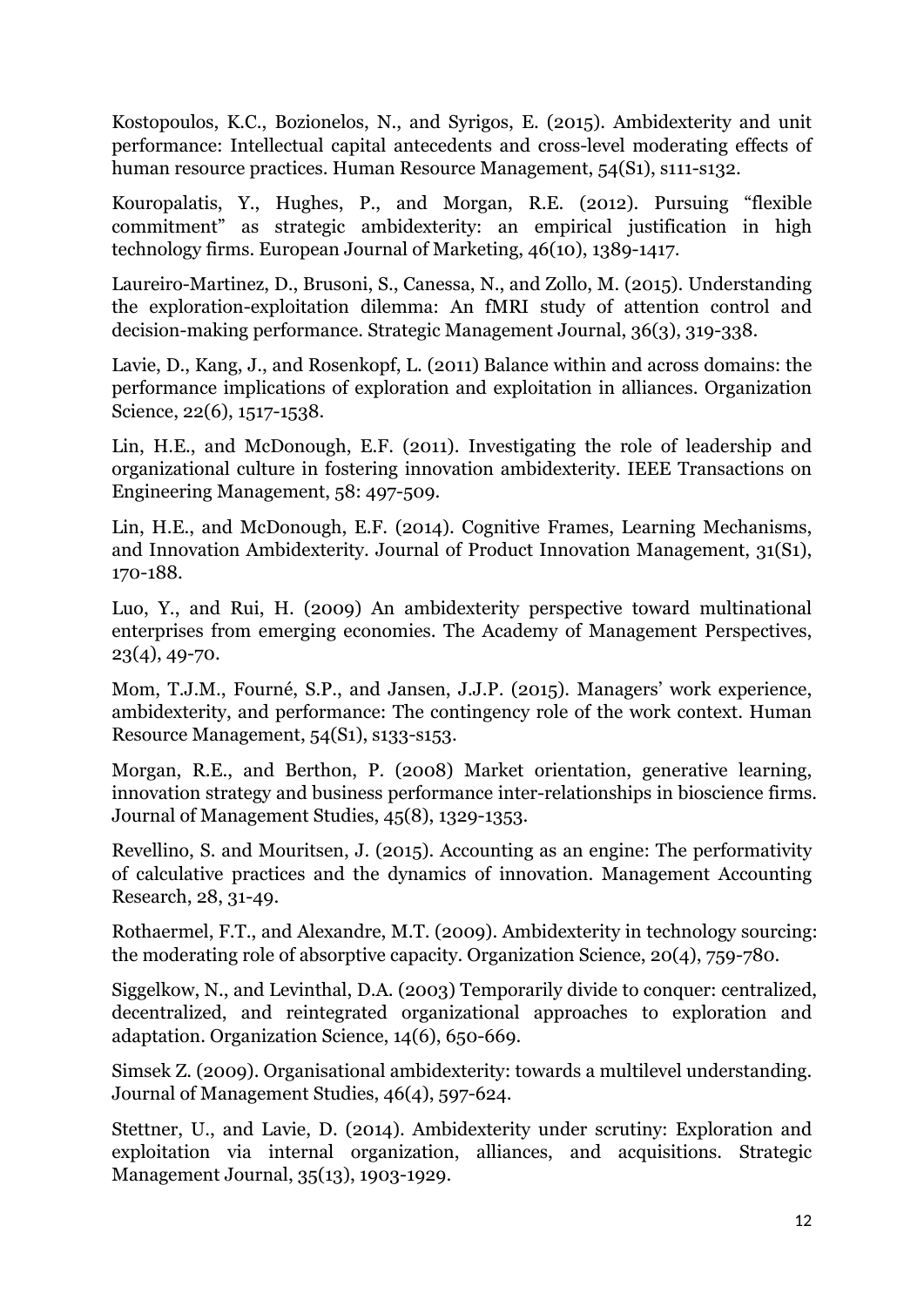Sydow, J., and Koch, J. (2009). Organizational path dependence: Opening the black box. Academy of Management Review, 34(4), 689-709.

Tiwana, A. (2008). Do bridging ties complement strong ties? An empirical examination of alliance ambidexterity. Strategic Management Journal, 29(3), 251- 272.

Turner, N., and Lee-Kelley, L. (2012). Unpacking the theory on ambidexterity: An illustrative case on the managerial architectures, mechanisms and dynamics. Management Learning, 44(2), 179-196.

Wei, Z., Yi, Y., and Guo, H. (2014). Organizational learning ambidexterity, strategic flexibility, and new product development. Journal of Product Innovation Management, 31(4), 832-847.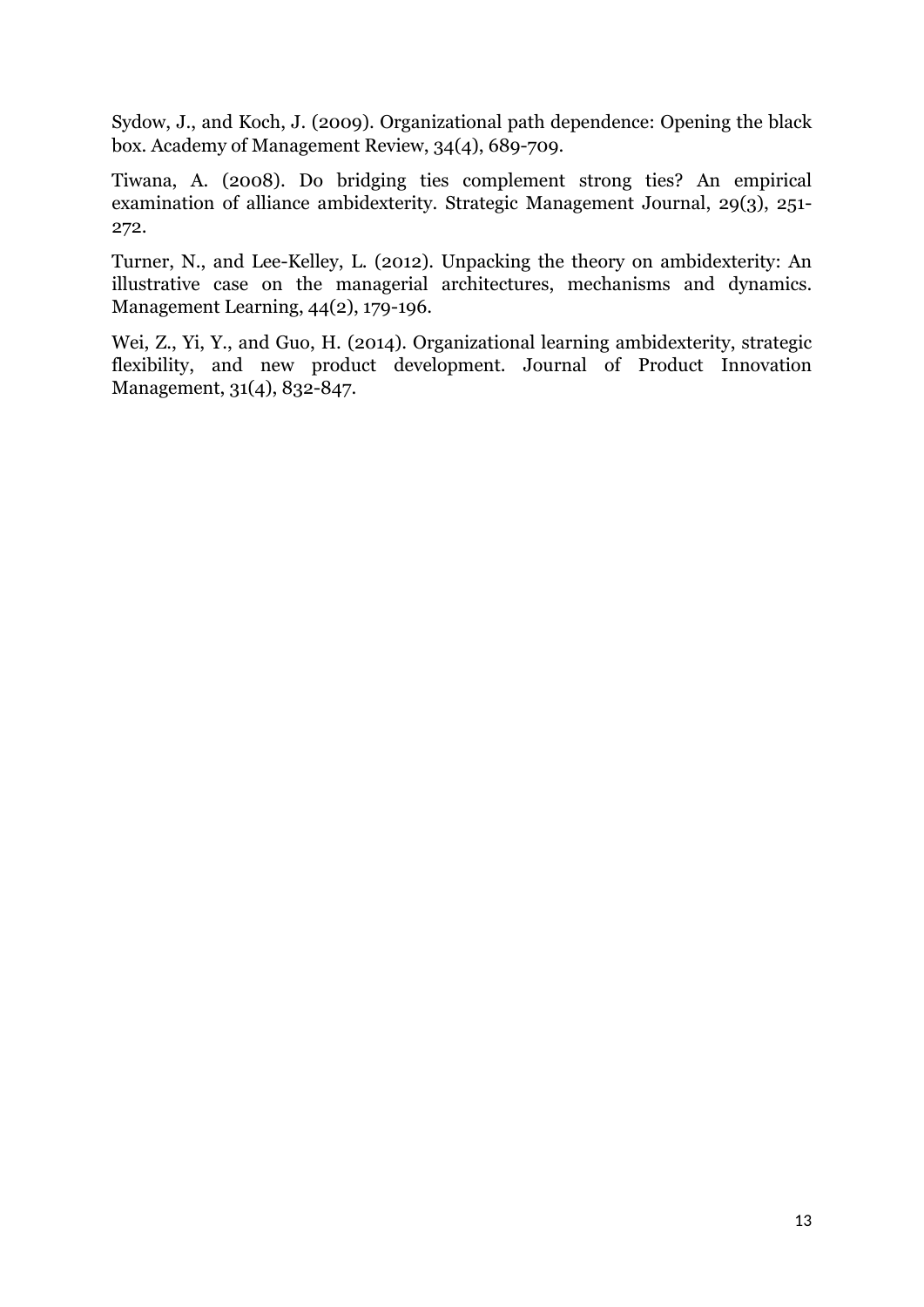## **Managerial Ambidexterity and the Cultural Toolkit in Project Delivery**

## **Highlights**

- A cultural toolkit approach to address how ambidexterity is enabled is presented.
- 55 qualitative interviews with middle managers on two engineering projects inform the investigation*.*
- We illustrate how the cultural toolkit perspective can inform the relationship between action in day-to-day operations and organizational ambidexterity*.*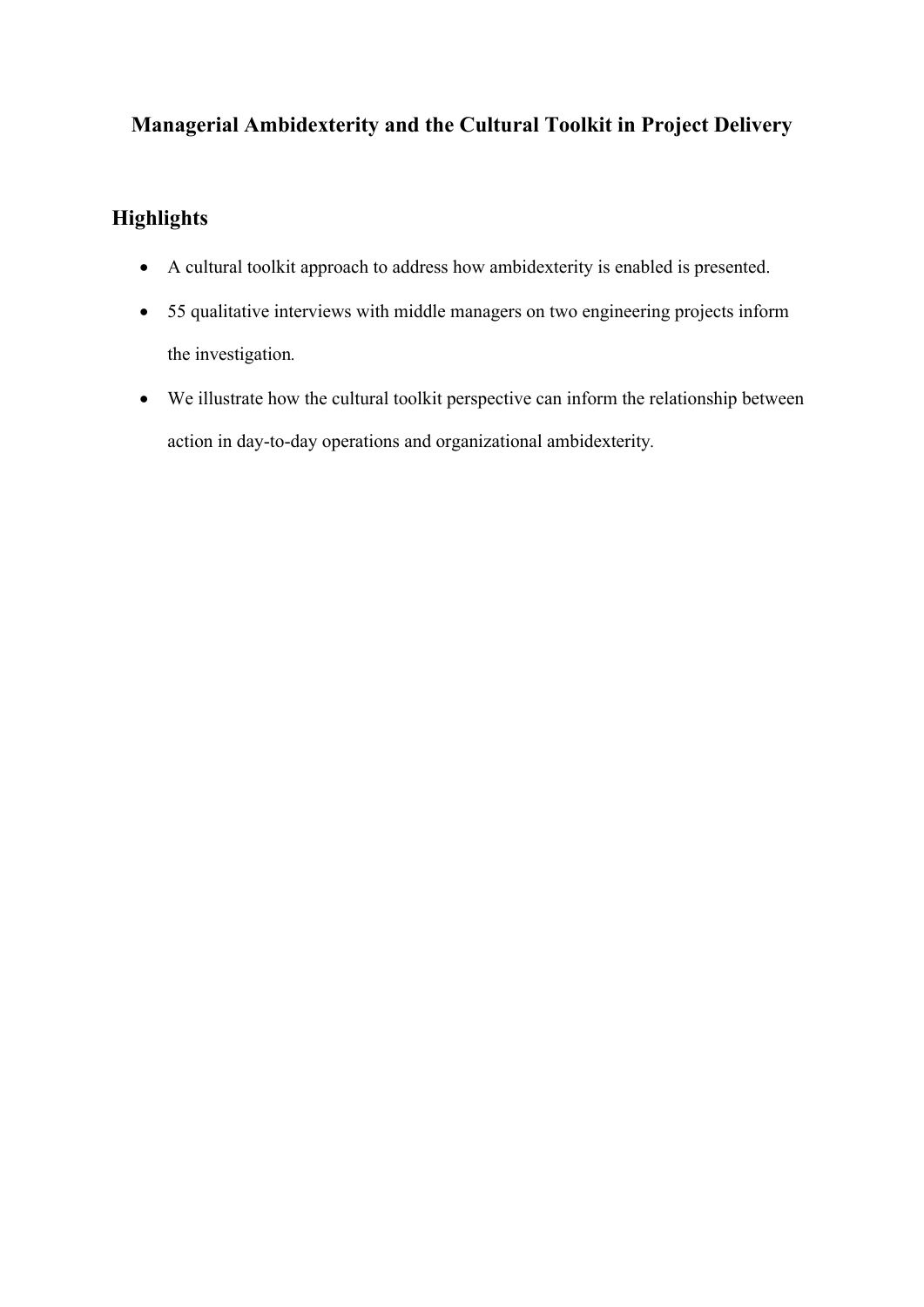## **Managerial Ambidexterity and the Cultural Toolkit in Project Delivery**

#### **Oladipo Awojide**

(Corresponding Author) College of Business, Law and Social Sciences Nottingham Business School Nottingham Trent University. Tel: +44 (0)115 848 4869. Email: dipo.awojide@ntu.ac.uk.

Ian R. Hodgkinson School of Business and Economics Loughborough University Loughborough, United Kingdom. Tel: +44 (0)1509 223865. E-mail: I.R.Hodgkinson@lboro.ac.uk.

#### **M.N. Ravishankar**

School of Business and Economics Loughborough University Loughborough, United Kingdom. Tel: +44 (0)1509 228823. E-mail: M.N.Ravishankar@lboro.ac.uk.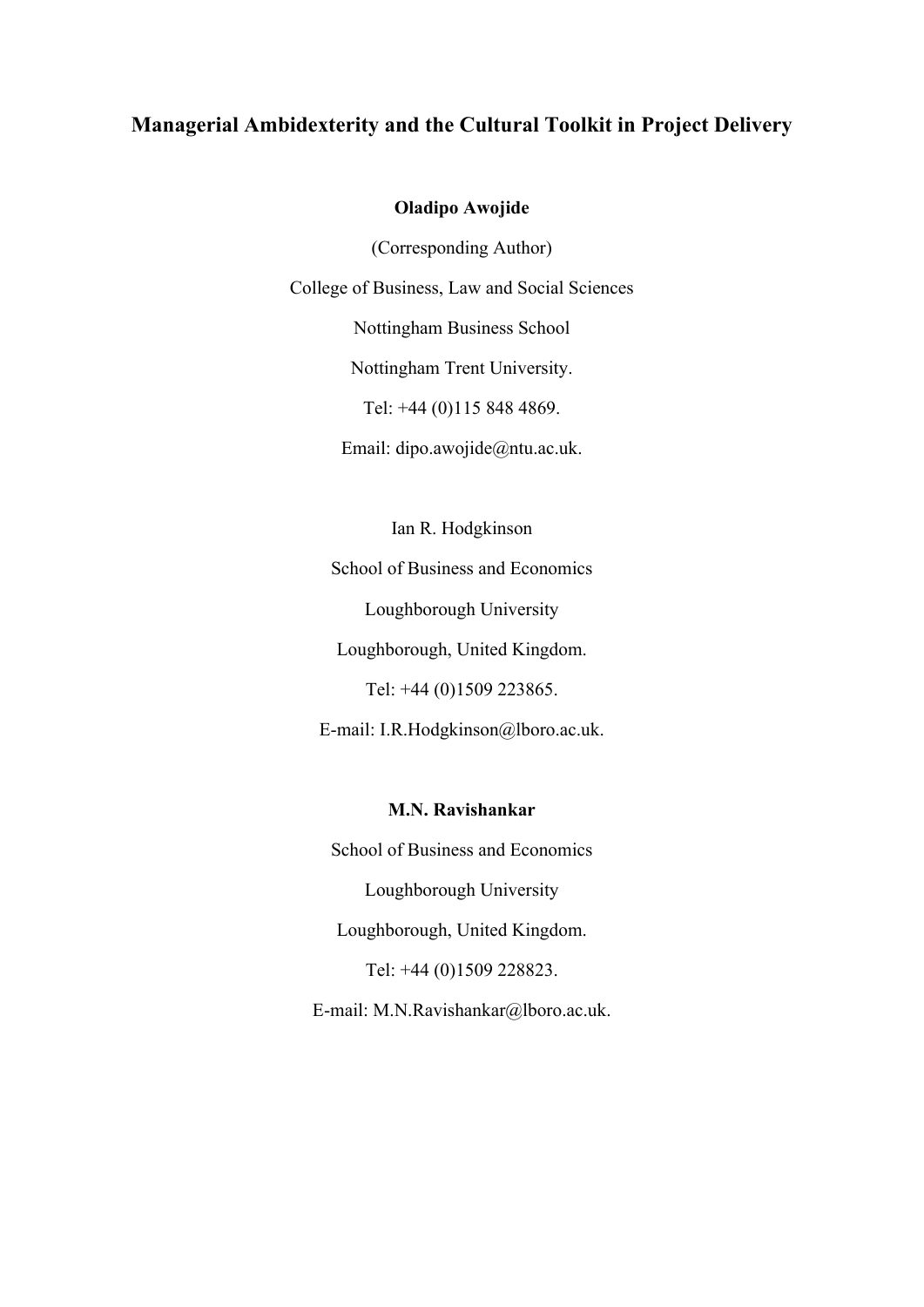### **Managerial Ambidexterity and the Cultural Toolkit in Project Delivery**

#### **Abstract**

Research has established that ambidextrous organizations can successfully outperform their non-ambidextrous counterparts through the activities of exploit and explore. However, there remains a scarcity of research on how managers orchestrate ambidexterity at the operational level, particularly in project delivery. Drawing on 55 qualitative interviews with middle managers on two engineering projects, we examine how managerial ambidexterity is enacted at the project level. We find that middle managers enable their own exploitative, exploratory and ambidextrous behaviors by invoking a repertoire of values selected from their organization's cultural toolkit, which serve as cultural resources for action. We discuss how the cultural toolkit perspective can inform the relationship between managerial actions in day-to-day operations and organizational ambidexterity. Implications for theory and practice are presented.

**Keywords:** ambidexterity, projects, culture, cultural toolkit, engineering, case study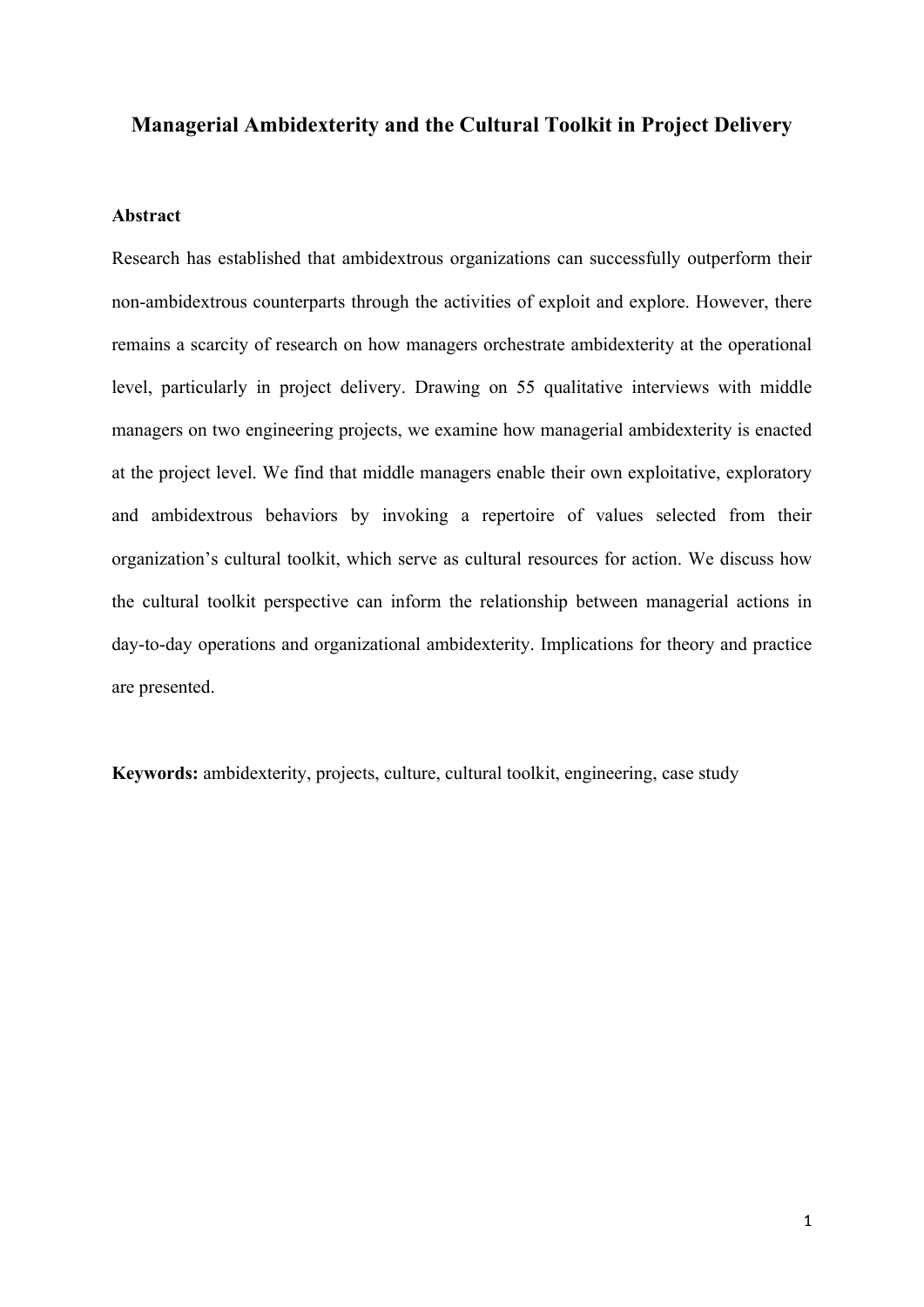#### **1. Introduction**

March (1991) suggests that central to organizational survival is the ability to *exploit* current capabilities and assets in a profitable way, and simultaneously *explore* new technologies, markets, and customers to capture existing as well as new opportunities. An ambidextrous approach, therefore, requires harmonization and reconciliation of these two opposing activities (Pellegrinelli et al., 2015; Turner et al., 2015). The importance of ambidexterity is particularly pertinent to high technology organizations that are confronted with the dual demands of exploring new products/processes while simultaneously exploiting existing products/processes (Chandrasekaran et al., 2012). Wang and Rafiq (2014) argue that such firms operate in dynamic environments and are often left with no choice but to consolidate existing businesses while simultaneously finding new opportunities. Balancing the conflicting demands of explore and exploit, then, becomes more relevant in high technology organizations that are unable to temporally separate the search for new markets and processes from their existing markets and processes.

Since extant research on organizational ambidexterity has typically focused on the macro level (Turner and Lee-Kelley, 2012), there is limited conceptual and empirical investigation of exploration and exploitation at the level of the manager (Raisch and Birkinshaw, 2008). At this level, Mom et al. (2007, 2009) describe exploration activities as searching, discovering, creating and experimenting with new opportunities, and exploitation activities as selecting, implementing, improving and refining existing certainties. While there is a growing recognition of the managerial role in driving ambidexterity, most studies target senior managers on the assumption that these individuals are in a position to direct the necessary balancing act between disparate organizational activities (e.g. O'Reilly and Tushman, 2004). Yet it is middle managers who must reconcile the practicalities of day to day operations and the concerns and needs of frontline staff, with the strategic choices and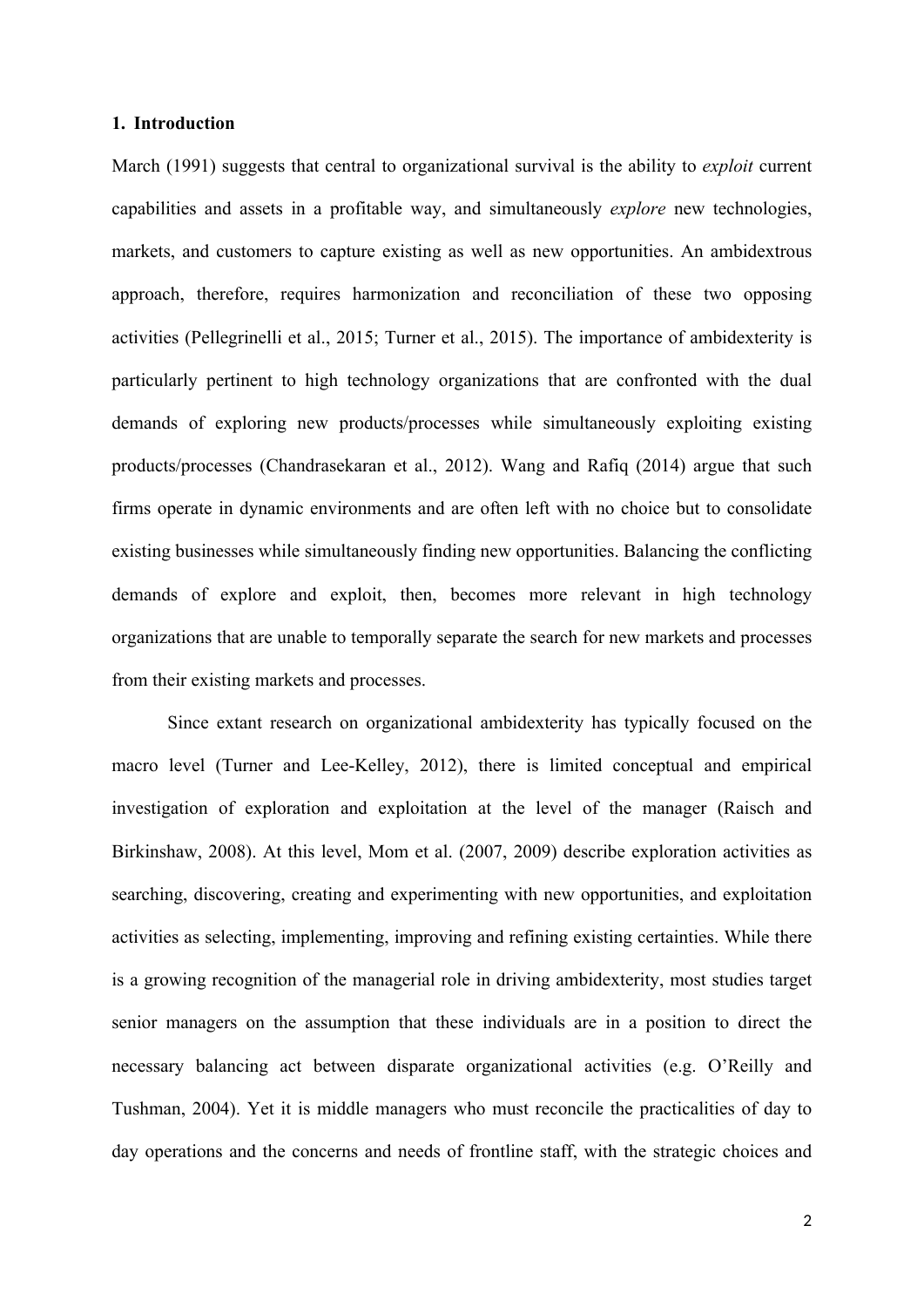priorities set by senior management (Burgess et al., 2015). Therefore, there are growing calls for in-depth investigations of managers' exploration and exploitation activities (Mom et al., 2007; Nosella et al., 2012; Gupta et al., 2006; Raisch and Birkinshaw, 2008) and "to investigate how ambidexterity really emerges from the context" (Nosella et al., 2012: 460).

In this paper, drawing on concepts from the scholarship on organizational culture, we seek to explain *how* ambidexterity is enacted by managers within projects, as called for by Eriksson (2013) and Turner et al. (2015, 2016). The project context is an apt setting for explaining how ambidexterity emerges, given that "projects represent a prominent organizational form within which both exploitation and exploration occur and are therefore highly suitable as a context for study" (Turner et al., 2016; 201). This context is also wellaligned with calls for ambidexterity studies to incorporate the role of culture at multiple levels (e.g. Junni et al., 2015). Moreover, we seek to further explore the relationships between the activities of managers and organizational ambidexterity, as called for by Burgess et al. (2015) and Turner et al. (2016).

The paper is structured as follows: first, a review of the ambidexterity literature is presented. Next, the theoretical relationship between organizational culture and ambidexterity is reviewed, before elaborating on the cultural nuances that might exist at the project level. The research setting is then introduced and research methods presented. The findings are followed by a discussion of their theoretical and practical implications and the development of a set of propositions.

#### **2. Ambidexterity**

Traditionally, exploration and exploitation are seen to be in conflict (Duncan, 1976) and can be reconciled through structural differentiation or an ambidextrous structure (Simsek et al., 2009). Here separate divisions of the firm utilize different rules, norms, and incentives for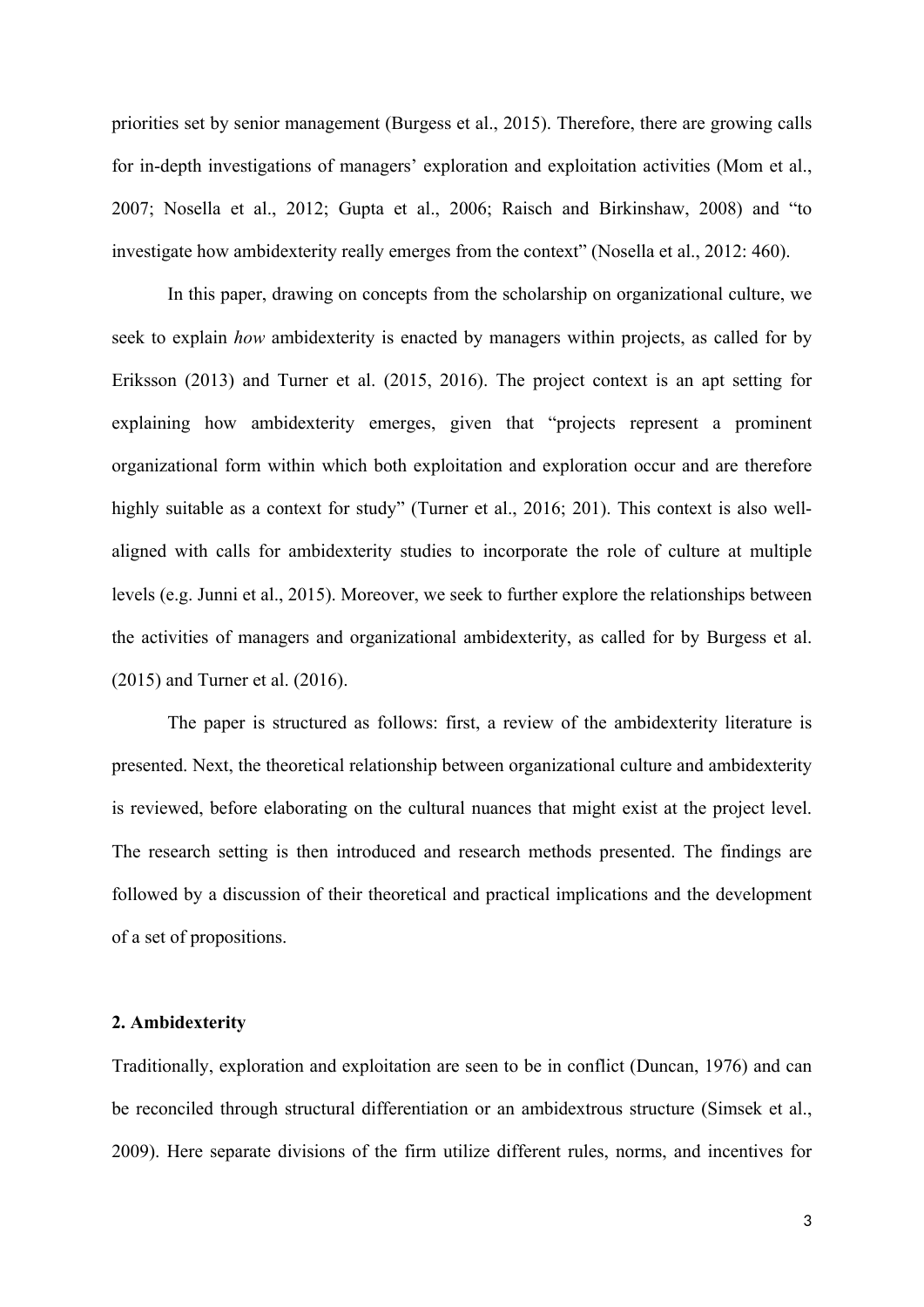competing explorative or exploitative endeavours: "exploration is associated with organic structures, loosely coupled systems, path breaking, improvisation, autonomy and chaos, and emerging markets and technologies" while "exploitation is associated with mechanistic structures, tightly coupled systems, path dependence, routinization, control and bureaucracy, and stable markets and technologies" (He and Wong, 2004: 481). Dual architectures then separate strategic and structural supports into dedicated units, which individually address only one side (e.g. the radical end of incremental-radical innovation) of the ambidexterity thesis (Andriopoulos and Lewis, 2010). This structural separation of organizational tasks into different units is suggested to help ambidextrous organizations address paradoxical demands (Gilbert, 2005). Underlying this view of ambidexterity is the implicit assumption that exploitation (i.e. incremental outcomes) and exploration (i.e. radical outcomes) are analytical opposites<sup>1</sup>.

In contrast, the behavioral approach described as harmonic (Simsek et al., 2009) or contextual (Gibson and Birkinshaw, 2004) ambidexterity considers exploration and exploitation as complementary. This view proposes that a single business unit may be a meaningful level at which to examine ambidexterity (Simsek, 2009) where individual managers balance exploit and explore simultaneously. Since managers must think and act ambidextrously, conceptually harmonic ambidexterity must be intertwined in on-going operating and strategic activities (Simsek et al., 2009), highlighting the relevance of the project context. The behavioral stream of ambidexterity research recognizes that, provided with a favourable context, individuals are indirectly pushed towards organizing their working time so as to integrate both exploration and exploitation in the course of their daily tasks (Gibson and Birkinshaw, 2004). This stream of research has focused on the behavioral mechanisms that enable organizations to address competing demands in the same unit

<sup>&</sup>lt;sup>1</sup> We thank Reviewer 2 for this insight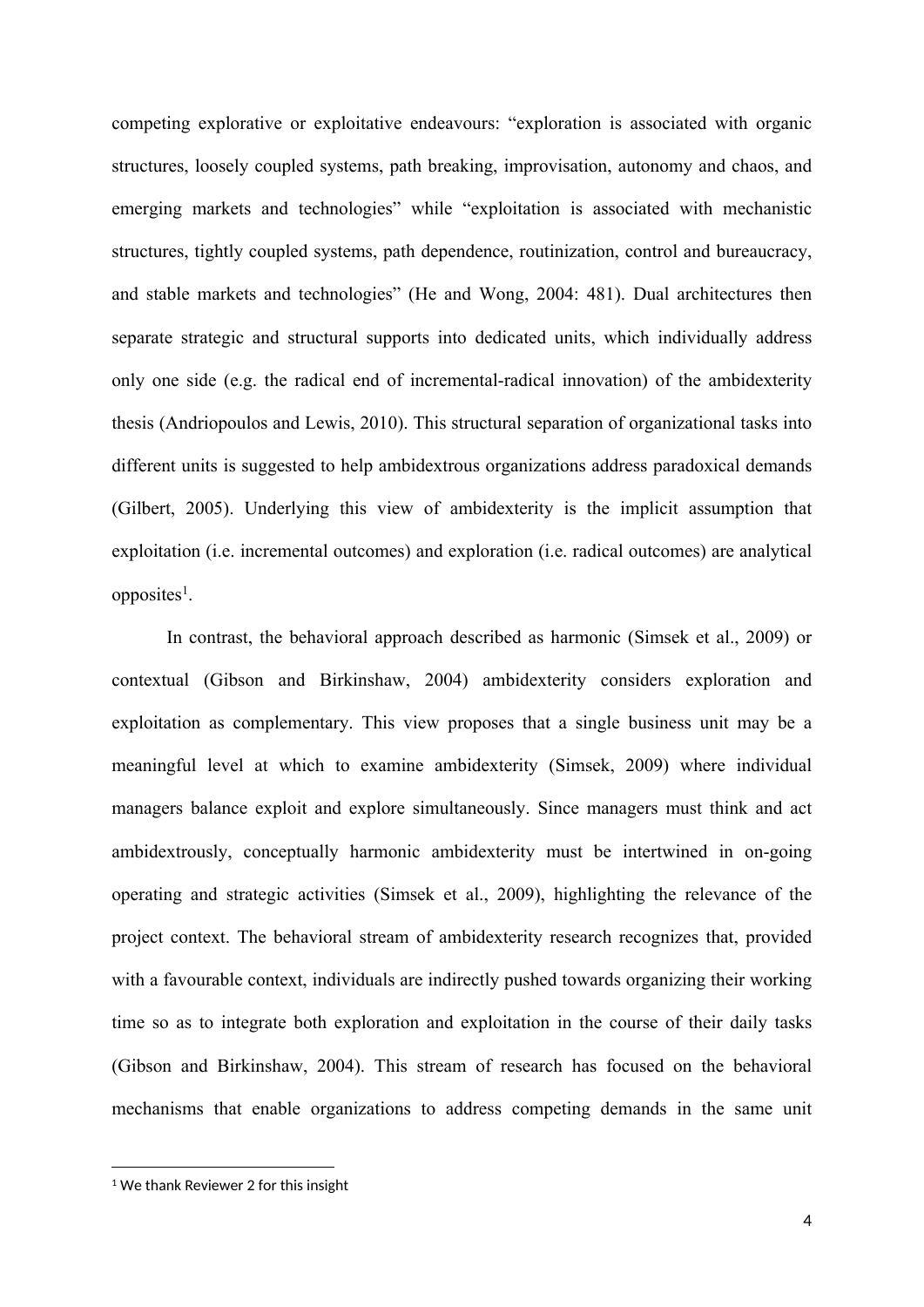(Raisch et al., 2009) and is typically grounded in the literature on organizational context and culture. The advantage of harmonic ambidexterity over traditional structural differentiation lies in the avoidance of coordination costs incurred by structurally separating activities (Simsek et al., 2009) and is suggested as a necessity for firms that operate in highly competitive and dynamic environments (Wang and Rafiq, 2014).

The contextual approach to ambidexterity also opens up the possibility that incremental exploitative actions may cumulatively and over time generate radical innovation outcomes (Revellino and Mouritsen, 2015). As Henderson and Clark (1990) have observed, even incremental innovations may result in radical consequences for firms' competitiveness. Thus, the contextual perspective of ambidexterity, which emphasizes complementarity and a continuum view of exploitation (incremental outcomes) and exploration (radical outcomes) is better positioned to explain seemingly contrasting outcomes within a project rather than the structural perspective, which is based on the logic of mutual exclusivity. Indeed as Cardinal (2001) emphasizes, though it is commonly accepted that incremental and radical innovation should be managed differently—the logic that the structural ambidexterity perspective adheres to—input and output controls at the project level drive may both forms of innovation, in line with studies of contextual ambidexterity (e.g. Gibson and Birkinshaw, 2004).

#### *2.1. Ambidexterity: activities versus outcomes*

Studies that have examined structural or behavioral approaches typically fall under one of two schools of ambidexterity research: activity or outcome (please see Appendix A for an illustrative list). Research that examines the joint pursuit or achievement of seemingly opposing activities within an organizational setting falls under what we refer to as the 'activities' school of thought, i.e. the orchestration of exploitation-related and explorationrelated activities (see Raisch and Birkinshaw, 2008; Jansen et al., 2008; Gibson and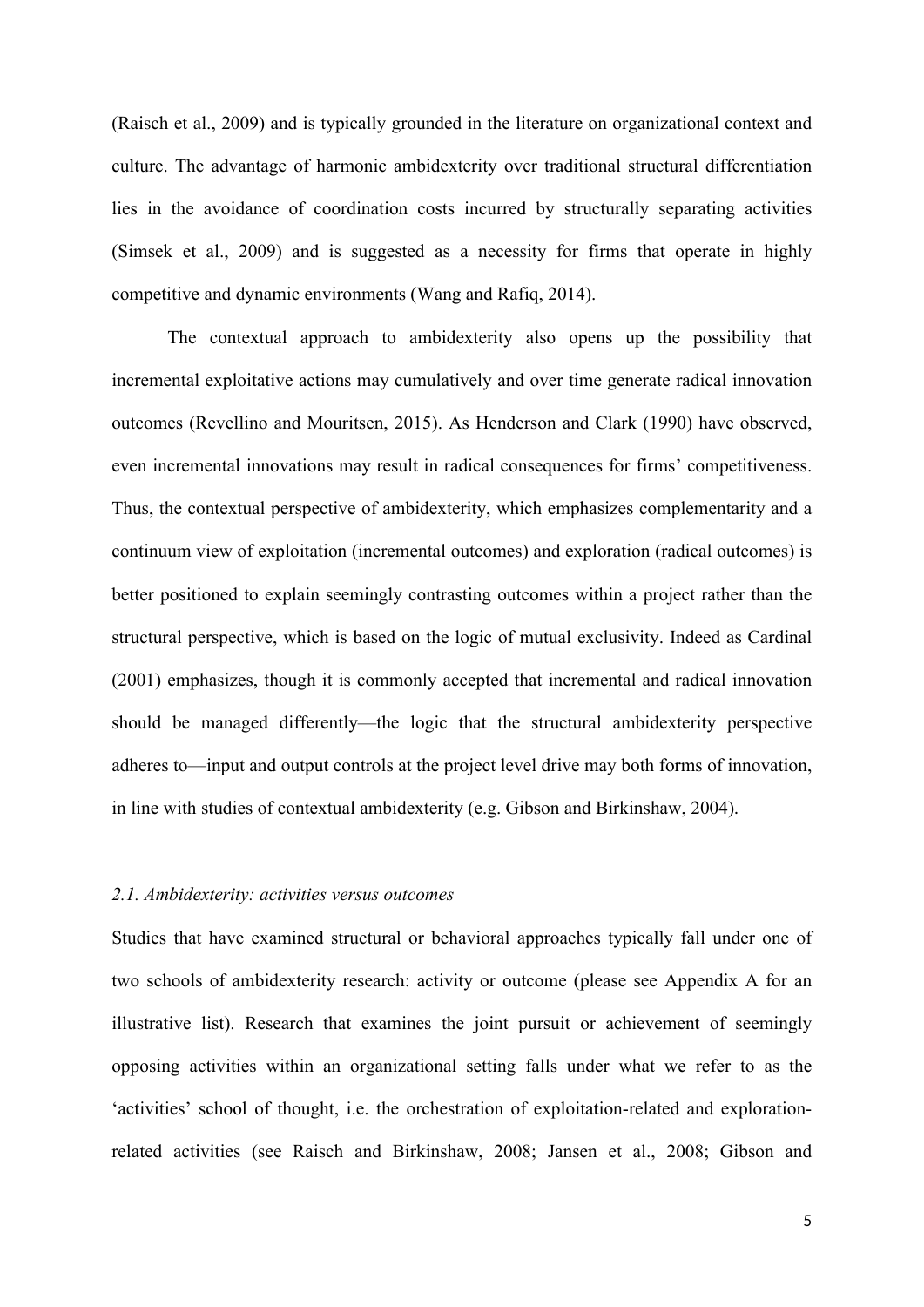Birkinshaw, 2004). For example, Gibson and Birkinshaw (2004) investigate the behavioral capacity to simultaneously demonstrate alignment and adaptability across an entire business unit, while Turner and Lee-Kelley (2012) examine how managers achieve a balance between exploitation and exploration in their activities. In contrast, there are a number of studies that have examined ambidexterity as a performance-oriented outcome (see Lin and McDonough, 2011; Grover et al., 2007). The 'outcomes' school of thought refers to the actual accomplishment of two seemingly opposing and contradictory strategic outcomes such as incremental/radical innovation and sustainability/high profits. Rather than interpreting the benefits attributed to ambidexterity using a single factor such as profitability or market share (which may be achieved through a trade-off of exploitation or exploration), such studies of outcomes examine the actual achievement of contradictory objectives (Turner et al., 2012). In our classification of ambidexterity as outcome we are concerned about the underlying characteristics of those outcomes as opposed to their consequences for competitiveness and/or performance. Also, while acknowledging that design-level planning distinctions between ambidextrous outcomes (e.g. between incremental innovation and radical innovation) may be difficult to enact, we agree with Henderson and Clark's (1990: 11) note about the inherently different characteristics of the observed outcomes:

"Radical innovation establishes a new dominant design and, hence, a new set of core design concepts embodied in components that are linked together in a new architecture. Incremental innovation refines and extends an established design. Improvement occurs in individual components, but the underlying core de- sign concepts, and the links between them, remain the same".

#### *2.2. Managerial ambidexterity*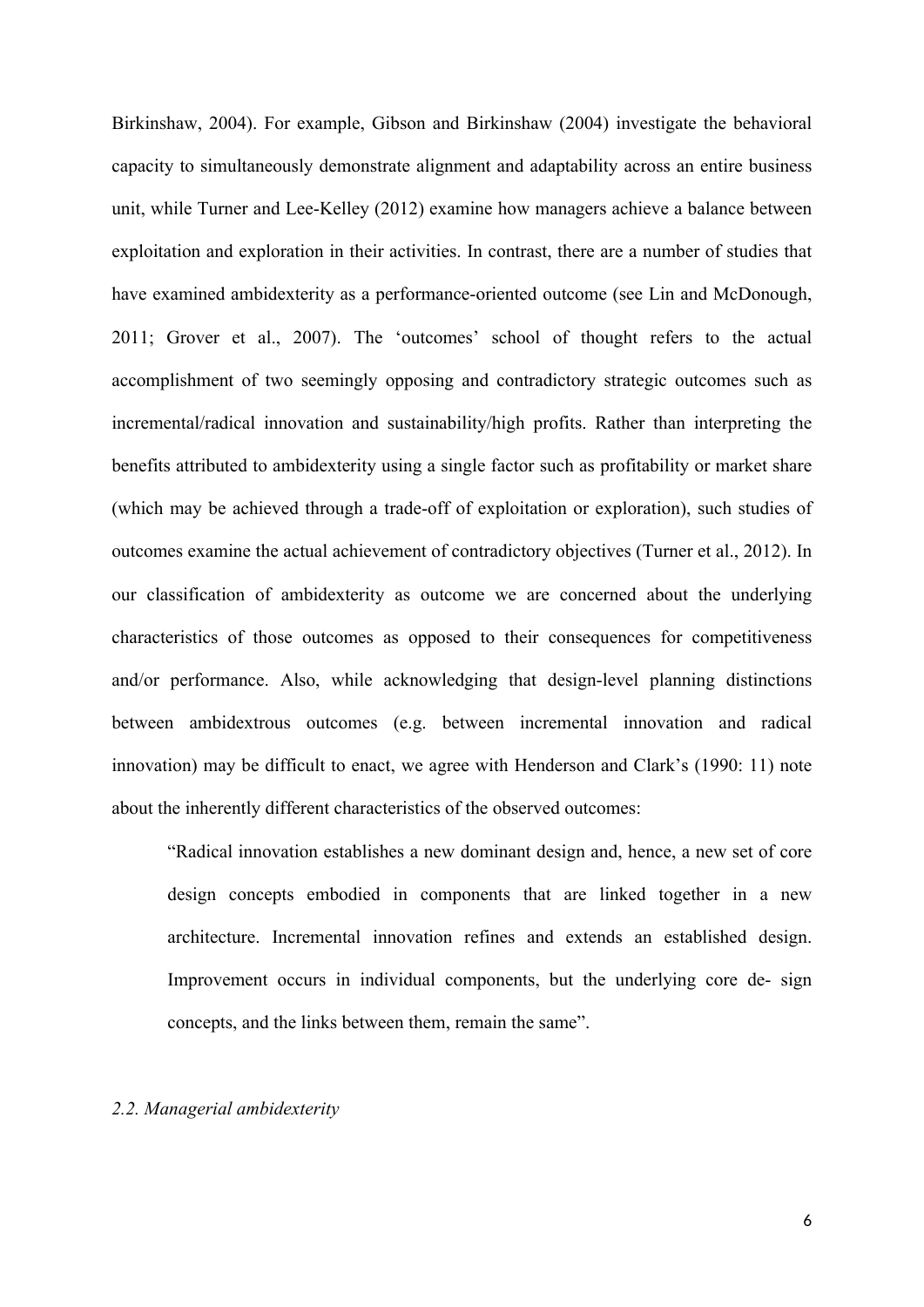The conceptual confusion and a lack of agreement over what exactly the ambidexterity concept means and how it can be achieved has persisted (Turner et al., 2012) with scarce research examining activities at the managerial level (Nosella et al., 2012). Some recent studies have sought to address this knowledge void and have focused attention on managerial ambidexterity. For instance Mom et al. (2015) attribute variation in managerial ambidexterity to differences in organizational and functional tenure. Havermans et al. (2015) suggest that project managers and line managers will only achieve ambidexterity through interaction with team members and as a result of their dynamic interpretations of the environment; while Burgess et al. (2015) identify that ambidextrous managers rely on professional legitimacy, social capital, and a holistic professional orientation in enacting exploitation and exploration.

Nevertheless, it is recognized that further research is needed to establish the link between managers' efforts to integrate exploration and exploitation activities and their contribution to ambidexterity at the organizational level (Burgess et al., 2015). From a theoretical standpoint, there remains a lack of research which examines how cultural forces within the organization may influence the realization of ambidexterity at different levels of the organization and/or unit (Turner et al., 2012; Junni et al., 2015) and the impact such ambidextrous activities at the operational level might have on organizations' quest for ambidextrous outcomes (Hodgkinson et al., 2014).

#### **3. Organizational culture and ambidexterity**

Organizational culture is defined as the "…basic assumptions and beliefs that are shared by members of an organization that operate unconsciously and define in a basic taken-forgranted fashion an organization's view of itself and its environment" (Schein, 2004: 6). Organizational culture, then, "…can be a mechanism that can infuse values such as uncertainty tolerance, openness to challenges, and trust that will not only enable the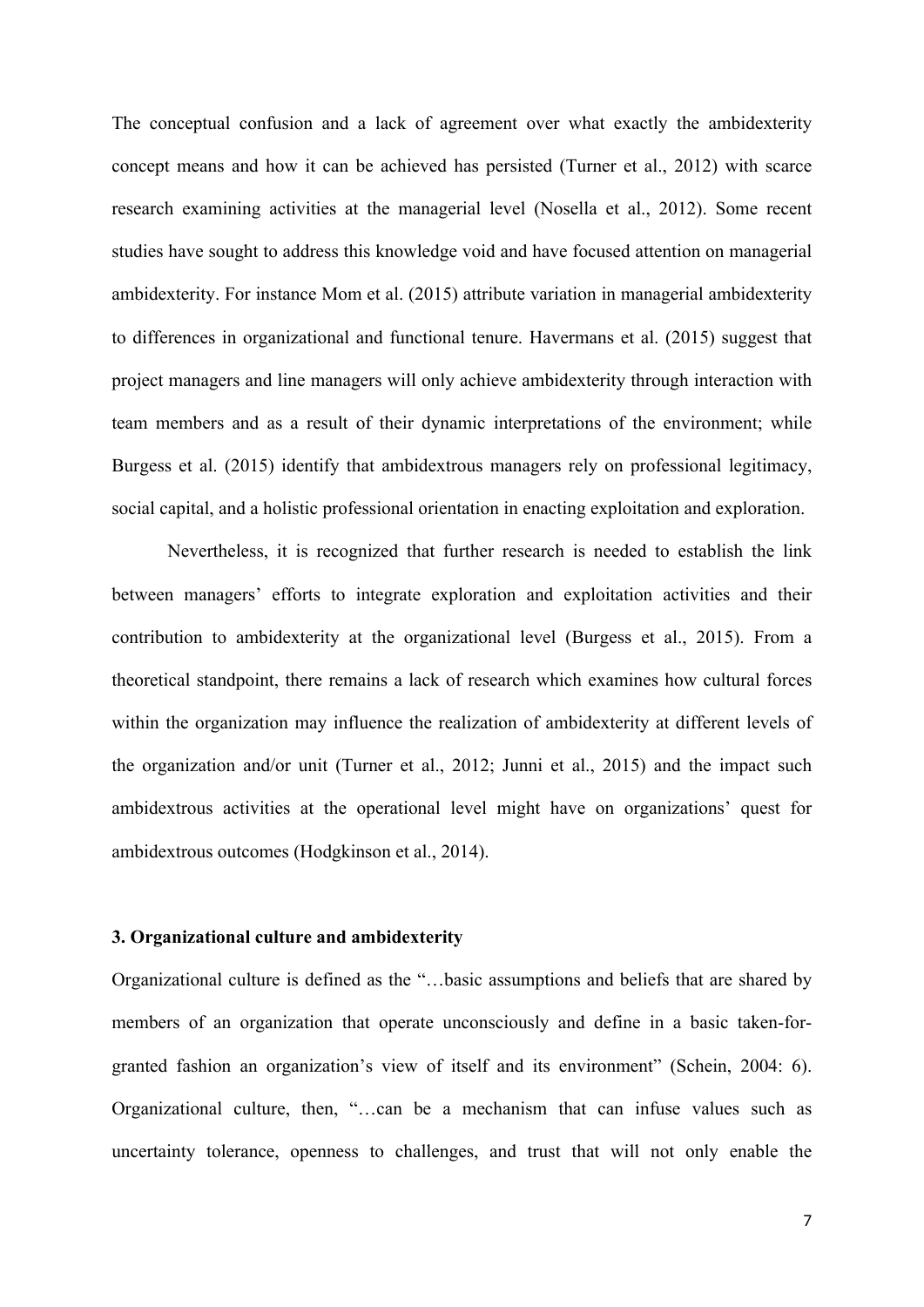alignment of 'inconsistencies', but also turn 'inconsistencies into consistencies' by making them part of organizational routines" (Lin and McDonough, 2011: 498). There are a number of studies illustrating how organizational culture can support ambidexterity, for example, Gibson and Birkinshaw (2004) argue that when a supportive organizational context is created individuals engage in ambidextrous activities. Wang and Rafiq (2014) focus on two sets of organizational values and norms–organizational diversity and shared vision–necessary for exploitation and exploration competences, while Kostopoulos et al. (2015) demonstrate the positive role of intellectual capital for unit level ambidextrous activities. In extending the inference that context matters to the achievement of ambidextrous outcomes, Lin and McDonough (2011) examine a specific type of culture–knowledge-sharing–that enables the attainment of exploitation and exploration simultaneously; Zimmermann et al. (2015) highlight the need to establish a culture of trust to evoke ambidextrous alliances. Further initial insights have suggested that cultural implementation mechanisms including innovation orientation and cost orientation can partially explain the relationship between ambidextrous decisions (activity) and innovation ambidexterity (outcomes) (Kortmann, 2015).

While recent research has provided insights on favorable cultural characteristics for ambidexterity (both as activity or/and outcome), it has defined organizational culture as something which is holistic (Lin and McDonough, 2011). Though valid, such a view implicitly assumes homogeneity of the organization and therefore supports the anchoring of organizational culture and ambidexterity analyses at the macro level, e.g. corporate/organizational culture. An alternative and more pragmatic view of the relationship between ambidexterity and culture at the project level sees culture as providing a toolkit of resources for managers to draw on, rather than as a unified belief system. This perspective suggests that individuals may invoke values and beliefs that are not only manifest and visible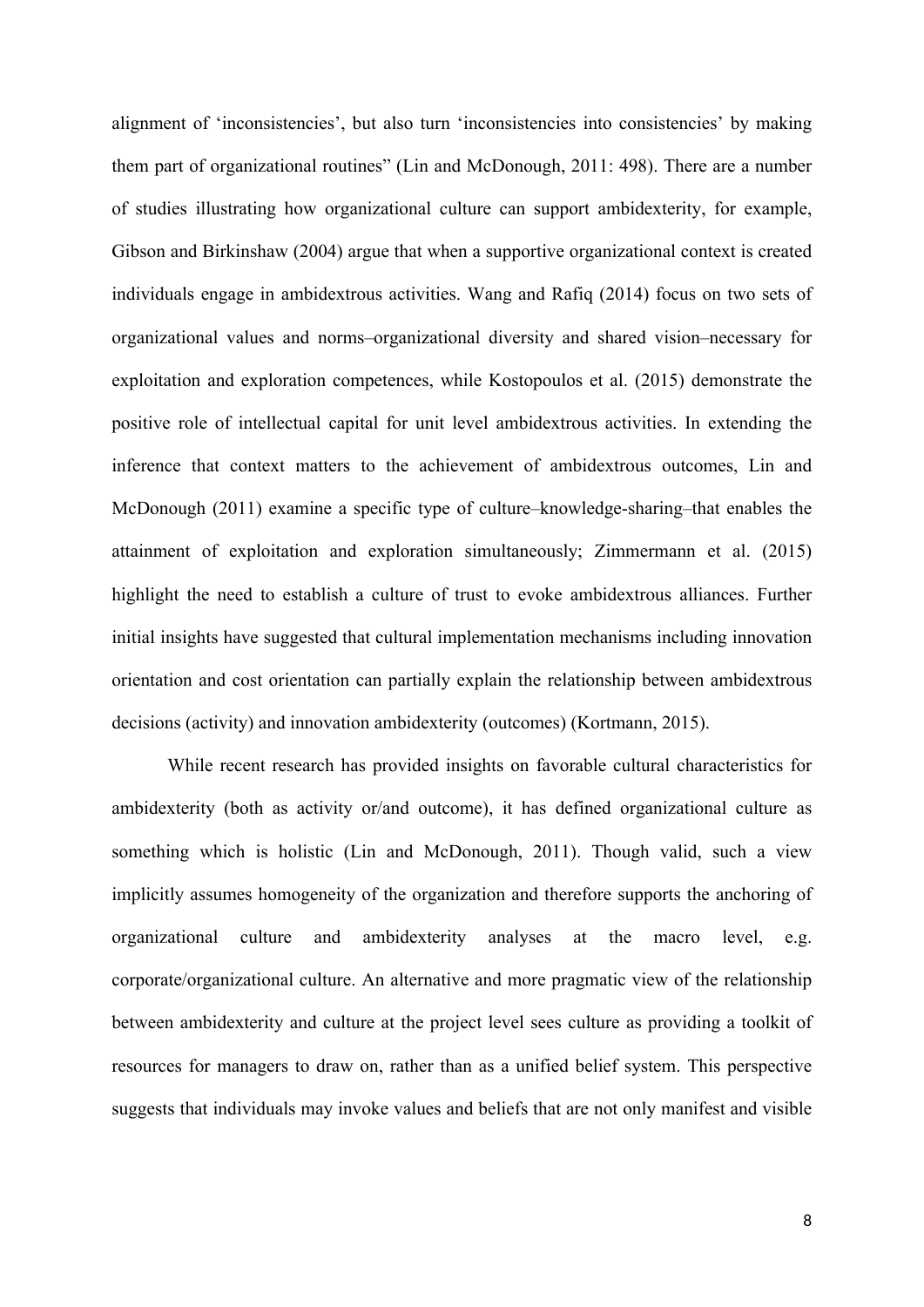in the organization's cultural universe, but also those that may be latent and hidden (Swidler, 1986) in the process of engaging in exploitative, exploratory and ambidextrous behaviors.

#### *3.1. Culture: a 'toolkit' perspective*

Culture has been described as something which is stable, all-encompassing, and which when internalized can constrain individual thought and action (Giorgi et al., 2015); thus emphasizing the importance of cultural values in shaping the behaviors of actors (see Schein, 1992). Weber and Dacin (2011) describe this particular lens as the 'first wave' of cultural analysis. Over time, the study of organizational culture has become less concerned with understanding models of culture as constraint, i.e. either internalized by individuals or imposed on them by members of their immediate social group (see Canato et al., 2013; Rindova et al. 2011; Leonardi, 2011), and more focused on how organizational members' are able to exploit and use the values and beliefs of an organizational culture for their own purposes. Weber and Dacin (2011) describe this cultural construction of organizational life as the 'second wave' of cultural analysis. In other words, this wave of cultural research examines how situated individuals access and deploy different cultural tools found in an organization's cultural toolkit.

A key figure in the cultural 'toolkit' argument is Ann Swidler (1986), who has analysed the failings of cultural explanations based on 'values directly driving behavior' and offered an alternative model. She suggests that the use of traditional models in the 'first wave' to understand culture's effect on action is profoundly misleading because it assumes that culture shapes action by supplying ultimate ends or values towards which action is directed; making values the central causal element of culture. Instead she (Swidler 1986: 276) urges for a superior and more intuitive plausible alternative stating "if values have little explanatory power, why expect culture to play any causal role in human action? Why not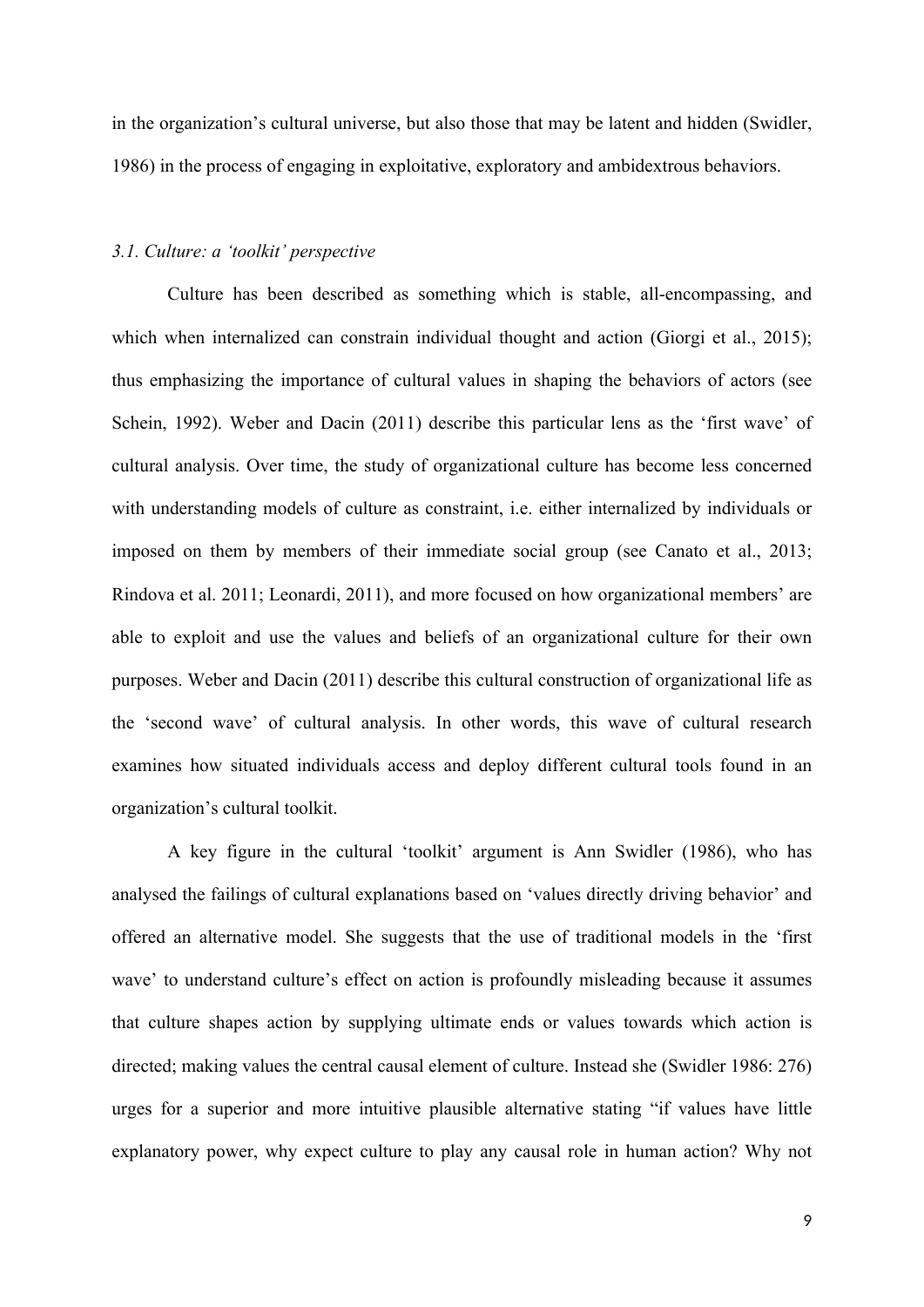explain action as the result of interests and structural constraints, with only a rational, interest-maximizing actor to link the two?". In other words, culture influences action not by providing the ultimate values towards which action is oriented, but influences it by shaping a repertoire or toolkit of habits, skills and styles from which individuals construct strategies of action (Swidler, 1986).

The cultural toolkit of an organization is a grab bag of norms, beliefs, values, frames, rituals, ceremonies, gossip, stories, jargon, rhetoric, humour, justifications and routines that organization members use to shape their actions as they engage in organizational activities (see Swidler, 1986; Weber, 2005; Kellogg, 2011; Leonardi, 2011). This toolkit supplies actors with the means (the tools) for solving practical problems and for navigating the environment, which Weber (2005) describes as the 'supply-side' of culture. These cultural resources can be analysed at the level of the repertoire, i.e. the entirety of cultural material at the disposal of individual actors or collectives, and there is no presumption that actors' toolkits are necessarily internally coherent or systematic (Weber, 2005). This shifts the focus towards individual choice and cultural resources but acknowledges that actors will have only a bounded set of diverse resources to solve the different problems of everyday organizational life. Hence, individual actors may use different resources without concern about inconsistencies and/or contradictions with others. Thus, we adopt this perspective of organizational culture to investigate how managerial ambidexterity emerges and the relationship between its origins and organizational outcomes. Through our case analysis, we argue that as an organizational culture develops over time, some of the cultural assumptions and values are more manifest and visible, which managers draw on frequently in their everyday work. At the same time, there could be other assumptions and values that are relegated to the background and stay latent and hidden. We suggest that in engaging with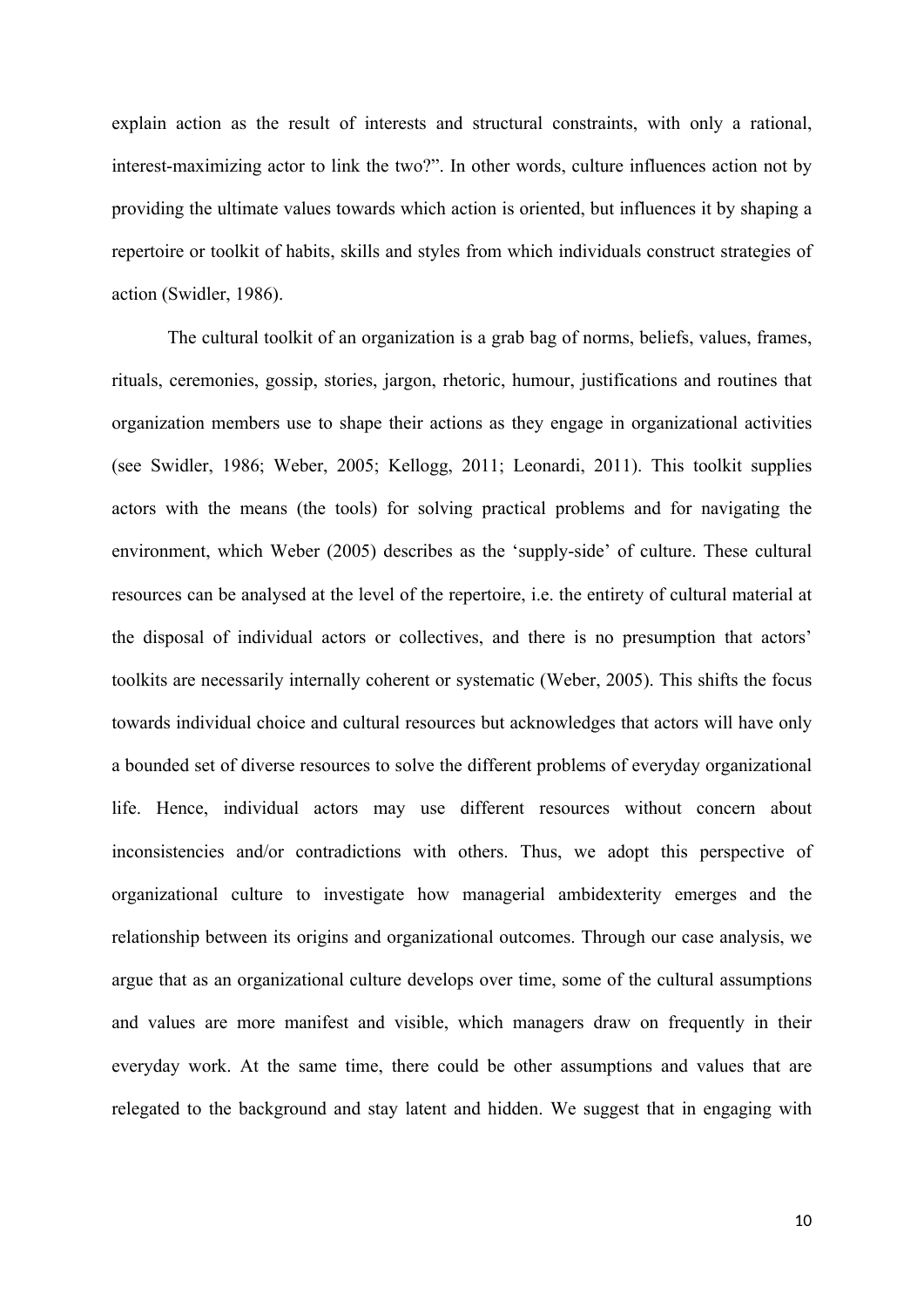exploitative-exploratory action managers invoke both the manifest-visible values as well as the latent-hidden values.

#### **4. Research setting**

This study was conducted at the European engineering firm GEN.COM (a pseudonym). GEN.COM is one of the largest independent manufacturers of turbogenerators worldwide and has operated for over 100 years. Alongside the manufacture of turbogenerators and transformers, the company also produces voltage regulators and excitation power controllers. Some of the generator products they currently manufacture include 2 and 4 pole air cooled turbogenerators, and hydrogen and combined cooled generators. These are used to power combined cycle plants, power stations, offshore platforms, LNG terminals, and pipeline power supply. This study is embedded within two projects: the APEX project in the transformer division and the DEXTROUS project in the generator division (see project timelines in Appendix B).

#### *4.1. The APEX project*

The APEX Project was originally focused on the sole improvement of the 132 kV transmission transformers. The main reason for the project was to improve the competitiveness of the transformer business segment and save the segment from collapse. Feedback from customers suggested that both the 132kV and 33kV transformers were too expensive, too heavy and inefficient. The transformer business segment was faced with severe competition prior to the commencement of the project. The increase in competition alongside other economic related issues necessitated the need for the APEX project to make transformers smaller, cheaper, and the organization more competitive in turn.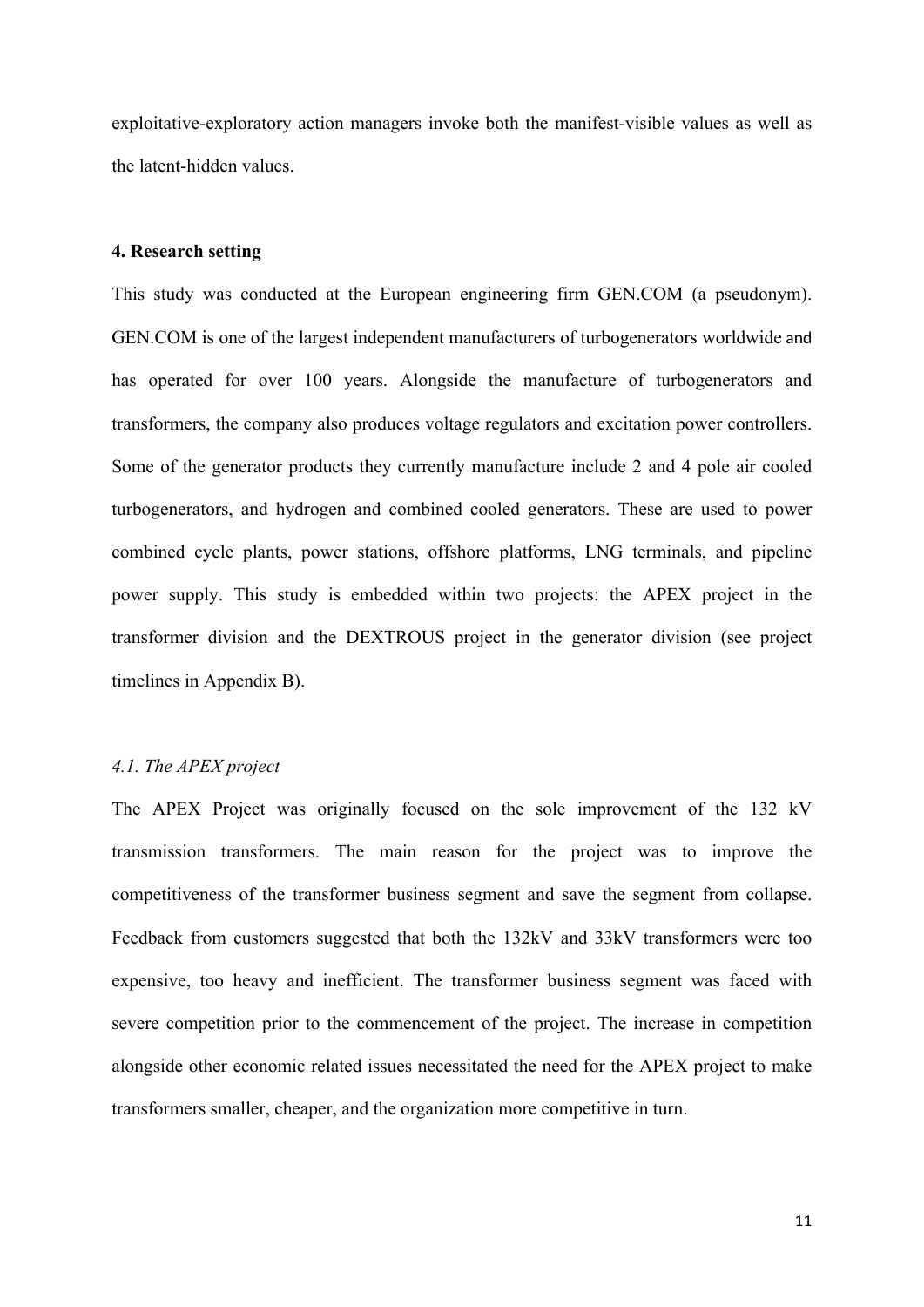#### *4.2. The DEXTROUS project*

The objective of the DEXTROUS project was to ensure that new versions of products were market ready within a 20 year timeframe. The DEXTROUS project had to be evolutionary. Thus, the project focused on developing the existing product range to keep the organization one-step ahead of the competition. The DEXTROUS product range was developed in the early 1970s and the DEXTROUS project was tasked with its further development. The first phase involved environmental scanning, the second involved product investigation and upgrade, while the third phase involved generator prototype development.

#### **5. Research methodology**

Consistent with the identified need for more qualitative research to understand how ambidexterity works in projects (Pellegrinelli et al., 2015), we sought to get a closer meaning of the social processes in the research context as well as to understand first-hand the meanings which respondents attributed to their behaviors, i.e. the main aim was to understand how ambidexterity emerges and the relationship between its origins and organizational outcomes. A case study approach was adopted because of the exploratory nature of the research question. 55 semi-structured interviews were conducted with middle managers across the organization (see Appendix C). All interviews were recorded and transcribed verbatim. The first author also conducted participant observation for six months, attending monthly team briefs, weekly meetings, workshops, and was present at informal interactions between middle managers and senior managers. Organizational documents (e.g. strategy documents, standing instructions, internal project meeting minutes relating to the APEX and DEXTROUS projects, etc.) were also reviewed.

#### *5.1. Data analysis*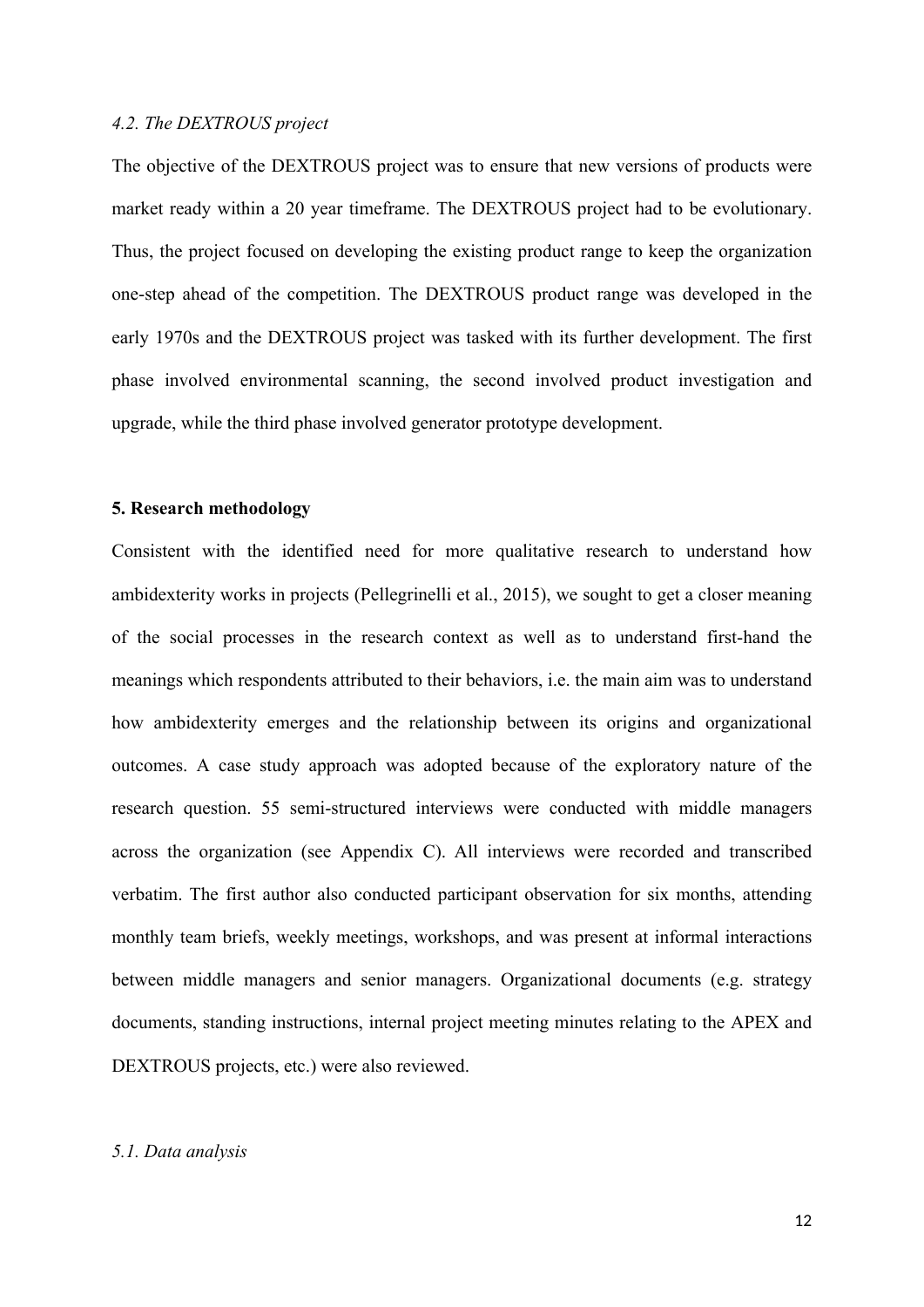The data was analysed by travelling back and forth between the qualitative data and the emerging structure of theoretical arguments (e.g. Zimmerman et al., 2015). This process involved three major steps: (1) the first step involved creating provisional categories and first-order codes. We identified statements which the respondents made regarding their behaviors via open coding and identified commonalities in the statements which allowed the formation of the first order codes; (2) the second step integrated the first-order codes and created theoretical categories. Codes from the data were further consolidated and summarized to reflect each theme; (3) the third step involved delimiting theory by aggregating theoretical dimensions. We looked for dimensions fundamental to these categories in an attempt to understand how different categories fitted together into a coherent picture. Further, we linked the different experiences and ideas together, while allowing for the merging of interrelated examples, to arrive at the values invoked by managers.

#### **6. Research findings**

On both the Apex and Dextrous projects some managers demonstrated higher levels of exploration than exploitation, while others were noticeably more engaged in exploitative behaviors. A minority of managers demonstrated high levels of both exploratory *and* exploitative behaviors in their activities. In the following analysis covering the Apex and Dextrous projects we draw on both our observations of managerial action as well as the interview data. These illustrations also complement the project timelines in Appendix B. Specifically, we elaborate on the manifest-visible and latent-hidden values found in the organizational cultural toolkit that managers invoked and used in the process of undertaking exploitative, explorative and ambidextrous practices.

#### *6.1. Managers' exploitation: an illustration*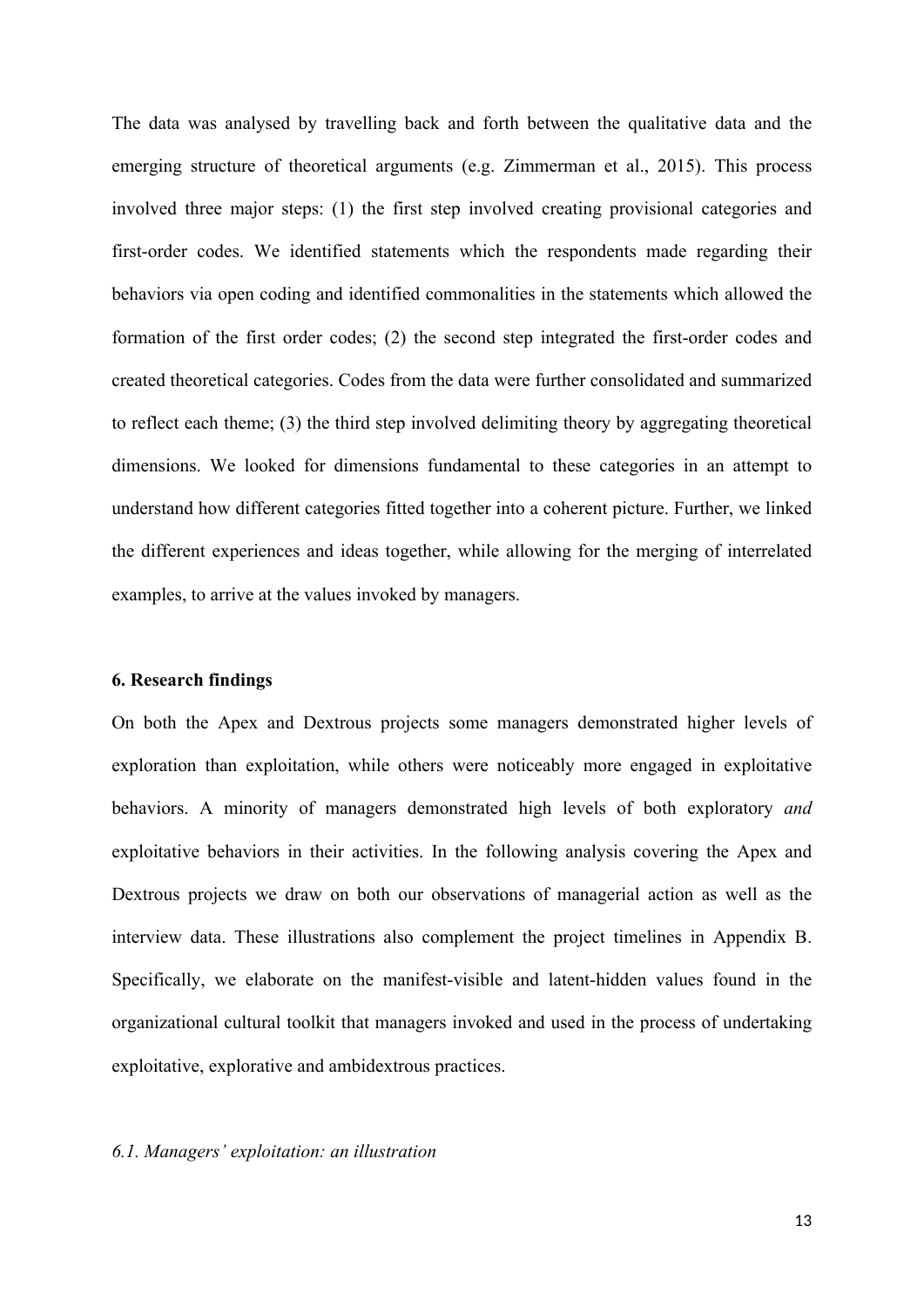The first phase of the APEX project included an improvement to the core design of the transformer product and the removal of leg plates. The motivation behind this activity was to realize the strategic objective of achieving a 25% return on sales by the transformer business unit. Another motivation was to modernize and enhance the performance of the transformer product. We observed that middle managers guided this activity by reducing the quantity of steel to be used in the manufacturing of the product, which brought down the overall cost. We noticed that managers undertook a similar cost-reduction driven activity to re-design a tap changer, achieving 100,000 hours of operations without maintenance.

In the first phase of the DEXTROUS project we observed managers engaging with customer forums, conducting competitor reviews and Design Failure Mode and Effects Analysis (DFMEA), all of which fed into the project's time-line and road map. The aim of these activities was to highlight the key design areas of risk and help focus the early stages of the project. In light of the information garnered the initial project plan was adjusted and some of the intended radical initiatives were dropped in favor of making small improvements to the existing processes and the refinement of the generator product using their current capabilities.

#### *6.2. Cultural resources and exploitative behaviors*

*Commitment to improving product and process efficiency:* Leonardi (2011) identifies increased effectiveness of organizational processes as a shared value, while Rindova et al. (2011) identify improved efficiency and high quality of manufacturing as a historical cultural resource. Middle managers invoked their commitment to improving product efficiency and process effectiveness during facilitation of exploitative activities in phase 1 of both projects. They also noted that this commitment was a highly manifest and visible cultural value of GEN.COM, which every manager was aware of. They appreciated the principles of continuous advancement and valorized activities focused on upgrading current competencies,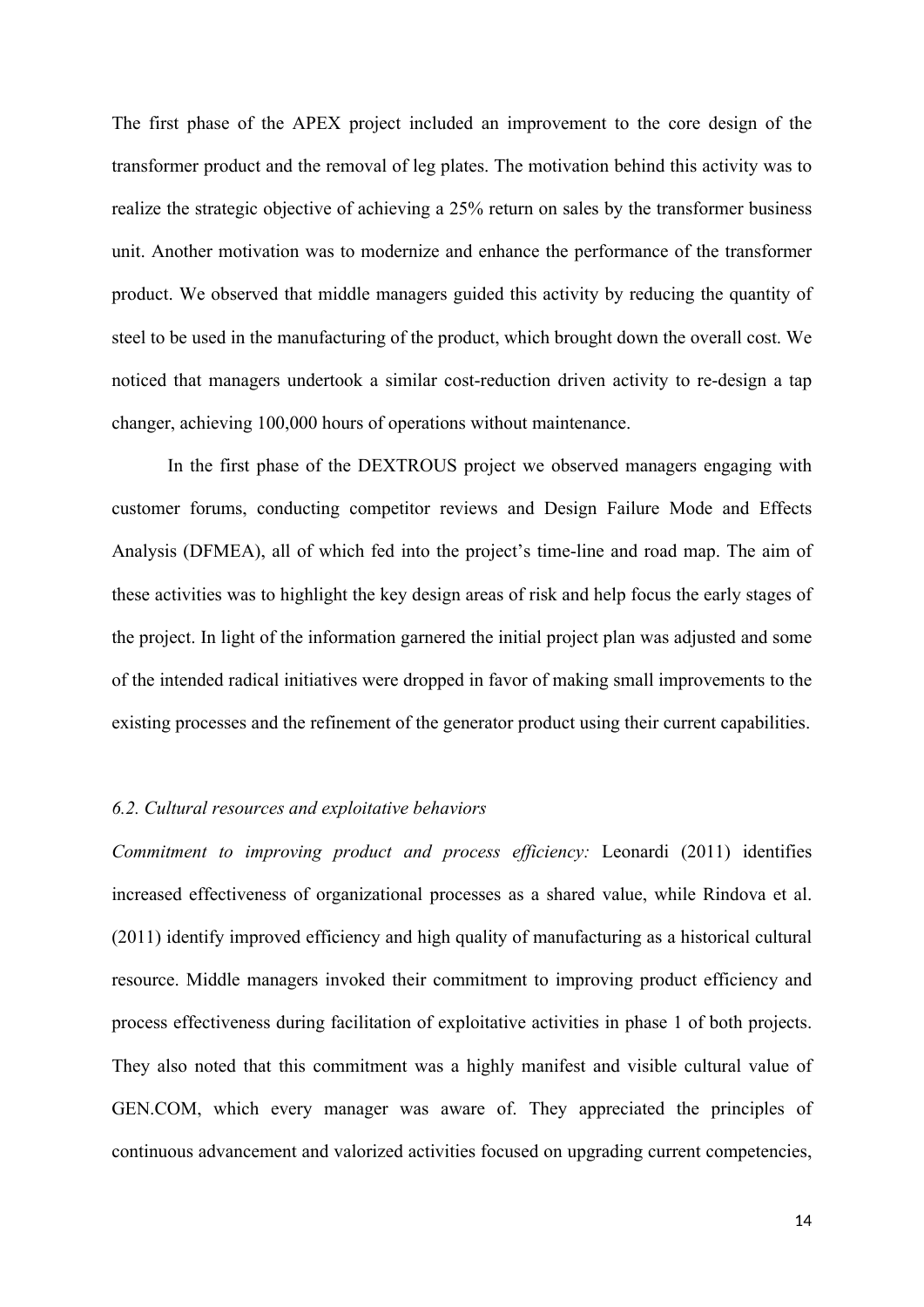processes and products. They spoke about the need to constantly improve their performance and generate new incremental adjustments and standards to improve their generator and transformer products, i.e. exploitative behavior. For example, an Engineering Resource Manager on the APEX project commented that:

Whether you are a director, manager, team leader, operator or administrator, we have a culture which allows all processes, no matter how big or small, to be subject to review and improvement (e.g. how we manufacture, how we manage customers, how we sell, how we train and up-skill our workforce, how we design and engineer our products and so on).

Middle managers who demonstrated alignment to the strategic plans of the project guided the process of its implementation accordingly and favoured the advancement of processes and ultimately the attainment of maximum efficiency. Correspondingly, on the DEXTROUS project, middle managers drew on the organization's stated commitment to improving product and process efficiency when enacting exploitative behaviors, with some managers stating that this cultural value was "embedded in our routines and processes". A Mechanical Engineer noted:

Our culture embraces improvements and we strive to continuously improve our products.

*Cautious incrementalism:* The interview data revealed that managers picked on *cautious incrementalism* to shape their exploitative behaviors. They explained that taking cautious and incremental steps when delivering projects was a well-known and visible cultural value at GEN.COM. Comments made by middle managers suggested that this value was at play in both projects. As an example, the Chief Electrical Engineer on the APEX project commented: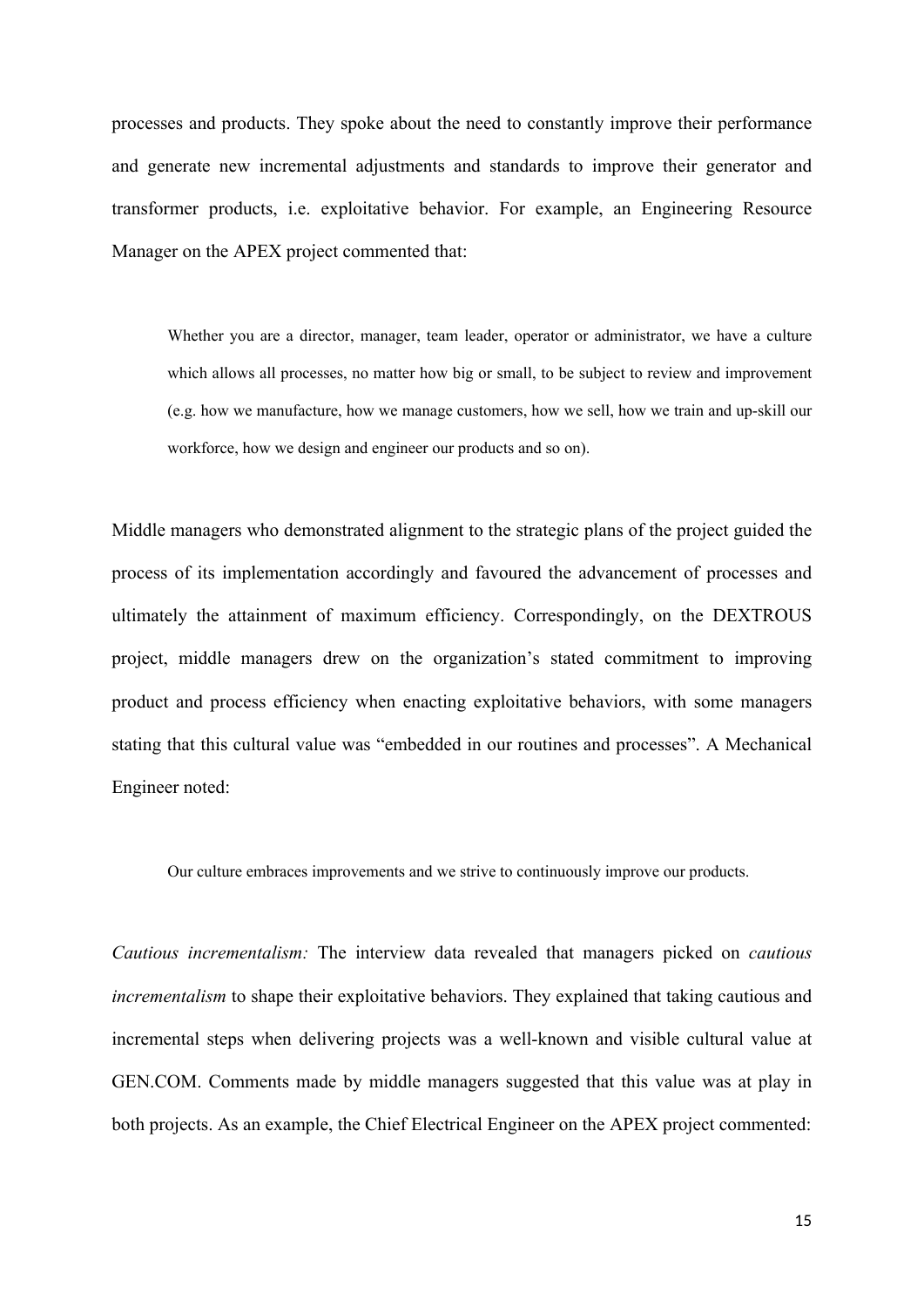…as willing as certain managers might be to do different things, the timing it takes everyone to get on board is long. The time it takes to make things happen is long, it moves slower than most businesses I have seen. The sense of urgency is also not always naturally there. I can say that our business is relatively stable, and it's a bit difficult rocking the boat.

Thus, middle managers guided the refinement process in ways that did not cause any unnecessary disruption to the production process through cautious minor modifications. Moreover, middle managers used phrases like "if it is not broken, don't fix it" and "that's how we've always done it" during informal conversations. These can be described as some of the norms and standards which were widely shared among managers. The comments of an Operations Manager illustrates how middle managers on the APEX project picked on cautious incrementalism as an enabler of behavior:

We have a very mature product. It was designed when I first came here in the 70's and slowly we have improved those transformers over that period of time. We have taken small but significant steps. We have learnt by taking those small steps.

Cautious incrementalism was claimed by managers on the DEXTROUS project too as a worthwhile value, as highlighted by a Project Manager:

We are very weary of improvisation because if you don't know the result of what you are doing, potentially, you might have generators that will fail. Our current product is reliable, so I tend to be very cautious. Small changes are part of the project, but big changes may be negative.

In short, cautious incrementalism served as a valuable cultural resource and was used by managers to shape and enable their exploitative behaviors. This cautious incrementalism was also consistent with the wider corporate culture of the organization. Cautious incrementalism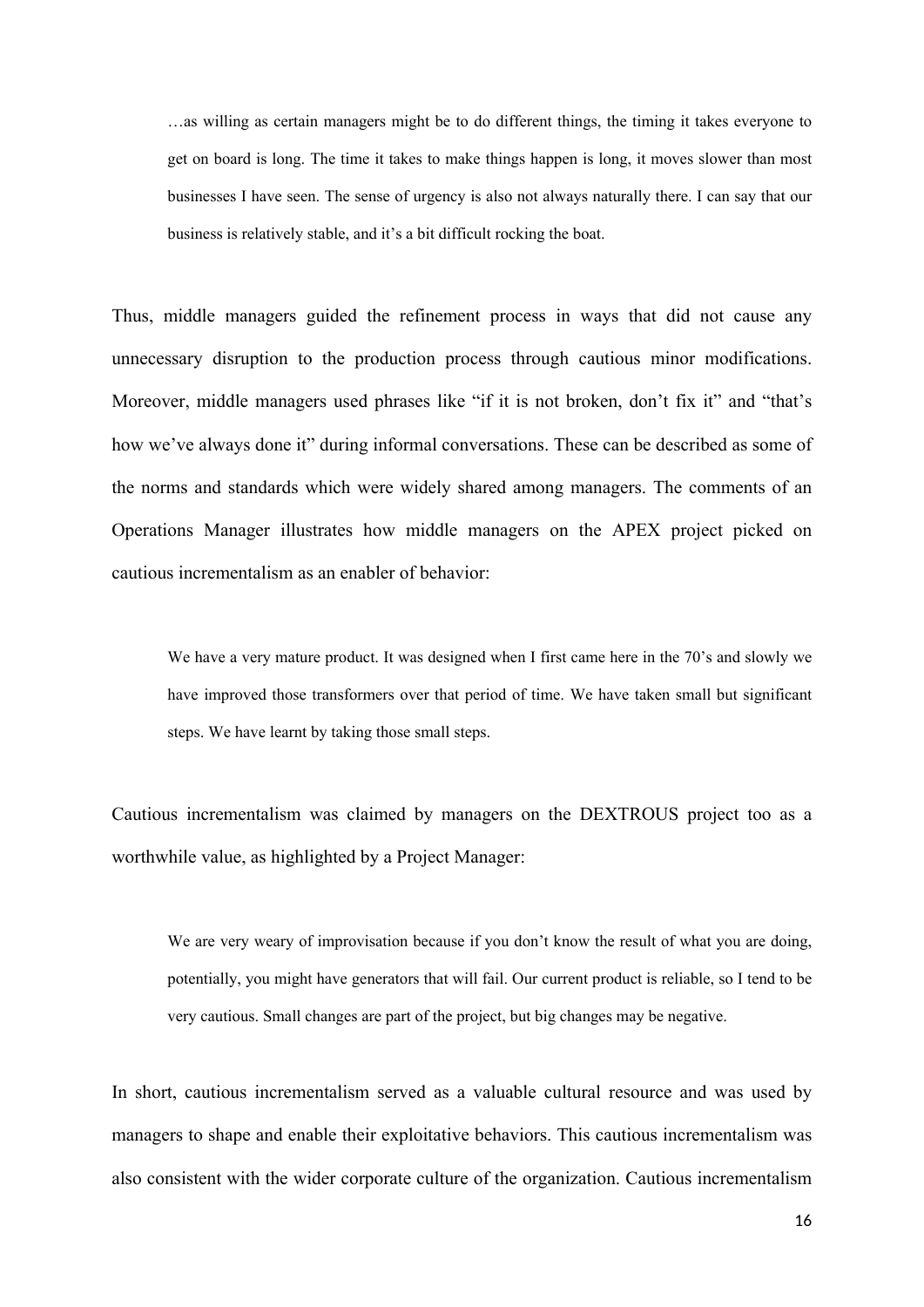in this context is similar to notions of 'carefulness' described as an action style by Weber (2005).

#### *6.3. Managers' exploration: an illustration*

As the APEX project continued, a major customer requested that radical changes be made to the transformer products. For instance, one major radical change proposed was the vacuum filling of transformer tanks. This unexpected request necessitated that managers brainstorm and share new ideas/knowledge and completely reconsider and redesign their value offering. In this process of unlearning and integration of new knowledge managers took a strategic decision to change their radiator supplier, which resulted in a fundamentally new product. During this non-routine exploratory activity, managers demonstrated high levels of innovativeness by encouraging their teams to seek new solutions, reconsider existing processes, and integrate new discoveries with existing processes.

On the DEXTROUS project, a number of novel design initiatives were generated to improve the vibration and noise levels of generators. This particular concern was raised by customers in response to the rapidly changing regulatory compliance requirements for GEN.COM and its customers. During our participant observation period, the legal threshold for vibration and noise became increasingly stringent due to new environmental legislation. We noticed that in a bid to ensure that each frame-size (in which generators are positioned) was fully optimized to reduce vibration and noise, managers radically challenged design margins and the established logic that was driving production processes. Managers were receptive to new ideas and sought to interpret and communicate these through novel simulations and prototypes that often contradicted the business as usual philosophy. We found that managers drew on two particular cultural values in their enactment of exploratory activities and behaviors.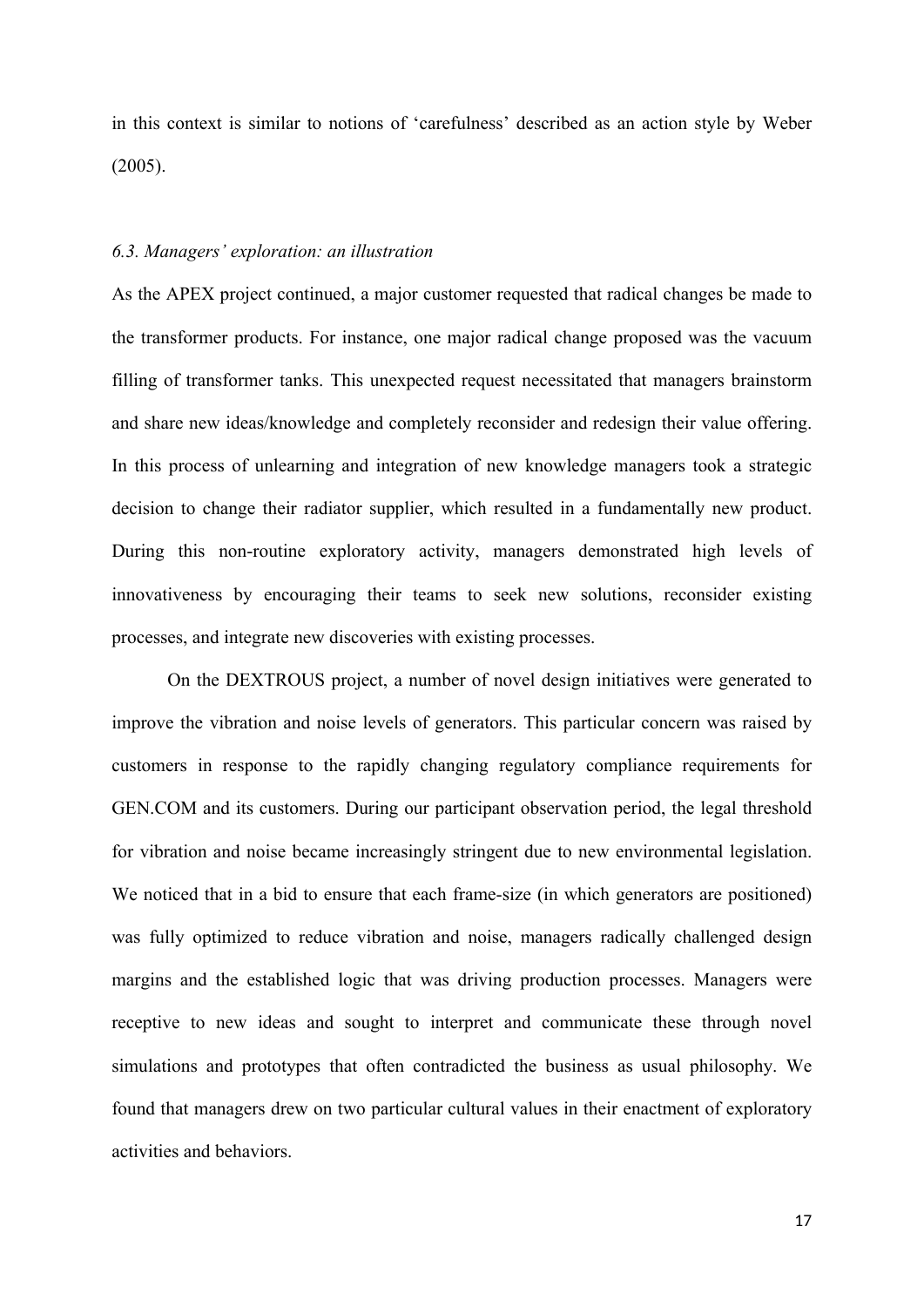#### *6.4. Cultural resources and exploratory behaviors*

*Knowledge transfer and proactive collaboration:* Middle managers on the APEX project highlighted how they supported, encouraged and motivated their teams to achieve some of the radical objectives of the project. A Mechanical Design Engineer on the APEX project commented:

Each individual on my team and within the entire business continuously engaged in knowledge transfer activities. The culture made people to impart and develop their knowledge and experience for the good of the company.

This quote suggests that managers invoked the particular cultural value of continuously transferring knowledge and ideas to advance products and processes. Similarly, during team meetings, middle managers spoke casually but repeatedly about realizing the importance of knowledge transfer and how they scanned the environment and applied new methods. These managers commented that they responded to and acted upon divergent feedback for improvement which they received either internally or from customers. On the APEX project, for instance, a Continuous Improvement Manager asserted:

I learnt something new every day from these guys, and every day was a school day.

Some of the interviewed managers spoke about how they drew inspiration from an often less used idea (or value) at GEN.COM of proactive collaboration. They commented on how they provided leadership and ensured that communication across the factory, especially with teams they worked directly with, was seamless. They commented on how they redefined team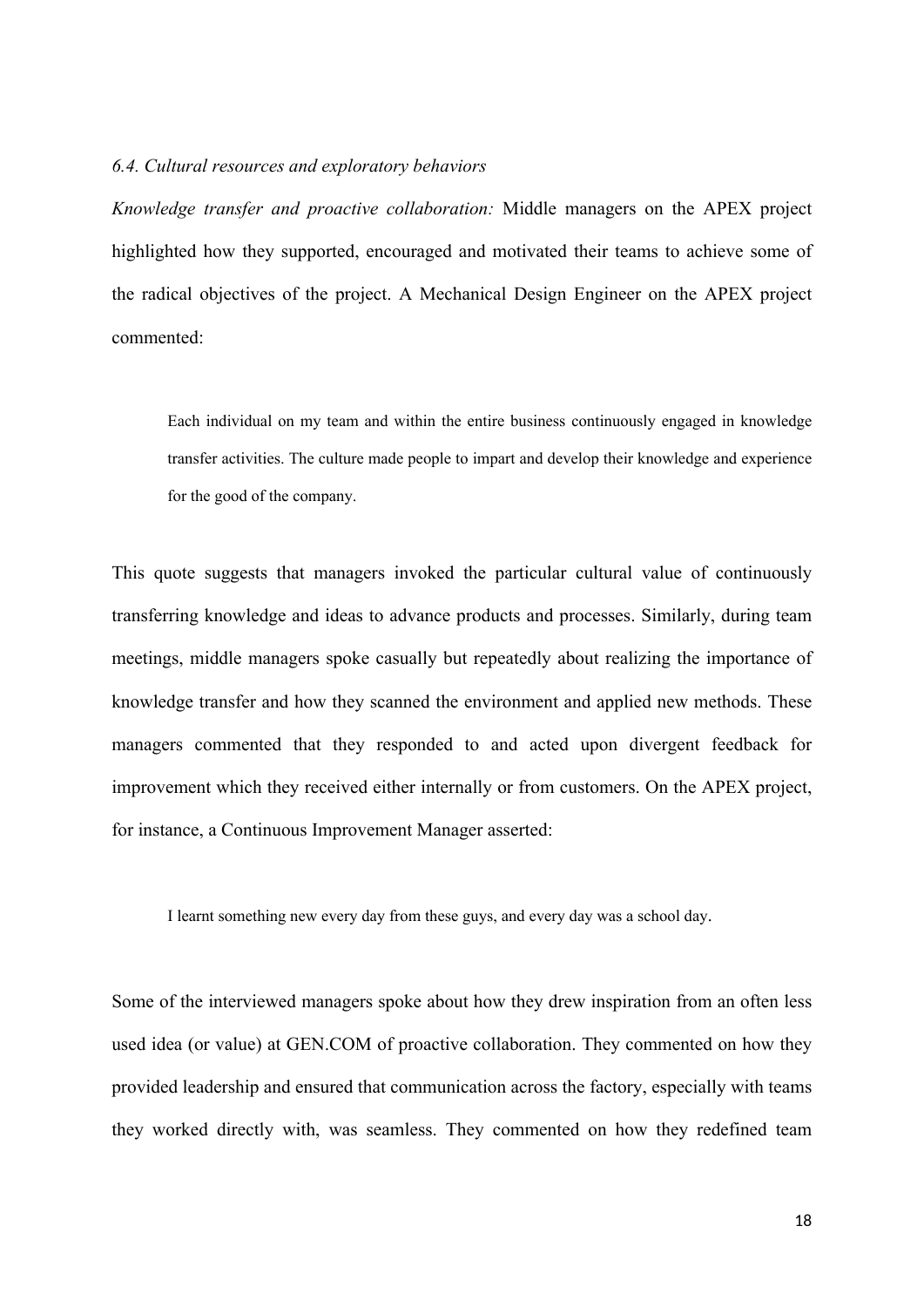objectives as well as re-coordinated activities when the project had to be radically adapted. As an example, an Operations Manager who contributed to the APEX project observed:

More than ever before, we now have a culture where teams work together to iron out difficult issues.

Another Operations Manager (Transformer) suggested that:

We sit around and resolve issues. If you don't work as a team, you are going nowhere, and I mean the whole organization, not just individual departments. So we work for one another, not against one another.

Correspondingly, on the DEXTROUS project, middle managers commented that proactive collaboration was a latent and less visible cultural value within the organizational toolkit, which they worked hard to draw upon and use as a resource during the three phases of the project. Some of the middle managers realized that collaborating with other managers and employees from different departments, even those not on the project, was very important in order to operationalize "new ways of thinking" and "new ways of doing". As a Project Manager asserted:

We were too departmental in our thinking and people only used to fight for their areas. But overtime, this has changed. This habit of working together has assisted us a lot on the project.

*Receptiveness to change:* When the trajectory of the projects changed, managers drew on receptiveness to change as a cultural value to enable exploratory actions. From the narrative of one of the Operations Managers: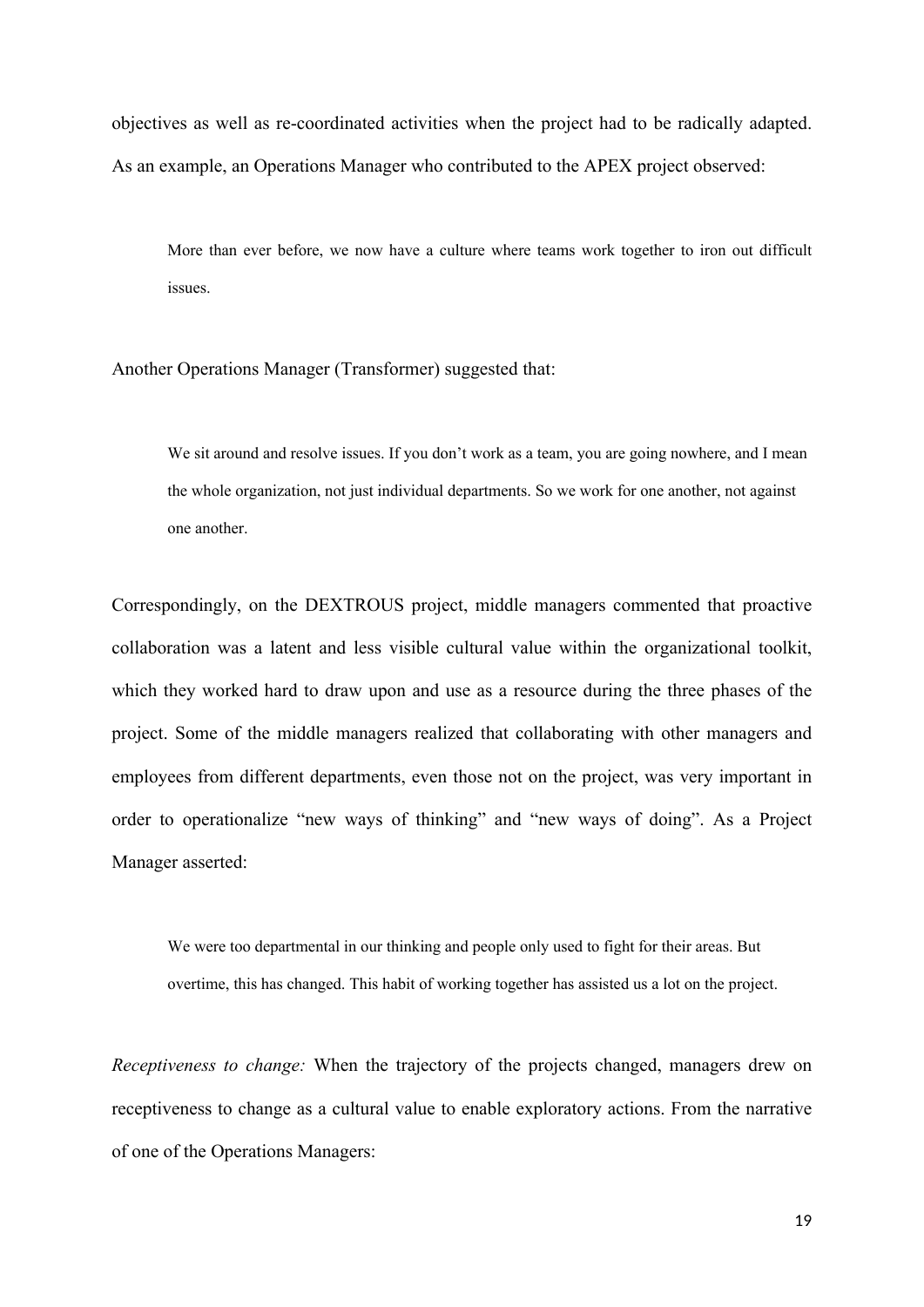We have two major customers. When they decided very late that they wanted to change something on the machine, we were quite receptive to that. Our culture is quite flexible and we have processes that can allow for modification and re-specifications. I also try and encourage my team to be welcoming of these customer changes and requests.

Similarly, a DEXTROUS Electrical Engineer noted that *receptiveness to change* was a key cultural value:

Creating an atmosphere that change is a good thing and that nobody will be punished for trying to change things has actually had a real influence on the continuous generation of new ideas on the project and across the factory.

Further observation of middle managers revealed that some drew on this principle of receptiveness to change and had a welcoming attitude towards new ideas. This acceptance and encouragement of change was more noticeable on the DEXTROUS project, possibly because of the evolutionary objectives set out for this project. From informal conversation and formal team meetings, it was evident that managers took the time to listen to the ideas and suggestions of their team members and the shop floor operators. Some of these suggestions were also successfully incorporated into the process and product innovation activities.

#### *6.5. Managers' ambidexterity: an illustration*

In the third phase of both projects, there was on-going innovation, fine-tuning of the adjusted processes as well as activities focused on ensuring consistency and stability in the production process. In other words, managers were seen to work with contradictions. One major action taken on the DEXTROUS project was the subsequent upgrade of the insulation system. This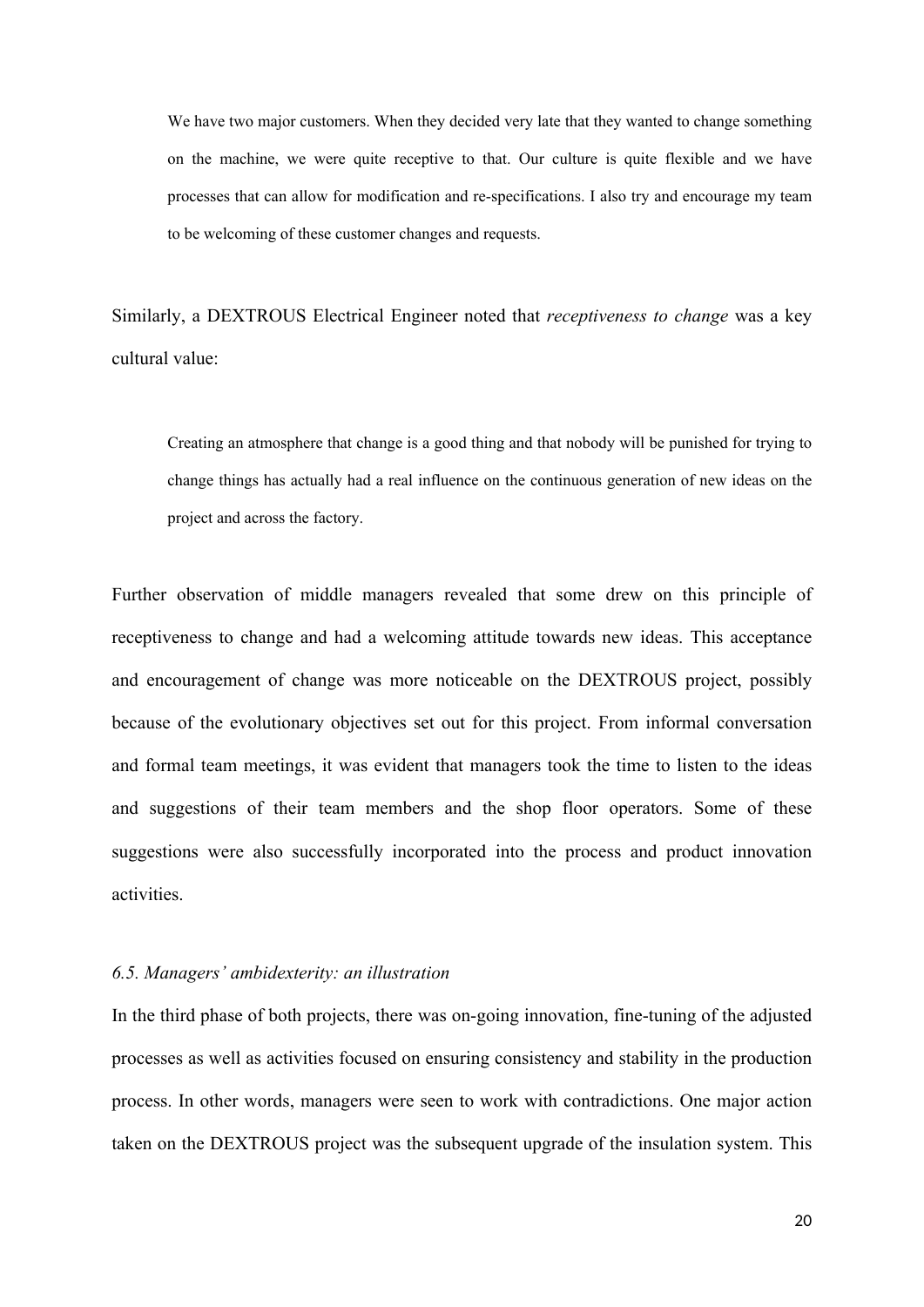had two purposes: (1) product refinement for greater efficiency and value extraction from the product line (i.e. exploitation) and (2) to enter the higher megawatt sector, a new related market identified through customer survey data (i.e. exploration).

In the third phase of the APEX project, managers allowed their teams to use their own judgement as regards dividing their time between the contrasting activities they were working on. One manager explicitly quantified this through purposely allowing a 5% reduction in the efficiency of his team, to allow them time to engage in searching for novel solutions and new opportunities. Consequently, they orchestrated paradoxical organizational activities such as standardization related activities and continuous experimentation with the aim to keep customers' operations running with maximum efficiency and effectiveness.

#### *6.6. Cultural resources and ambidextrous behaviors*

*Delivering service excellence to customers:* One of the cultural values that managers invoked to shape their ambidextrous behaviors was more of a broad statement of strategic intent: *delivering service excellence to customers*. This value was one of the three working philosophies documented in the organization's handbook (given to all employees), which exalts "service to our customers". This working philosophy encourages employees to deliver service excellence to customers at all points during the production and customer interface process. It also encourages employees to put customers first in decision-making, which requires the reconciliation of trade-offs. A number of comments from managers on the APEX project suggested that they drew on this value of 'service excellence' and justified several operational decisions with reference to this value. For example, an Engineering Resource Manager noted: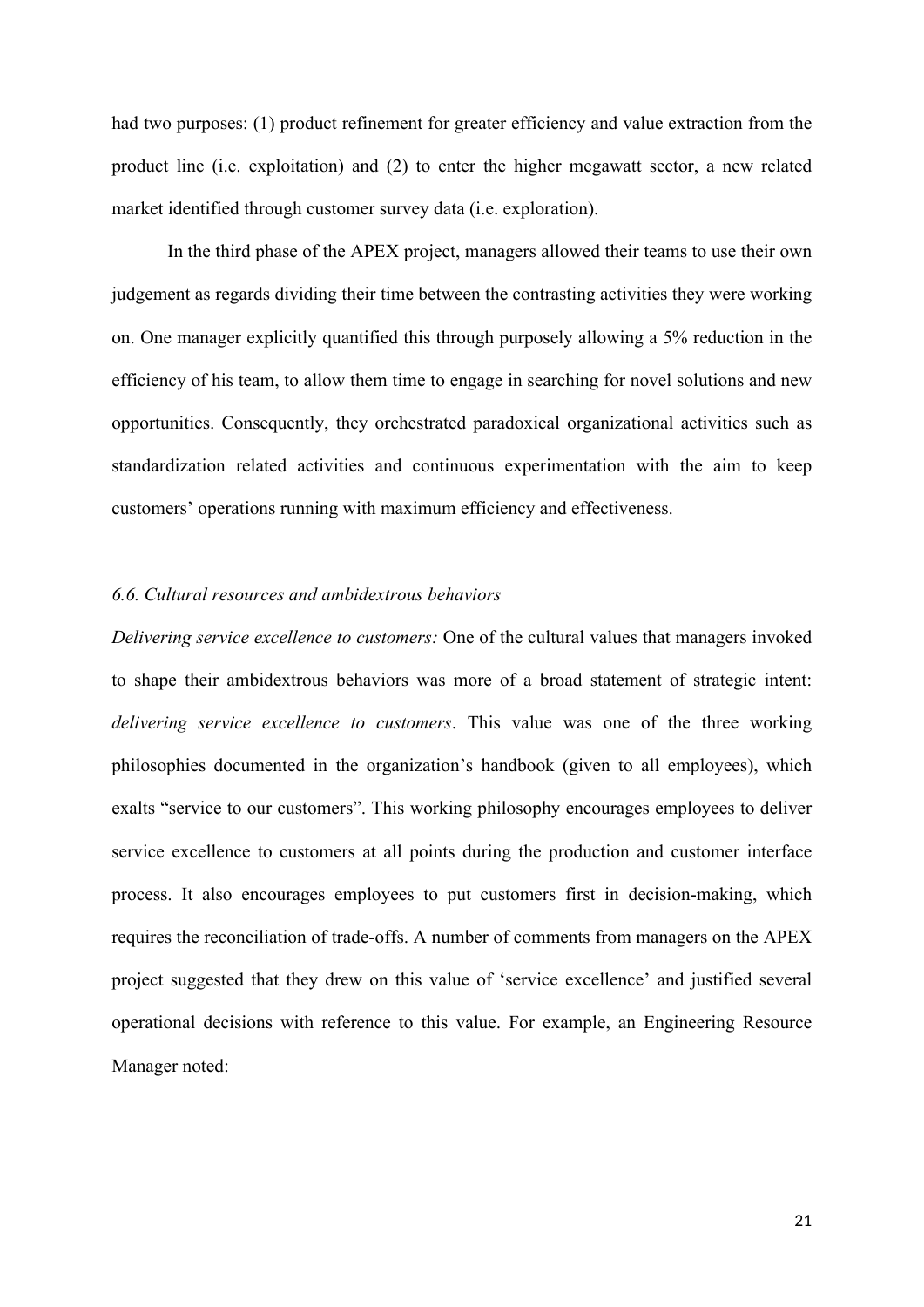I think a lot of balancing efficiency and flexibility is based on balancing the needs of the business and striving to satisfy our customers. We are always there to support the business to get the machines out of the door and to the door steps of the customers in the right time.

A Continuous Improvement Manager linked his ambidextrous approaches to the organization's commitment (or cultural value) to deliver service excellence to customers:

My core values are drawn from my love for putting people first and in this case our customers always come first.

Likewise, a Lean Engineer commented that:

The customer is very much king here, so we put them first. We always try to satisfy them. I work for the customer.

Interview data from the DEXTROUS project also revealed that managers repeatedly invoked 'delivering service excellence to customers' to explain their ambidextrous actions. An Operations Manager explained that satisfying the customers was of paramount importance across the organization. He noted:

Customer comments are taken on board very strongly….The core value we all share is satisfying the customers.

As another Operations Manager put it: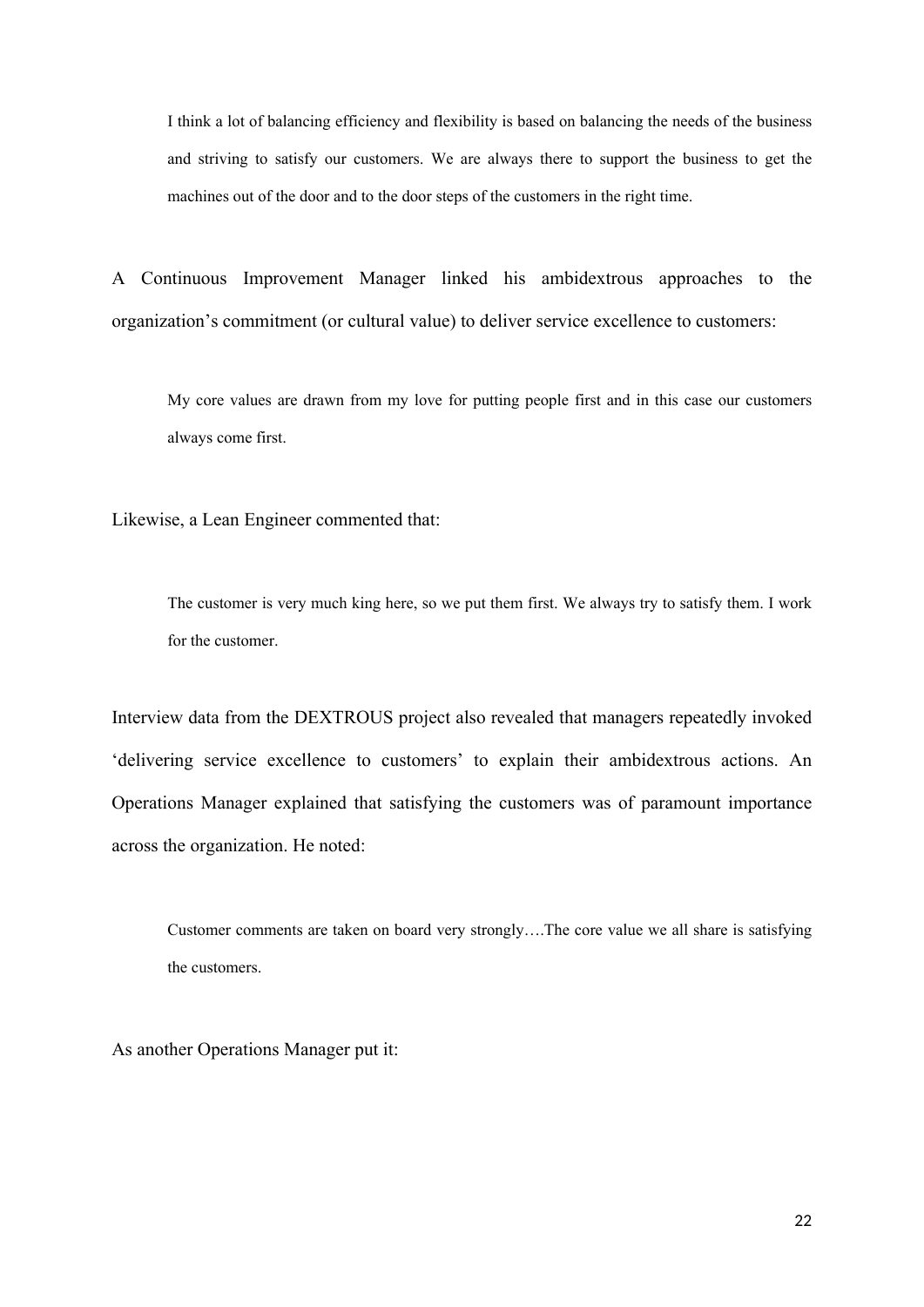Our core value is customer satisfaction. We want our dealings with our customers to be that of a seamless transition, from the sale of product, through to the aftermarket lifecycle care that the aftermarket function delivers.

In summary, drawing on the 'delivering service excellence to customers' value, managers drove the business to meet the needs of the customers as well as going beyond what was required to meet customer needs. They also demonstrated professionalism in their dealings with both internal and external customers. During informal conversations, managers noted how they tried to always meet what they had promised, which often required managing divergent inputs into the project from both internal and external stakeholders that were in conflict, e.g. the desire for flexibility from customers versus the push for efficiency gains by senior management.

*Maintaining a reputable brand:* Middle managers also explained their ambidextrous activities with reference to GEN.COM's emphasis on *maintaining a reputable brand*. As a Lean Engineer on the APEX project put it:

In the gas turbine world, we are very much like the Rolls Royce. We are not the cheapest, but we have a very well designed and quality product. In all we do, we always want to maintain this standard that we are known for.

Managers explained that maintaining a reputable brand meant focusing on both heritage and innovation which are inherently contradictory, with the former entrenched in the past and the latter focused on the future. Managers drew on the idea (value) of 'maintaining a reputable brand' to both exploit their current value offerings whilst simultaneously pursuing innovation (exploration) to sustain their market leading position. According to an Operations Manager: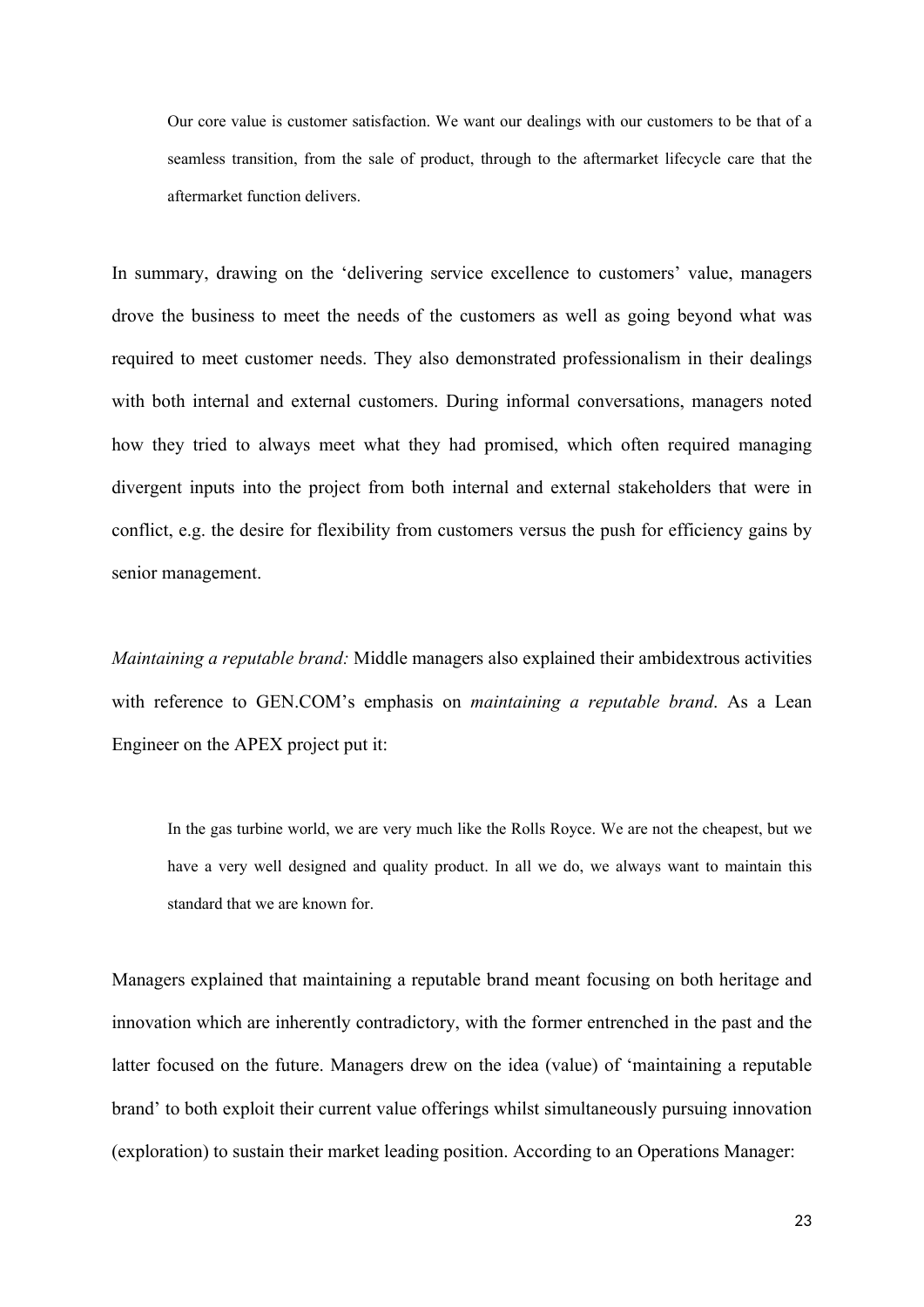Presently, our products are one of the best brands for quality, delivery and performance in the world. That does not mean to say we would be there in that category in the next 10 years. We need to maintain our standard.

The 'quality' which managers referred to was not just about the quality of the product, but also about the quality of response to customer concerns, the ability to provide technical expertise and the delivery of a high performance product through superior design and engineering. Overall, managers explained that 'maintaining a reputable brand' was on top of their mind when they undertook ambidextrous actions.

#### **7. Discussion**

The above findings illustrate how middle managers draw on different cultural resources found in the 'organizational culture' toolkit (Swidler, 1986) for developing their own strategies of action in project delivery. We now present the key insights garnered and develop propositions based on the study's aims: (a) to explain how ambidexterity is enacted by managers within projects and (b) to explore the relationships between managerial activity and organizational ambidexterity.

One way by which an organization can exploit its current capabilities and assets is through the refinement and improvement of processes, products and capabilities, i.e. engaging in exploitative activities. The findings of this study are in line with O'Reilly and Tushman's (2004) observation that the scope of exploitation is cost reduction and profit maximization. The strategic intent sought reduction in the cost of production (i.e. cutting out waste and inefficiencies thus improving internal efficiencies), improvement in lead time (thus improving customer satisfaction), improvement in order levels (negating a dwindling market share), as well as a maximization of profit for GEN.COM, particularly on the APEX project.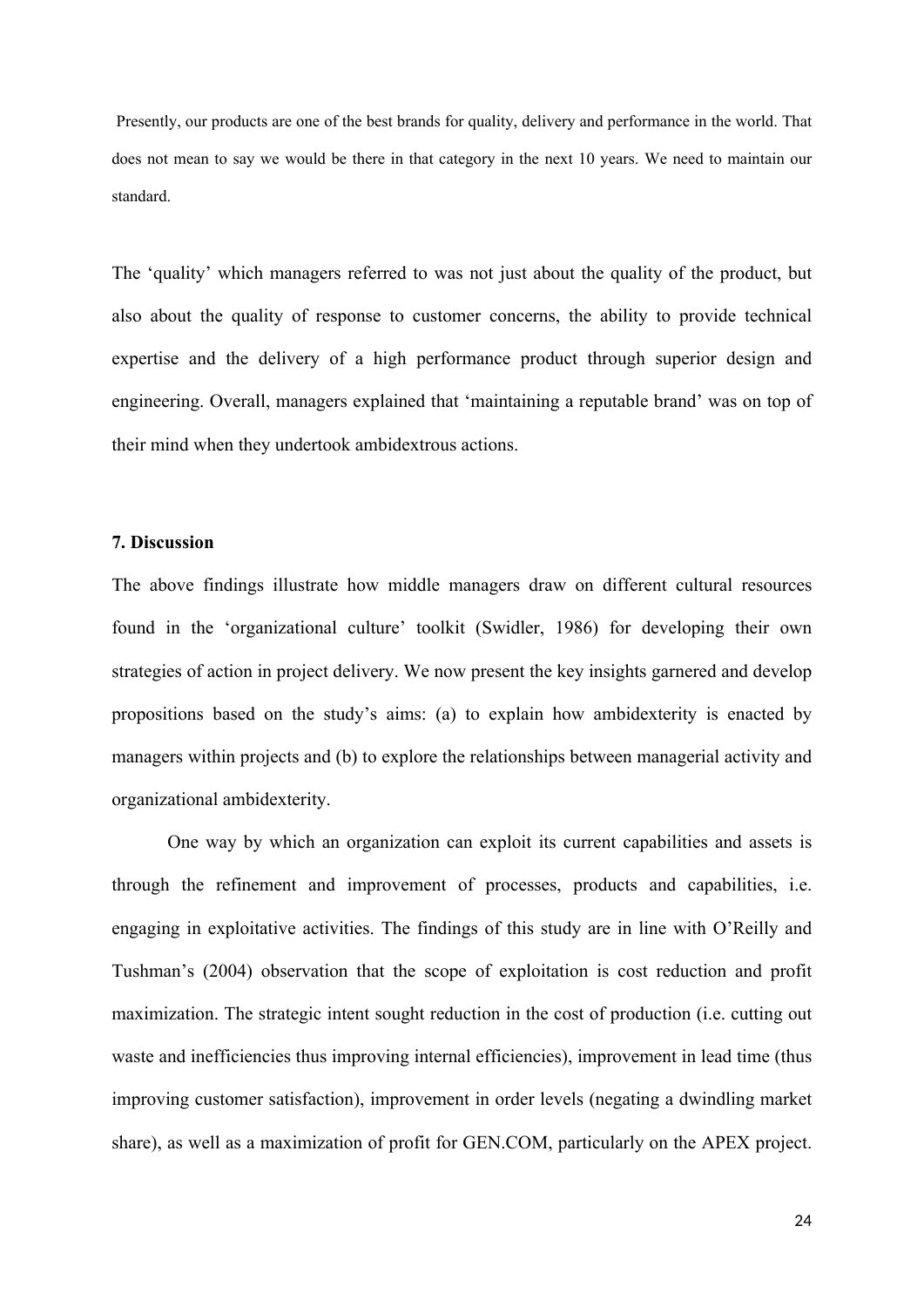Managers who aligned themselves to the strategic plans of the projects, guided refinement activities and had a very clear understanding of what was important to the customers and to the organization, such as reliable products and improved internal processes. In enabling and shaping their exploitative behaviors, managers drew on the cultural values of *improving product and process efficiency* and *cautious incrementalism*, both of which were manifest and highly visible aspects of the corporate cultural rhetoric focused on incremental refinement of existing products.

*Proposition 1.* Managerial selection of manifest-visible cultural values leads to a focus on exploitative project activities aligned to dominant organizational norms.

In contrast, exploration involves the generation of new knowledge through knowledge search and experimentation to advance existing frontiers of best practice (Burgess et al., 2015). In this study, some managers demonstrated innovativeness by departing from the paths which had been already charted by senior managers' intent, through exploration-oriented activity. This was even observed on a relatively evolutionary project such as the DEXTROUS project, illustrating managers' autonomy in enacting explorative behaviors. They encouraged their teams to seek new solutions, reconsider existing processes and integrate new knowledge for the development of new capabilities. These managers routinely generated imaginative alternatives and were willing to experiment. Their subsequent behaviors helped meet the changing needs of customers and the market, which otherwise would not have been accomplished under a purely strategic intent-led exploitative-oriented action. As noted in section 6.5, in enacting exploratory activities managers drew on the cultural values of *knowledge transfer and proactive collaboration* and *receptiveness to change*. Interestingly, we found in our analysis of managerial action and interviews that these cultural values were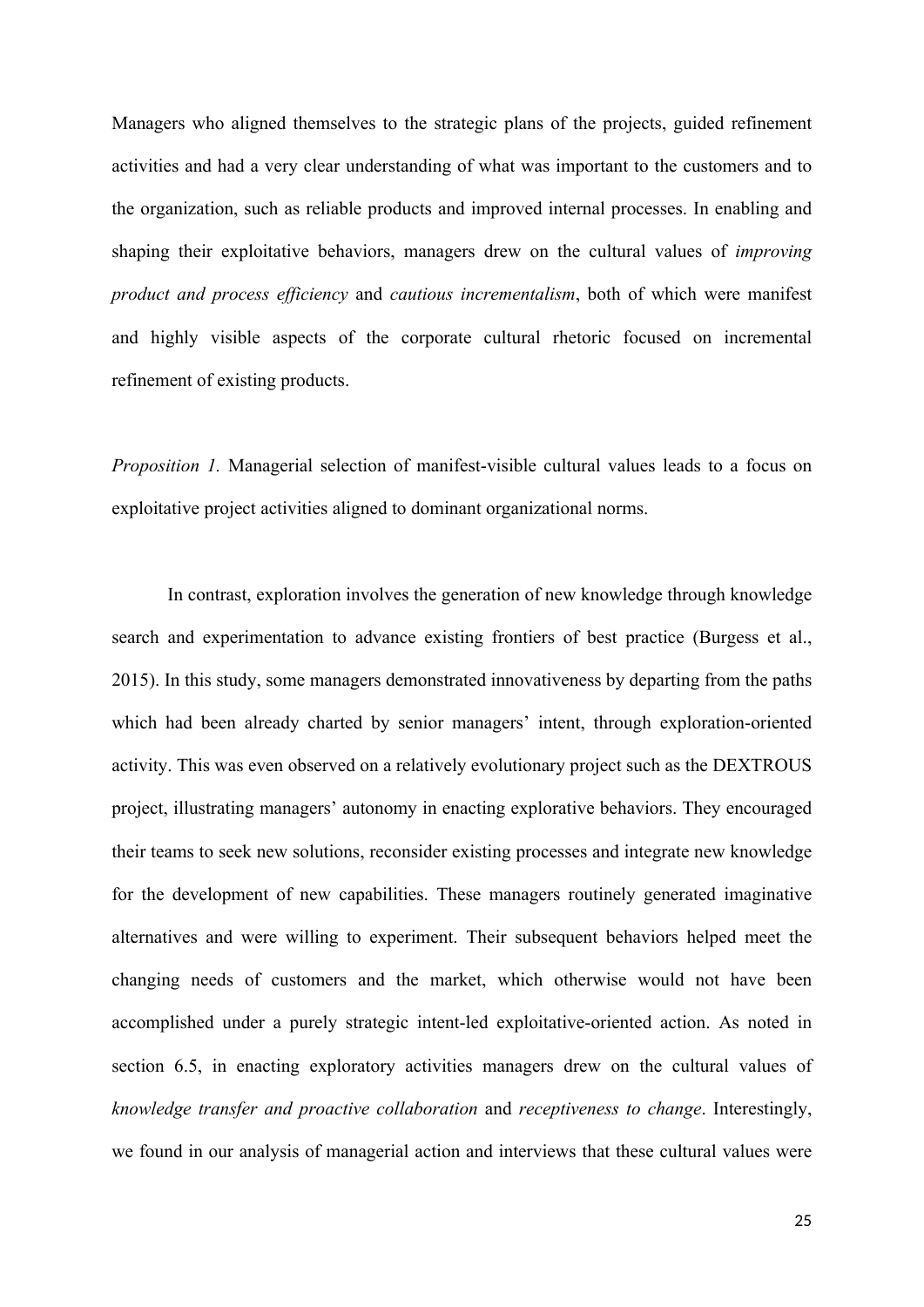not always an easily discernible aspect of the larger organizational culture. In other words they were latent and remained less visible (or hidden) in the cultural toolkit and managers invoked them when undertaking and justifying radical-exploratory behaviors. Theoretically, this argument about the latent-hidden aspect of organizational culture makes intuitive sense since an aspirational value such as *receptiveness to change* is often difficult to embed in the everyday life of an organization given the more commonly seen *resistance to change*.

*Proposition 2*. Managerial selection of latent-hidden cultural values leads to the pursuit of explorative project activities that may diverge from dominant organizational norms.

Research suggests that ambidextrous managers must manage contradictions and conflicting goals and engage in paradoxical thinking (e.g. Gibson and Birkinshaw, 2004). However, Gupta et al. (2006) argue that it is challenging for an individual to excel at both exploit and explore, which explains why a number of managers either demonstrated exploitative *or* explorative behaviors, but not both. However, as noted by Raisch et al. (2009) and Burgess et al. (2015), some managers were able to take on contradictory tasks. Specifically, a number of middle managers were able to both align to the objectives of their respective projects as well as engage in divergent activities, often in response to customer respecifications and environmental change. Although these middle managers found these multiple activities daunting, they were able to manage these conflicting demands and enact ambidexterity by drawing on the broad values of *delivering service excellence* and *maintaining a reputable brand* from the organizational cultural toolkit. We would argue that one of the major advantages of embedding broadly-defined values into an organizational culture is that they allow actors to engage in a diverse (and inherently contradictory) range of actions without necessarily having to find themselves in conflict with culture-specific norms.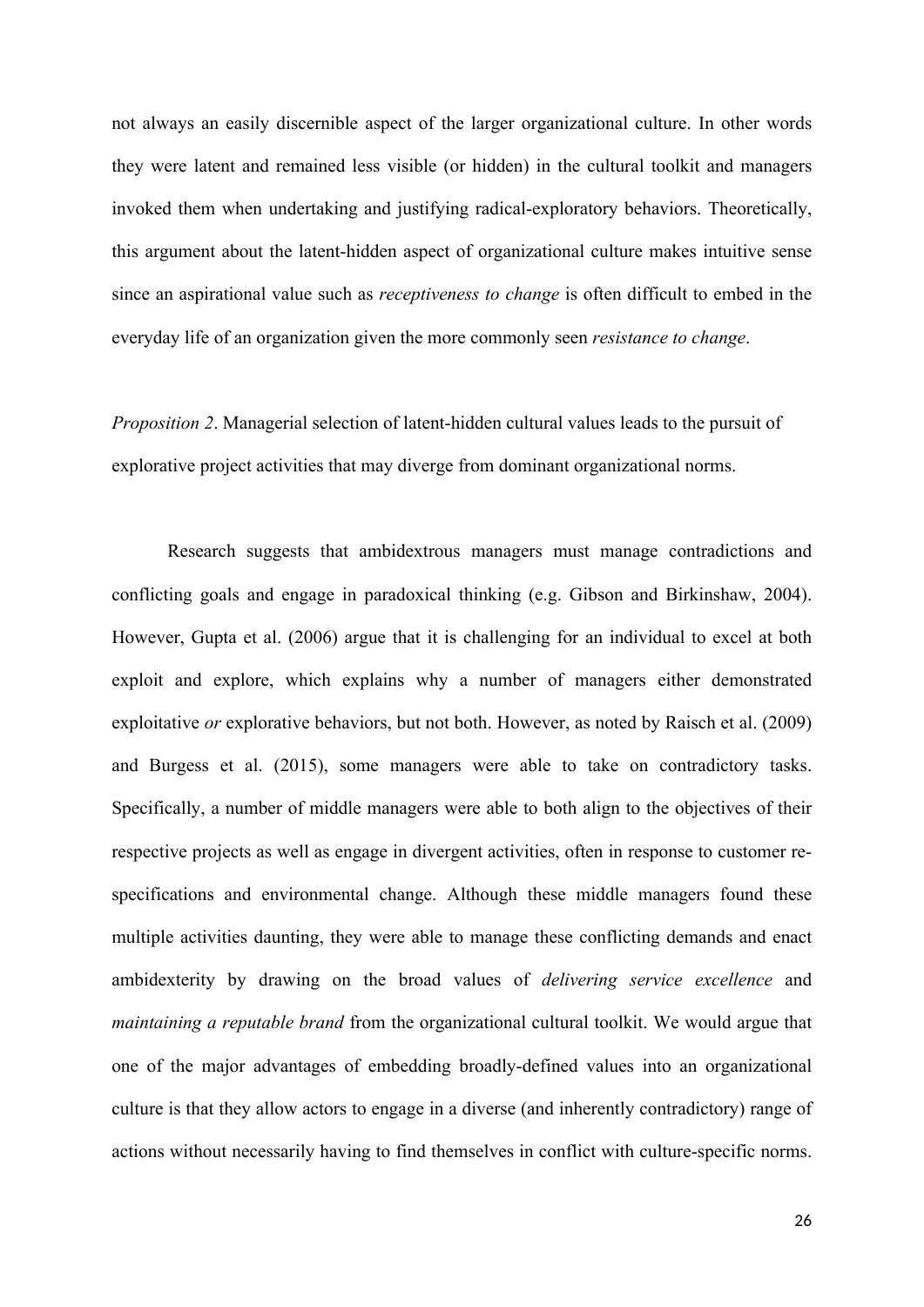In other words, organizational values that are broad aspirational statements with universal appeal (e.g. delivering service excellence) rather than specific coded instructions for behavior could give actors the interpretive flexibility to enact a spectrum of activities in the name of the said macro-values.

Thus, by invoking two generic and broad values from the organizational cultural toolkit, managers at GEN.COM were able to take both a long-term orientation through exploratory activities whilst executing short-term objectives through exploitative activities during the implementation of both projects. Managers who demonstrated ambidextrous behaviors could also be described as 'generalists' or 'hybrid' consistent with those employees found to behave ambidextrously (see Birkinshaw and Gibson, 2004; Burgess et al., 2015). Such managers may not be experts in specific fields but very knowledgeable on a very wide range of organizational activities and processes. Thus, these middle managers were more likely to engage in paradoxical activities at the project level by making quick decisions under pressure and being willing to act without approval from senior management, all the while validating their actions through their specific selection of the values of delivering service excellence and maintaining a reputable brand. The case study suggests that such managers are hands-on managers who appreciate the consequences associated with not making a decision on time, experts at networking, and influencing customers and employees both horizontally and laterally though the organization.

*Proposition 3.* In the absence of specific coded instructions for behavior broadly-defined cultural values facilitate exploitative and explorative activities, enabling managers to respond to the divergent needs of projects.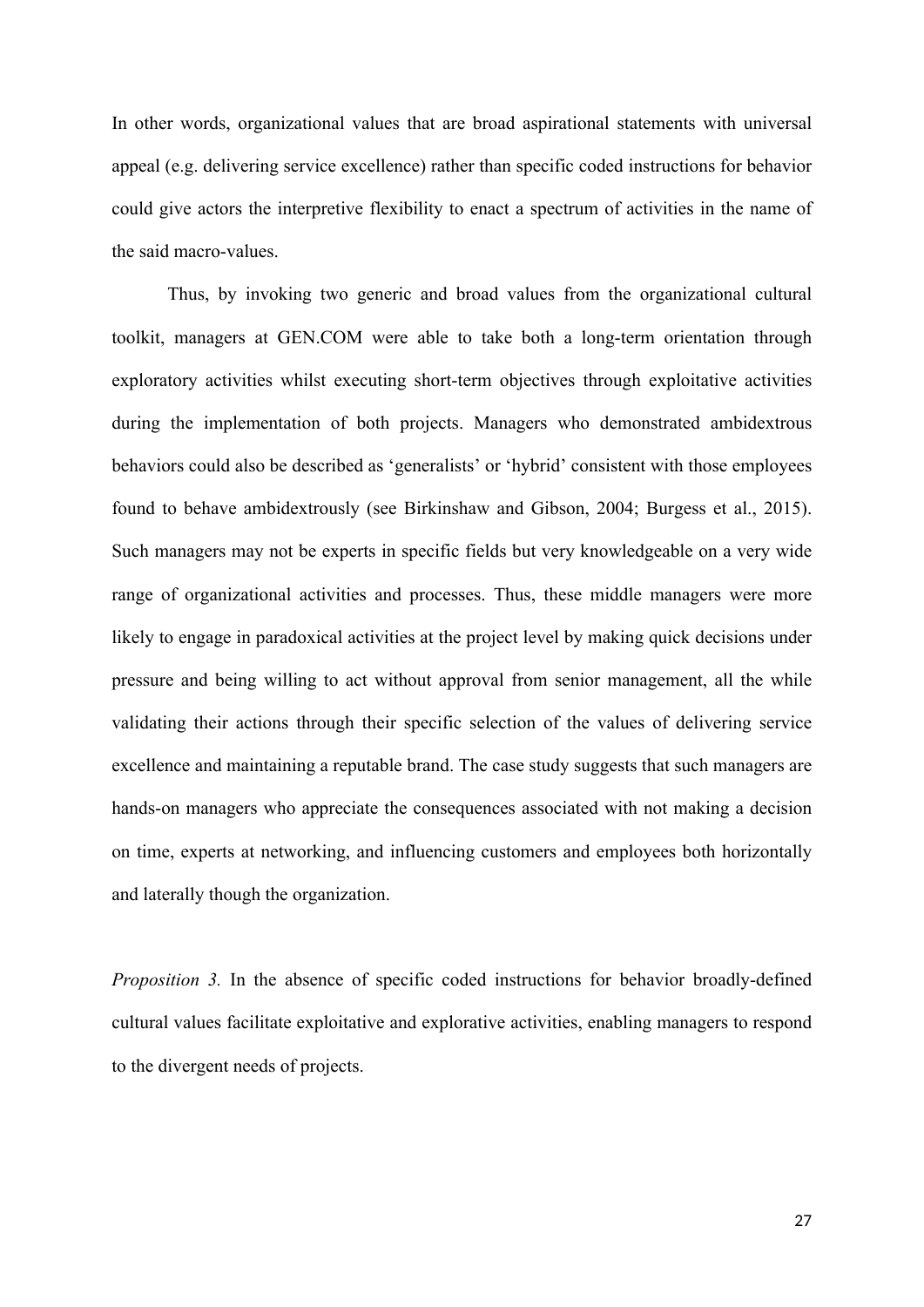The link between managerial integration of exploration and exploitation activities to organizational ambidexterity needs to be understood in relation to organizations' strategic intent, or the cultural doctrines espoused at the corporate level. For instance, a top-down approach to the development and execution of projects, as seen at the case organization, is favoured in the invoking of the values of *improving product and process efficiency* and *cautious incrementalism* which are used to create alignment to organizational intent. However, such cultural homogeneity between the centre and project team (i.e. a strong corporate culture) may in effect be a barrier to ambidextrous project activities. Encouraging practices at the project-level that only adhere to a rigid logic could limit the pursuit of exploratory outcomes. Put differently it might lead managers to invoke only highly visible cultural tools that strongly espouse current organizational logic. Such managers may seek to maintain organizational status quo and learn within narrowly defined parameters, leading to a greater volume of exploitative-activities and, thus, non-ambidextrous outcomes.

In contrast, heterogeneous cultural systems incorporate less obvious values (e.g. receptiveness to change), which managers draw on to change prescribed intent and improve project delivery effectiveness. It is crucial that such values are a part of the cultural toolkit, even if they are latent and hidden, since it opens up the possibility that managers will select them when needed. Such latent-hidden values serve as cultural tools facilitating unintended exploratory-oriented activities that generate more ambidextrous outcomes for the organization. In other words, managers can change the original intent of a project (legitimatized based on the cultural tools selected) thereby changing the outcome from that which senior management anticipated. Such tools used to facilitate cultural opposition appear central to improving responsiveness in competitive environments that would not otherwise occur though exploitative activities alone (e.g. for entering new markets). This illustrates the counterintuitive nature of the findings and shows how better understanding of managerial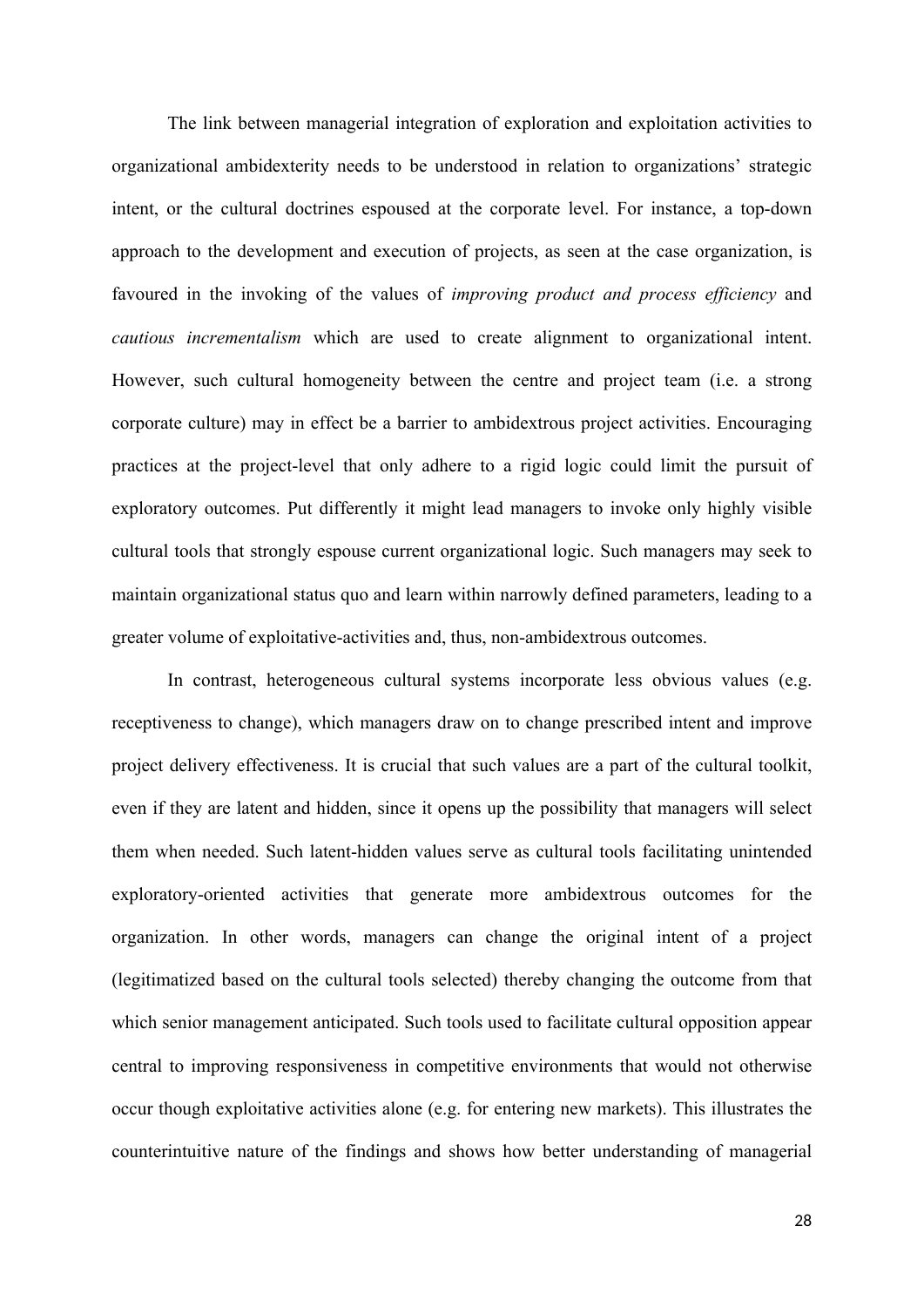exploitative and explorative activities can help to establish the origins of ambidextrous organizational outcomes (Laureiro-Martinez et al., 2015). We propose that:

*Proposition 4.* Manifest-visible cultural tools are selected by managers to ensure alignment between organizational doctrines and project level activities, but latent-hidden cultural tools are used by some managers as mechanisms for exploratory activities and consequentially, ambidextrous outcomes.

#### **8. Implications for theory**

The activities of managers at the project level can be severely constrained by the learned pattern of response that is structurally and cognitively reinforced by organizational culture, as supported by the extant ambidexterity literature (see Gibson and Birkinshaw, 2004; Lin and McDonough, 2011; Wang and Rafiq, 2014). But if variation in individual managerial ambidexterity can exist within the same context, this means that other contextual factors are at play which may not be sufficiently captured by examining organizational culture in its abstraction. For instance, Junni et al. (2015) suggest that some level of cultural diversity is needed for ambidexterity. They posit that emphasizing unity at the firm level while allowing units and groups to have different subcultures is a means to meet the cultural paradox of ambidexterity. Upon reflecting on how organizations can design a culture that supports differences and unity simultaneously, this case study explains how ambidexterity is enacted by managers through the cultural tools adopted during project delivery and the anticipated consequences for organizational ambidexterity, extending recent research at the project level (e.g., Lee-Kelley, 2017). Specifically the findings complement Swidler's (1986) suggestion that individuals creatively select from a repertoire of cultural tools and then construct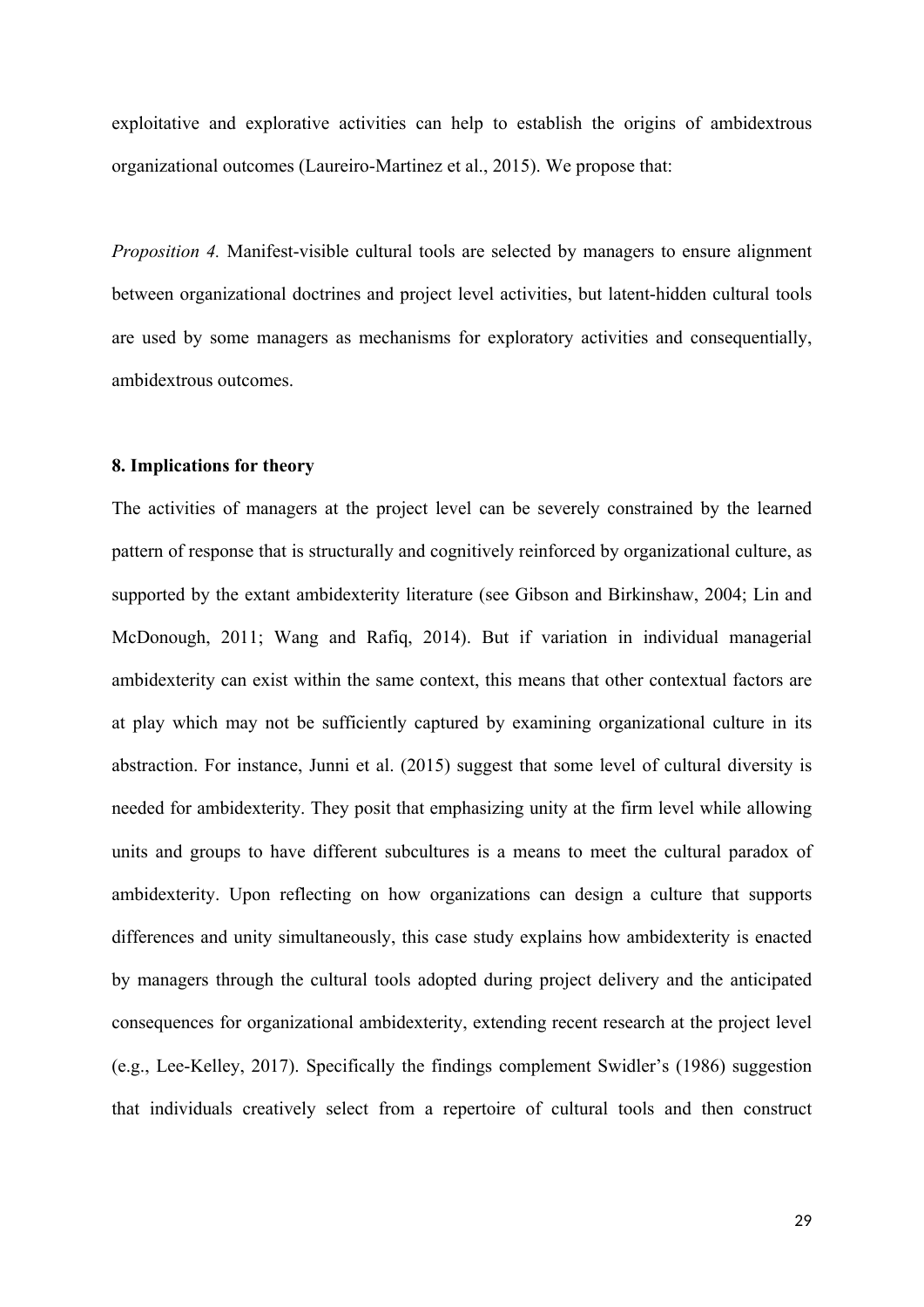strategies of action, rather than being cultural tropes who just enact dominant organizational values.

The value of emphasizing cultural unity at the firm level is clear in theory, but cultural unity at the organizational level can act as a barrier to the simultaneous attainment of ambidexterity activity in projects and ambidextrous outcomes for organizations. For instance, organizational unity can to varying degrees supress specific cultural values, beliefs, and norms by establishing and reinforcing reliable organizational systems that promote firm routines. In turn, these norms and routines create an illusion of stability in the organizational structure reducing the perceived need for adaptability (Sydow and Koch, 2009). Such firm routines that become repeated patterns of response reinforced through structural embeddedness and repeated use (Gilbert, 2005) can result in routine rigidity or inertia, i.e. an organizational culture that encourages practices that only adhere to a rigid logic and culturally learned patterns of response. This can create an imbalance during project delivery between exploitation and exploration by moving toward reducing inconsistencies leading to reduced ambidextrous outcomes.

We therefore argue that organizational latitude for ambidextrous activity is strongly influenced by the latent values that are often understood informally alongside the espoused strategic intent, which more formally"…determines the extent to which the firm wants to proactively fulfil two disparate, risky, and difficult-to-manage objectives" (Luo and Rui, 2009: 67). Our study supports suggestions that organizational ambidexterity should not necessarily be depicted as the equal accomplishment of both exploitation and exploration (Burgess et al., 2015), as this is likely to be more nuanced in practice. To advance the ambidexterity literature and to better appreciate its significance for project success and competitive strategy, there is a need for future research to link ambidexterity as activity and ambidexterity as outcome. Reconciling these two levels of ambidexterity research through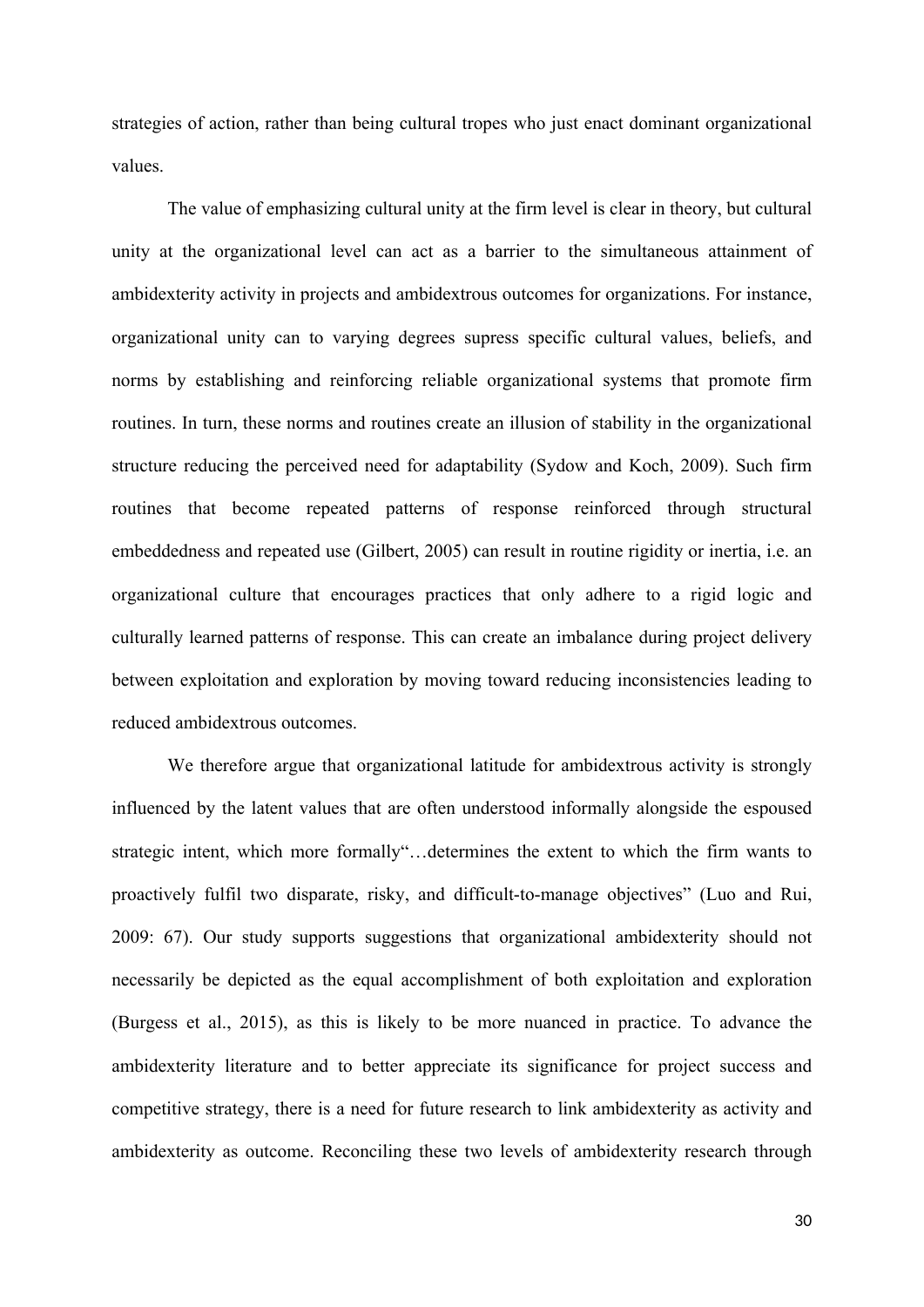project-based studies will offer a purposeful investigation of the cultural paradox that exists between managers' ambidextrous activities and the competitive advantage of firms.

#### **9. Conclusion**

Prior research has proposed that contextual characteristics can help managers facilitate and sustain ambidexterity. While such characteristics are important antecedents of ambidexterity, studies have yet to examine how organizational culture as a multilevel phenomenon impacts both managers' realization of exploitative and explorative activities as well as the achievement of organizational ambidextrous outcomes. By examining organizational culture as a toolkit of valuable resources available to managers we add an important project-level perspective to the ambidexterity literature, which has thus far assumed that with a favourable context at the macro level, ambidexterity will follow.

Positioning our study in the project context, we respond to calls for further research to refine ambidexterity theory by examining subunit conditions (e.g. Burgess et al., 2015; Birkinshaw and Gupta, 2013; Mom et al., 2007, 2009; Nosella et al., 2012; Turner et al., 2012, 2015). We find that organizational culture is not homogeneous but rather heterogeneous for individual members, whereby managers have a degree of liberty and choice in their use of cultural resources for specific behaviors. Managers orchestrate their ambidextrous action through invoking cultural values and using them as resources to shape their actions at the project level. We propose a set of relationships between cultural tools, project-based activities and firm level outcomes to direct future research investigations into the cultural paradox of ambidexterity.

#### **10. References**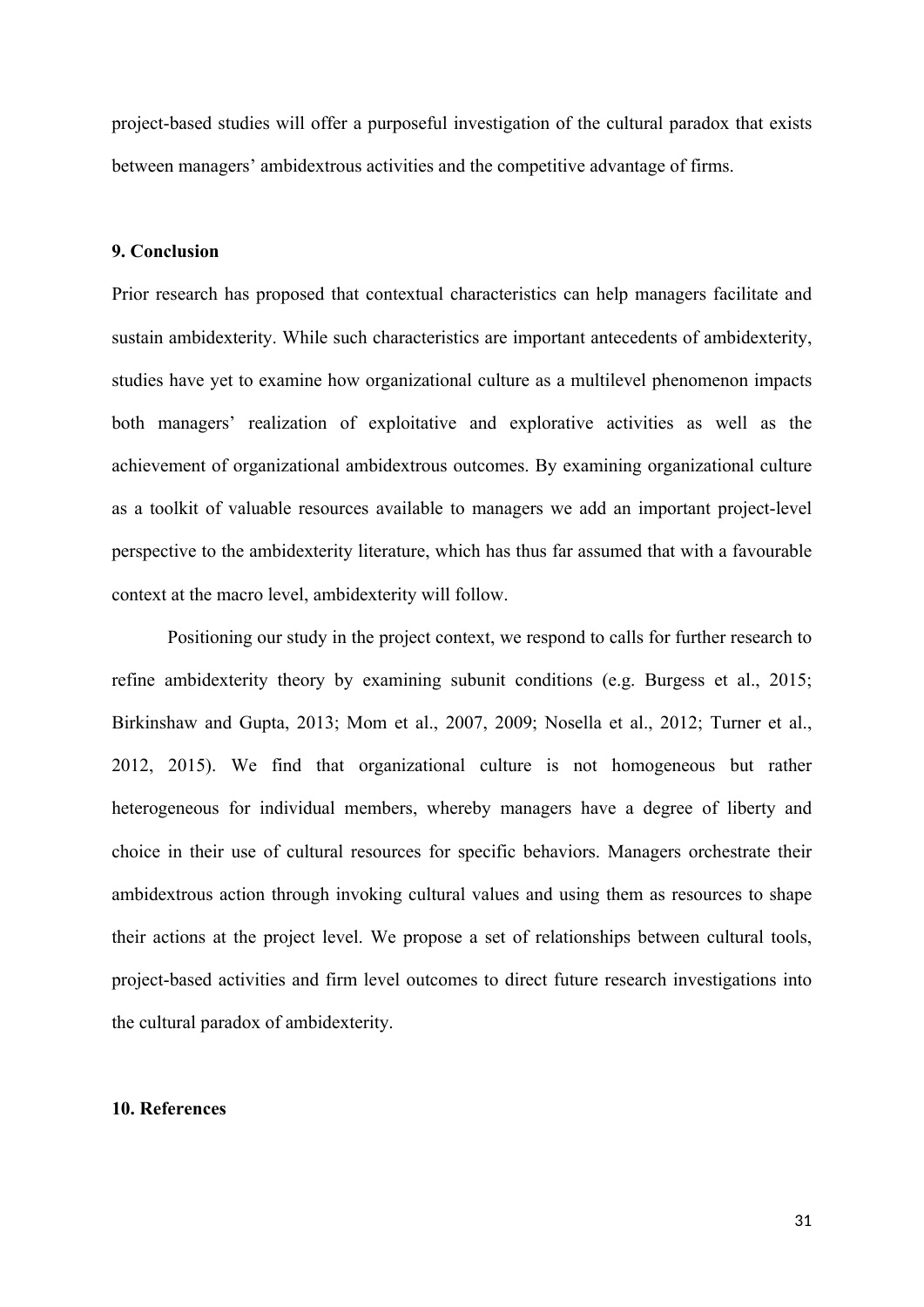- Andriopoulos, C., and Lewis, M. W. (2010). Managing innovation paradoxes: Ambidexterity lessons from leading product design companies. *Long Range Planning,* 43(1), 104-22.
- Benner, M. J. and Tushman, M. L. (2003). Exploitation, exploration, and process management: The productivity dilemma revisited. *Academy of Management Reviews*, 28(2), 238–256.
- Birkinshaw, J. and Gupta, K. (2013). Clarifying the distinctive contribution of ambidexterity to the field of organization studies. *Academy of Management Perspectives*, 27(4), 287–298.
- Birkinshaw, J. and Gibson, C. (2004). Building ambidexterity into an organization. *MIT Sloan Management Review*, 45(4), 47-55.
- Blindenbach-Driessen, F., and Ende, J. (2014). The locus of innovation: The effect of a separate innovation unit on exploration, exploitation, and ambidexterity in manufacturing and service firms. *Journal of Product Innovation Management*, 31(5), 1089-1105.
- Boumgarden, P., Nickerson, J., and Zenger, T.R. (2012). Sailing into the wind: Exploring the relationships among ambidexterity, vacillation, and organizational performance. *Strategic Management Journal*, 33(6), 587-610
- Burgess, N., Strauss, K., Currie, G., and Wood, G. (2015). Organizational ambidexterity and the hybrid middle manager: The case of patient safety in UK hospitals. *Human Resource Management*, 54, 87-109.
- Canato, A., Ravasi, D., and Phillips, N. (2013). Coerced practice implementation in cases of low cultural fit: Cultural change and practice adaptation during the implementation of Six Sigma at 3M. *Academy of Management Journal*, 56(6), 1724–1753.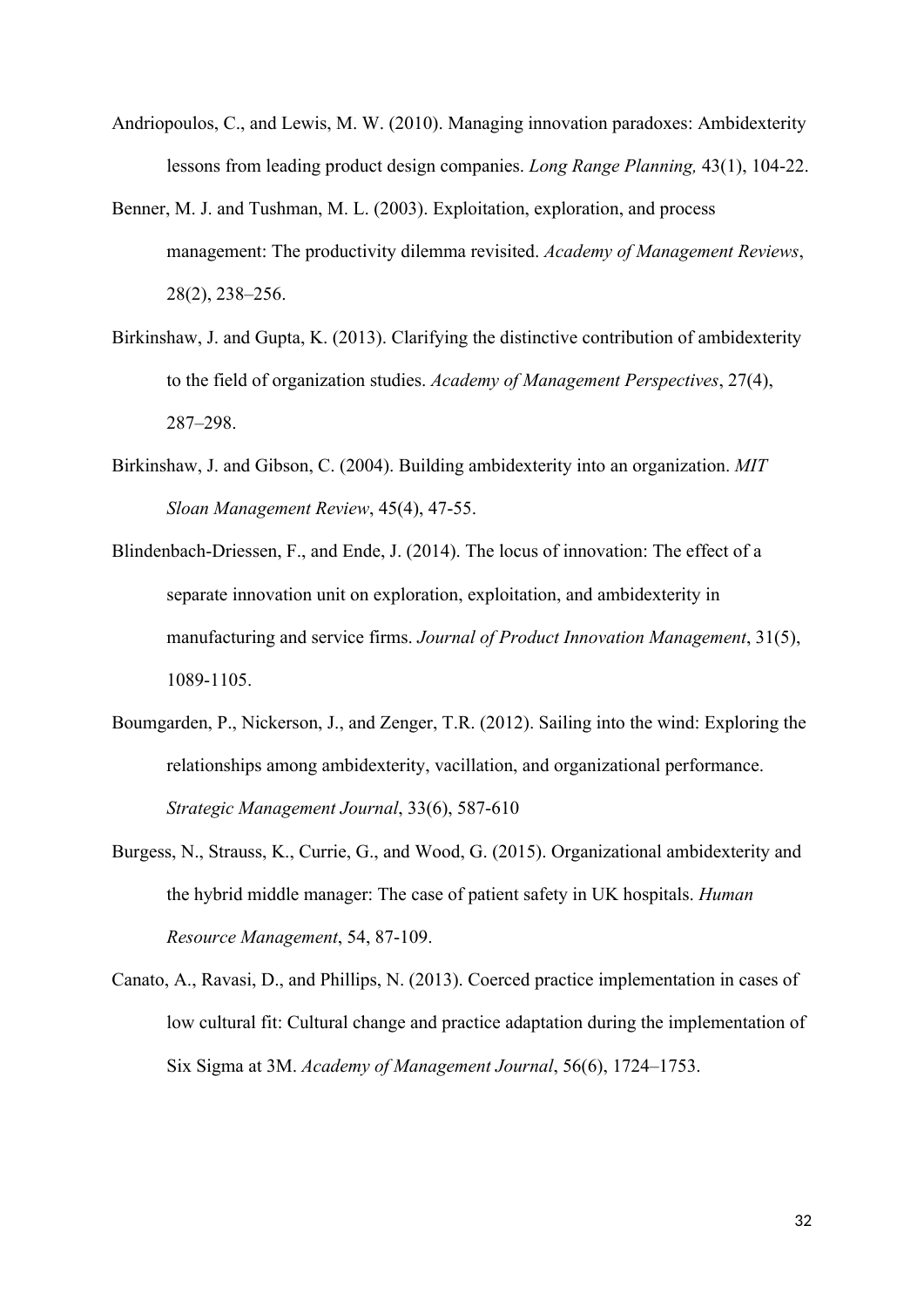- Cao, Q., Simsek, Z., and Zhang, H. (2010). Modelling the joint impact of the CEO and the TMT on organizational ambidexterity. *Journal of Management Studies*, 47(7), 1272- 1296.
- Cardinal, L.B. (2001). Technological innovation in the pharmaceutical industry: the use of organizational control in managing research and development. *Organization Science*. 12(1), 19-36.
- Chandrasekaran, A., Linderman, K. and Schroeder, R. (2012). Antecedents to ambidexterity competency in high technology organizations. *Journal of Operations Management*, 30(1), 134-151.
- Chang, Y-Y. (2015). A multilevel examination of high-performance work systems and unitlevel organisational ambidexterity. *Human Resource Management Journal*, 25(1), 79- 101.
- De Clercq, D., Thongpapanl, N., and Dimov, D. (2014). Contextual ambidexterity in SMEs: the roles of internal and external rivalry. *Small Business Economics*, 42(1), 191-205.
- Duncan, R. B. (1976). The ambidextrous organization: designing dual structures for innovation. In R.H. Kilmann, L.R. Pondy, & D.P. Slevin (Eds.), *The Management of Organization: Strategy and Implementation Volume I*. (pp. 167-188). New York: Elsevier.
- Eriksson, P.E. (2013). Exploration and exploitation in project-based organizations: Development and diffusion of knowledge at different organizational levels in construction companies. *International Journal of Project Management*, 31(3), 333- 341.
- Gibson, C. B. and Birkinshaw, J. (2004). The antecedents, consequences and mediating role of organizational ambidexterity. *Academy of Management Journal*, 47(2), 209–226.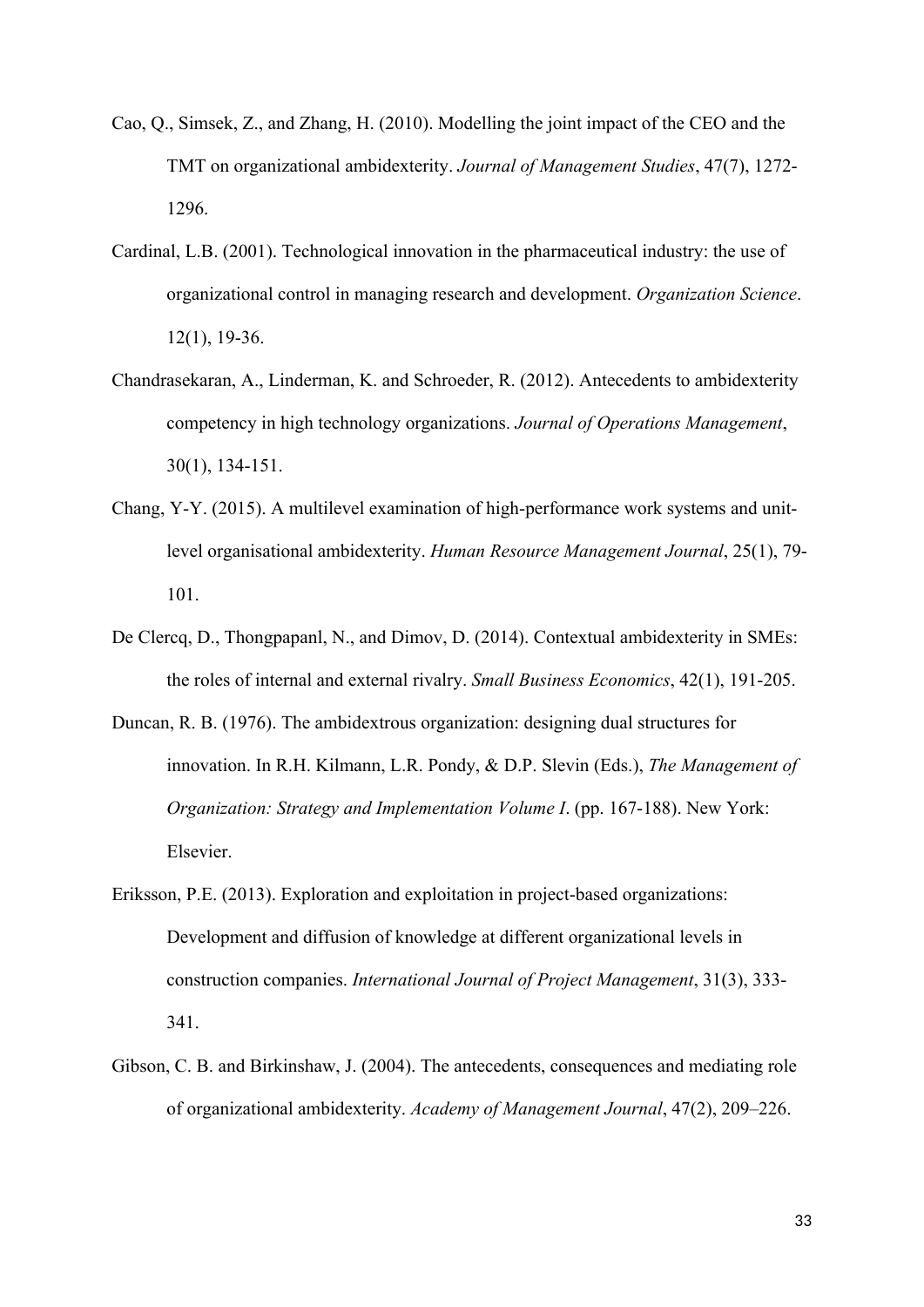- Gilbert, C. G. (2005). Unbundling the structure of inertia: resource versus routine rigidity. *Academy of Management Journal,* 48(5), 741-763.
- Giorgi, S., C. Lockwood, C., and Glynn, M. A. (2015). "The Many Faces of Culture: Making Sense of 30 Years of Research on Culture in Organization Studies." *The Academy of Management Annals,* 9 (1): 1-54.
- Grover, V., Purvis, R.L., and Segars, A.H. (2007). Exploring ambidextrous innovation tendencies in the adoption of telecommunications technologies. *IEEE Transactions on Engineering Management*, 54(2), 268-285.
- Gupta, A.K., Smith, K., and Shalley, C.E. (2006). The interplay between exploration and exploitation. *Academy of Management Journal,* 49(4), 693–706.
- Halevi, Y.M., Carmeli, A., and Brueller, N.N. (2015). Ambidexterity in SBUs: TMT Behavioral Integration and Environmental Dynamism. *Human Resource Management*, 54(S1), s223-s238.
- Havermans, L.A., Den Hartog, D.N., Keegan, A., and Uhl-Bien, M. (2015). Exploring the role of leadership in enabling contextual ambidexterity. *Human Resource Management*, 54(S1), s179-s200.
- He, Z. L. and Wong, P. K. (2004). Exploration vs. exploitation: An empirical test of the ambidexterity hypothesis. *Organization Science*, 15(4), 481-494.
- Heavey, C., Simsek, Z., and Fox, B.C. (2015). Managerial social networks and ambidexterity of SMEs: The moderating role of a proactive commitment to innovation. *Human Resource Manageme*nt, 54(S1), S201–S221.
- Henderson, R.M., and Clark, K.B. (1990). Architectural innovation: the reconfiguration of existing product technologies and the failure of established firms. *Administrative Science Quarterly*, 35(1), 9-30.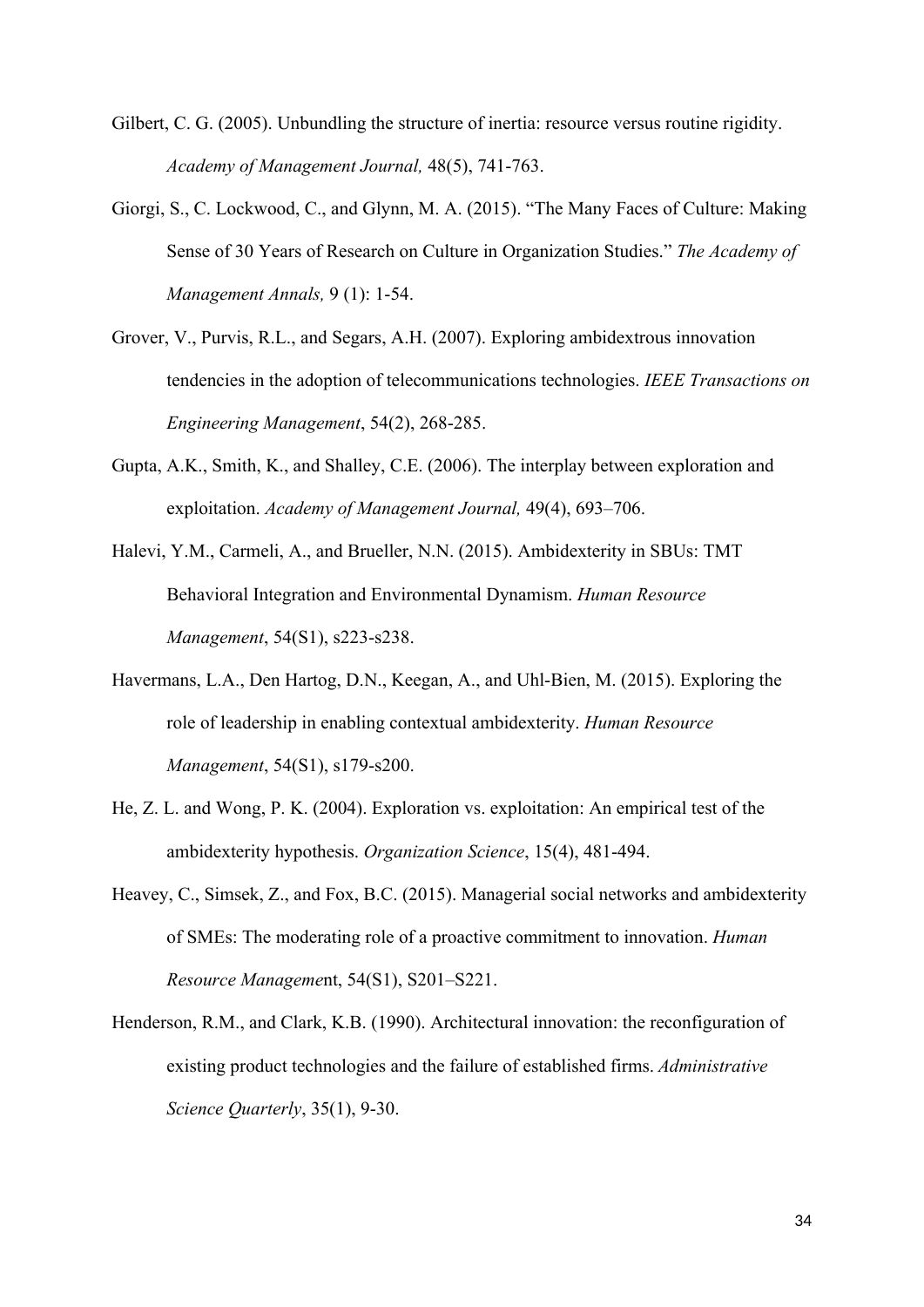- Hodgkinson, I.R., Ravishankar, M.N., and Aitken-Fischer, M. (2014). A resource-advantage perspective on the orchestration of ambidexterity. *Service Industries Journal*, 34(15), 1234-1252.
- Hughes, M., Martin, S.L., Morgan, R.E., and Robson, M.J. (2010). Realizing product-market advantage in high-technology international new ventures: the mediating role of ambidextrous innovation. *Journal of International Marketing*, 18(4), 1-21.
- Jansen, J.J.P., George, G., Van den Bosch, F.A.J., and Volberda, H.W. (2008). Senior team attributes and organizational ambidexterity: the moderating role of transformational leadership. *Journal of Management Studies*, 45(5), 982-1007.
- Jansen, J.J.P., Tempelaar, M.P., van den Bosch, F.A.J., and Volberda, H.W. (2009). Structural differentiation and ambidexterity: the mediating role of integration mechanisms. *Organization Science*, 20(4), 787-811.
- Jansen, J. J. P., Simsek, Z., and Cao, Q. (2012). Ambidexterity and performance in multi-unit contexts: Cross-level moderating effects of structural and resource attributes. *Strategic Management Journal*, 33(11), 1286-1303.
- Junni, P., Sarala, R. M., Tarba, S. Y., Liu, Y., and Cooper, C. L. (2015). Guest editors' introduction: The role of human resources and organizational factors in ambidexterity. *Human Resource Management*, 54(S1), s1-s28.
- Kellogg, K. C. (2011). Hot lights and cold steel: Cultural and political toolkits for practice change in surgery. *Organisation Science*, 22(2), 482–502.
- Kortmann, S. (2015). The Mediating Role of Strategic Orientations on the Relationship between Ambidexterity‐Oriented Decisions and Innovative Ambidexterity. *Journal of Product Innovation Management*, 32(5), 666–684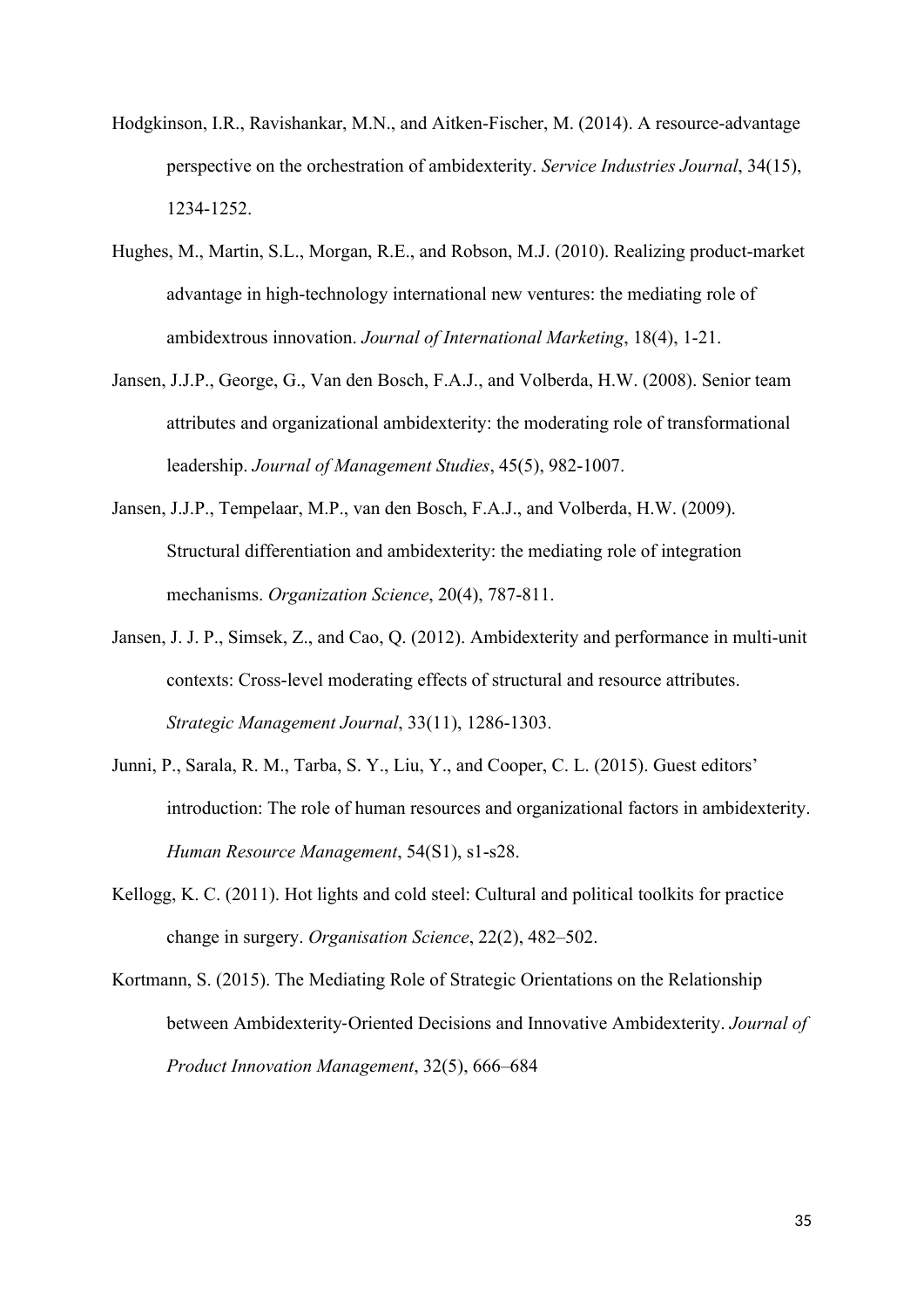- Kostopoulos, K.C., Bozionelos, N., and Syrigos, E. (2015). Ambidexterity and unit performance: Intellectual capital antecedents and cross-level moderating effects of human resource practices. *Human Resource Management*, 54(S1), s111-s132.
- Kouropalatis, Y., Hughes, P., and Morgan, R.E. (2012). Pursuing "flexible commitment" as strategic ambidexterity: an empirical justification in high technology firms. *European Journal of Marketing*, 46(10), 1389-1417.
- Laureiro-Martinez, D., Brusoni, S., Canessa, N., and Zollo, M. (2015). Understanding the exploration-exploitation dilemma: An fMRI study of attention control and decisionmaking performance. *Strategic Management Journal*, 36(3), 319-338.
- Lavie, D., Kang, J., and Rosenkopf, L. (2011). Balance within and across domains: the performance implications of exploration and exploitation in alliances. *Organization Science*, 22(6), 1517-1538.
- Lee-Kelley, L. (2017). When 'knowing what' is not enough: Role of organised simulations for developing effective practice. *International Journal of Project Management*. DOI.org/10.1016/j.ijproman.2017.08.003.
- Leonardi, P. M. (2011). Innovation blindness: Culture, frames, and cross-boundary problem construction in the development of new technology concepts. *Organisation Science*, 22(2), 347–369.
- Lin, H.E., and McDonough, E.F. (2011). Investigating the role of leadership and organizational culture in fostering innovation ambidexterity. *IEEE Transactions on Engineering Management*, 58: 497-509.
- Lin, H.E., and McDonough, E.F. (2014). Cognitive Frames, Learning Mechanisms, and Innovation Ambidexterity. *Journal of Product Innovation Management*, 31(S1), 170- 188.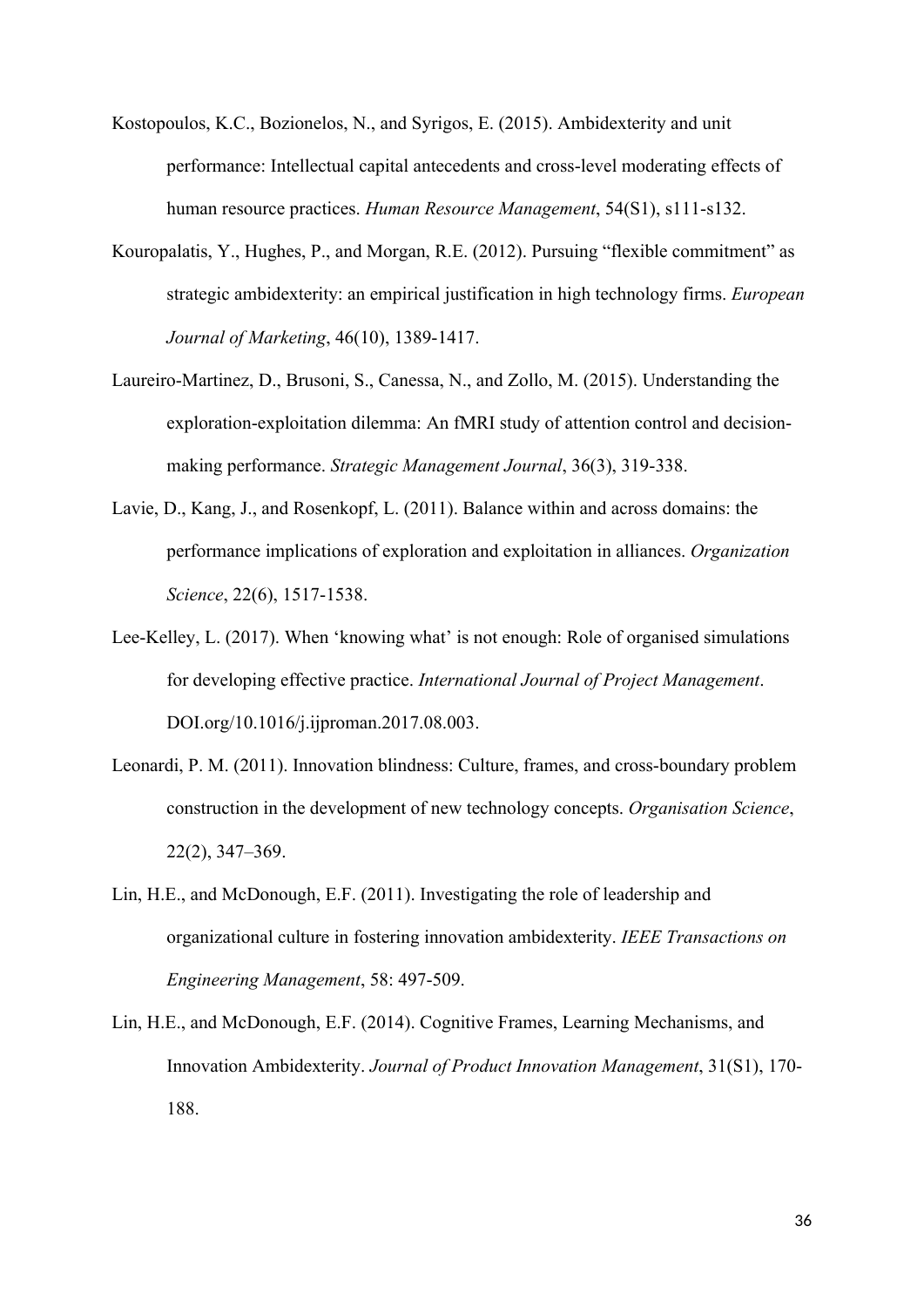- Lubatkin, M. H., Simsek, Z., Ling, Y. and JVeiga, J. F. (2006). Ambidexterity and performance in small- to medium-sized firms: The pivotal role of top management team behavioral integration. *Journal of Management,* 32(5), 646–672.
- Luo, Y., and Rui, H. (2009). An ambidexterity perspective toward multinational enterprises from emerging economies. *The Academy of Management Perspectives*, 23(4), 49-70.
- March, J. G. (1991). Exploration and exploitation in organizational learning. *Organisation Science,* 2(1), 71–87.
- Mom, T. J. M., van den Bosch, F. A. J. and Volberda, H. W. (2007). Investigating managers' exploration and exploitation activities: The influence of top-down, bottom-up, and horizontal knowledge inflows. *Journal of Management Studies,* 44(6), 910–931.
- Mom, T.J.M., Van Den Bosch, F.A.J., and Volberda, H.W. (2009). Understanding variation in managers' ambidexterity: Investigating direct and interaction effects of formal structure and personal coordination mechanisms. *Organization Science*, 20(4), 812– 828.
- Mom, T.J.M., Fourné, S.P., and Jansen, J.J.P. (2015). Managers' work experience, ambidexterity, and performance: The contingency role of the work context. *Human Resource Management*, 54(S1), s133-s153.
- Morgan, R.E., and Berthon, P. (2008). Market orientation, generative learning, innovation strategy and business performance inter-relationships in bioscience firms. *Journal of Management Studies*, 45(8), 1329-1353.
- Nosella, A., Cantarello, S. and Filippini, R. (2012). The intellectual structure of organisational ambidexterity: A bibliographic investigation into the state of the art*. Strategic Organisation,* 10(4), 450-465.
- O'Reilly, C. A. and Tushman, M. L. (2004). The ambidextrous organization. *Harvard Business Review,* 82(4), 74–81.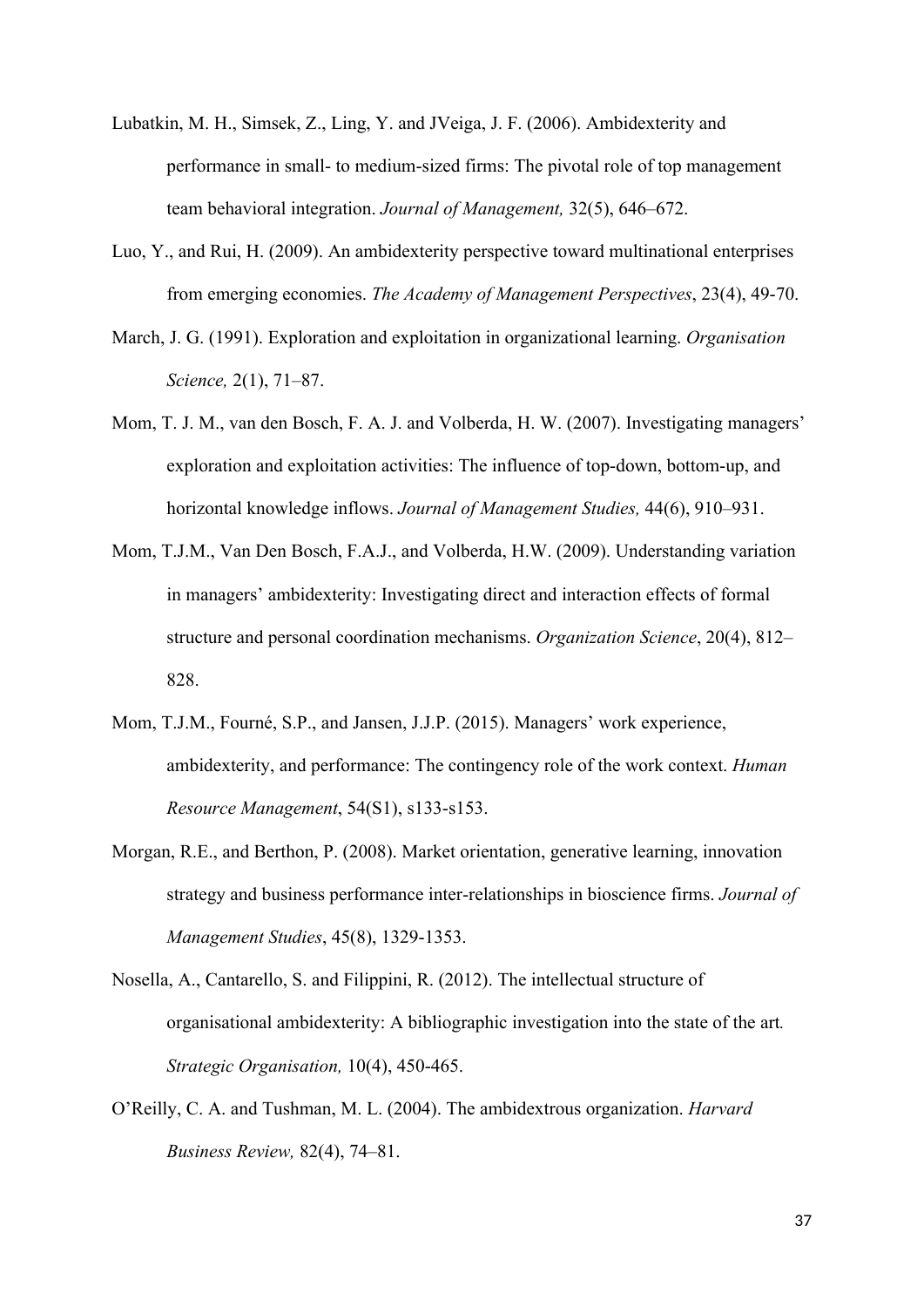- Pellegrinelli, S., Murray-Webster, R., and Turner, N. (2015). Facilitating organizational ambidexterity through the complementary use of projects and programs. *International Journal of Project Management*, 33(1), 153-164.
- Raisch, S., Birkinshaw, J., Gilbert, P. and Tushman, M.L. (2009). Organizational ambidexterity: Balancing exploitation and exploration for sustained performance. *Organization Science*, 20(4), 685–95.
- Raisch, S. and Birkinshaw, J. (2008). Organizational ambidexterity: Antecedents, outcomes, and moderators. *Journal of Management,* 34, 375–409.
- Revellino, S. and Mouritsen, J. (2015). Accounting as an engine: The performativity of calculative practices and the dynamics of innovation. *Management Accounting Research*, 28, 31-49.
- Rindova, V. E., Dalpiaz, D. and Ravasi. (2011). A cultural quest: A study of organizational use of new cultural resources in strategy formation. *Organisation Science*, 22(2), 413– 431.
- Rothaermel, F.T., and Alexandre, M.T. (2009). Ambidexterity in technology sourcing: the moderating role of absorptive capacity. *Organization Science*, 20(4), 759-780.
- Schein, E. H. (1992). *Organizational Culture and Leadership*, 2d ed., San Francisco: Jossey-Bass.
- Siggelkow, N., and Levinthal, D.A. (2003). Temporarily divide to conquer: centralized, decentralized, and reintegrated organizational approaches to exploration and adaptation. *Organization Science*, 14(6), 650-669.
- Simsek Z. (2009). Organisational ambidexterity: towards a multilevel understanding. *Journal of Management Studies*, 46(4), 597-624.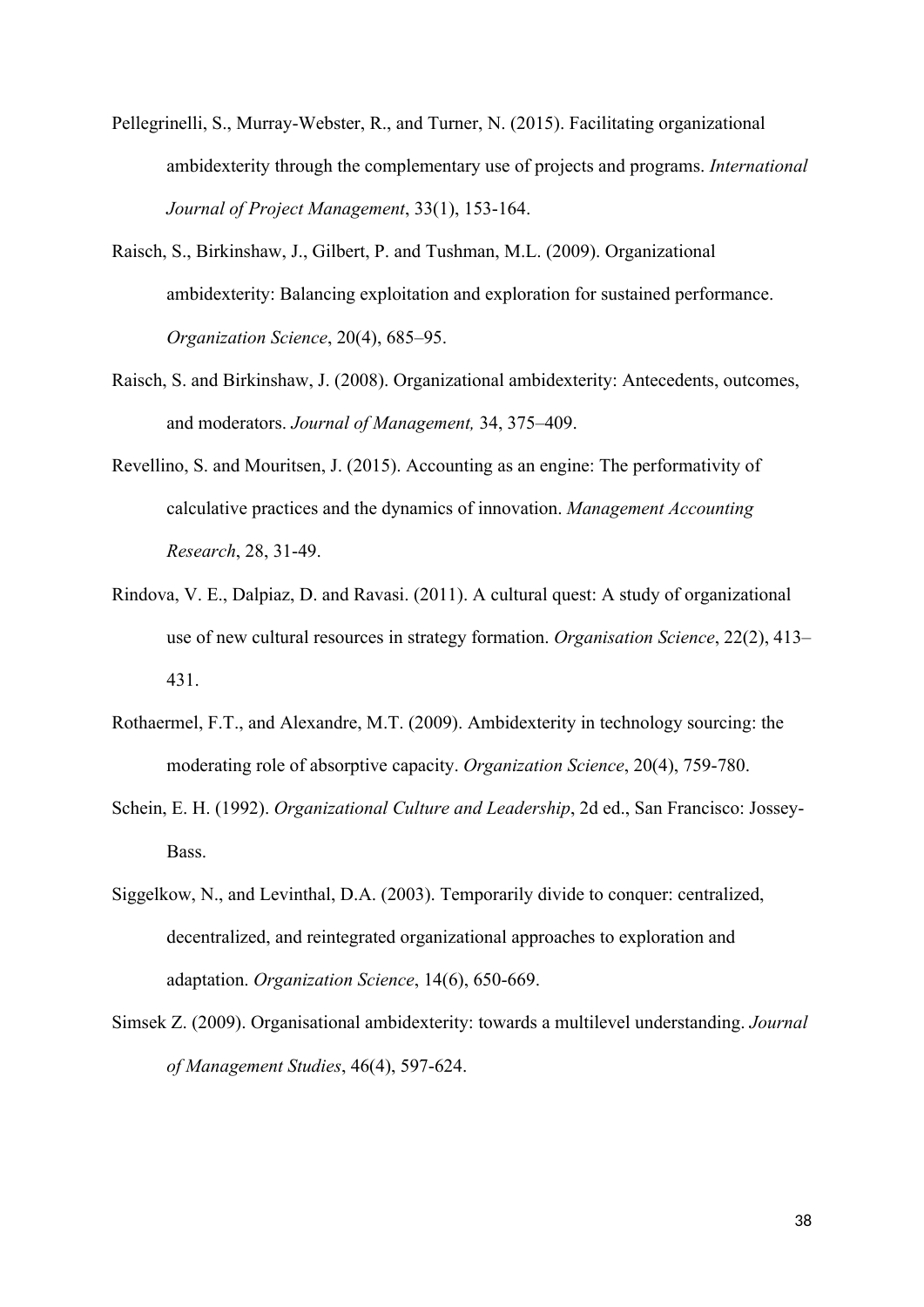- Simsek, Z., Heavey, C., Veiga, J.F. and Souder, D. (2009). A typology for aligning organizational ambidexterity's conceptualizations, antecedents and outcomes. *Journal of Management Studies,* 46(5), 864-894.
- Stettner, U., and Lavie, D. (2014). Ambidexterity under scrutiny: Exploration and exploitation via internal organization, alliances, and acquisitions. *Strategic Management Journal*, 35(13), 1903-1929.
- Swidler, A. (1986). Culture in action: Symbols and strategies. *American Sociology Review*, 51(2), 273–286.
- Sydow, J., and Koch, J. (2009). Organizational path dependence: Opening the black box. *Academy of Management Review*, 34(4), 689-709.
- Tiwana, A. (2008). Do bridging ties complement strong ties? An empirical examination of alliance ambidexterity. *Strategic Management Journal*, 29(3), 251-272.
- Tushman, M. L. and O'Reilly, C. A. (1996). Ambidextrous organizations: Managing evolutionary and revolutionary change. *California Management Review*, 38(4), 8–30.
- Turner, N., Swart, J., Maylor, H., and Antonacopoulou, E. (2016). Making it happen: How managerial actions enable project-based ambidexterity. *Management Learning*, 47(2), 199-222.
- Turner, N., and Lee-Kelley, L. (2012). Unpacking the theory on ambidexterity: An illustrative case on the managerial architectures, mechanisms and dynamics. *Management Learning*, 44(2), 179-196.
- Turner, N., Maylor, H., and Swart, J. (2015). Ambidexterity in projects: An intellectual capital perspective. *International Journal of Project Management*, 33(1), 177-188.
- Turner, N., Swart, J., and Maylor, H. (2012). Mechanisms for managing ambidexterity: A review and research agenda. *International Journal of Management Review*, 15(3), 317–332.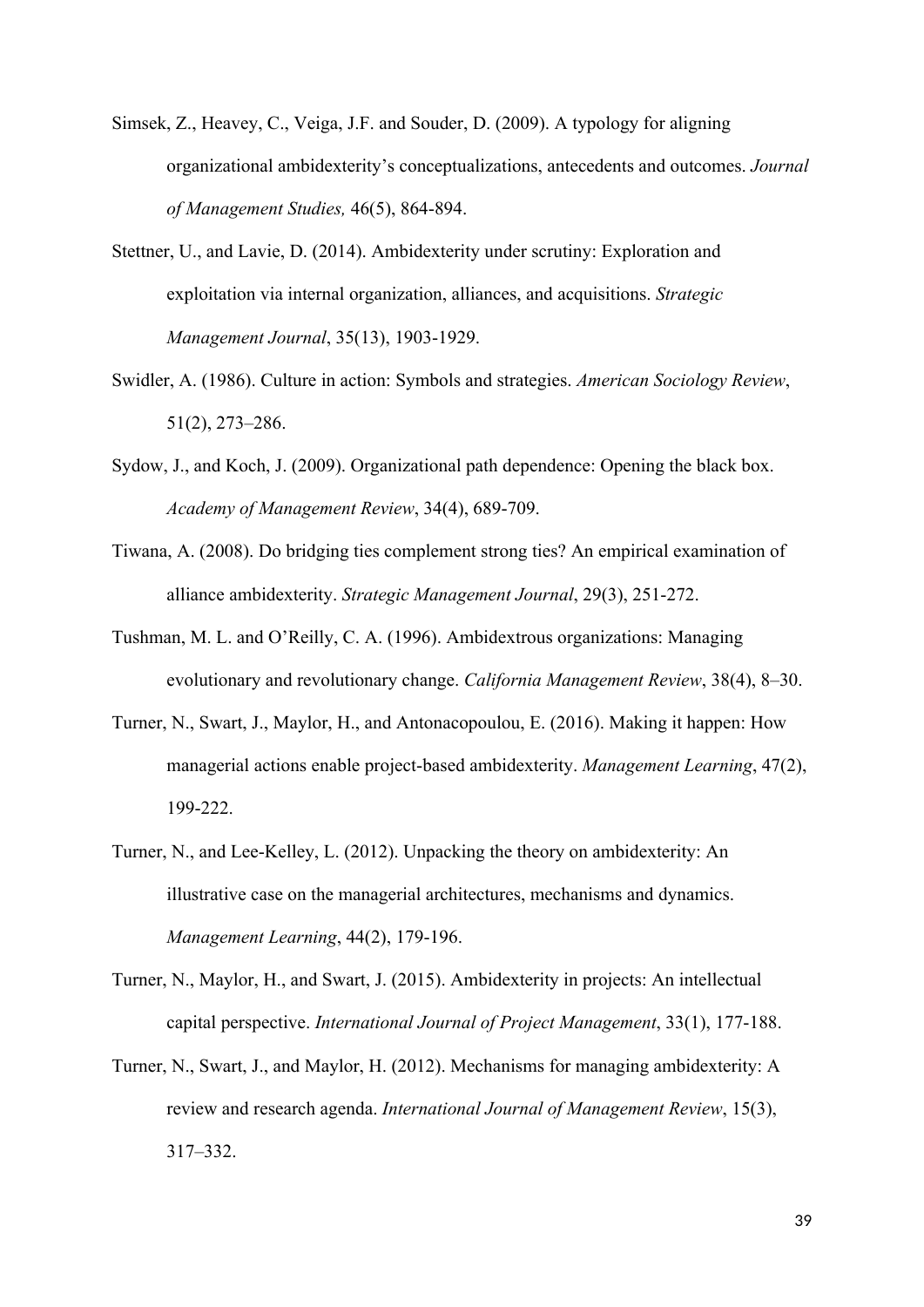- Wang, C. L. and Rafiq, M. (2014). Ambidextrous organizational culture, contextual ambidexterity and new product innovation: A comparative study of UK and Chinese high-tech firms. *British Journal of Management*, 25(1), 58-76.
- Weber, K. (2005). A toolkit for analysing corporate cultural toolkits. *Poetics,* 33(3–4), 227– 252.
- Weber, K. and Dacin, M. T. (2011). The cultural construction of organizational life: Introduction to the special issue. *Organization Science*, 22(2), 287–298.
- Wei, Z., Yi, Y., and Guo, H. (2014). Organizational learning ambidexterity, strategic flexibility, and new product development. *Journal of Product Innovation Management*, 31(4), 832-847.
- Zimmermann, A., Raisch, S., and Birkinshaw, J. (2015). How is ambidexterity initiated? The emergent charter definition process. *Organization Science*, 26(2), 1-21.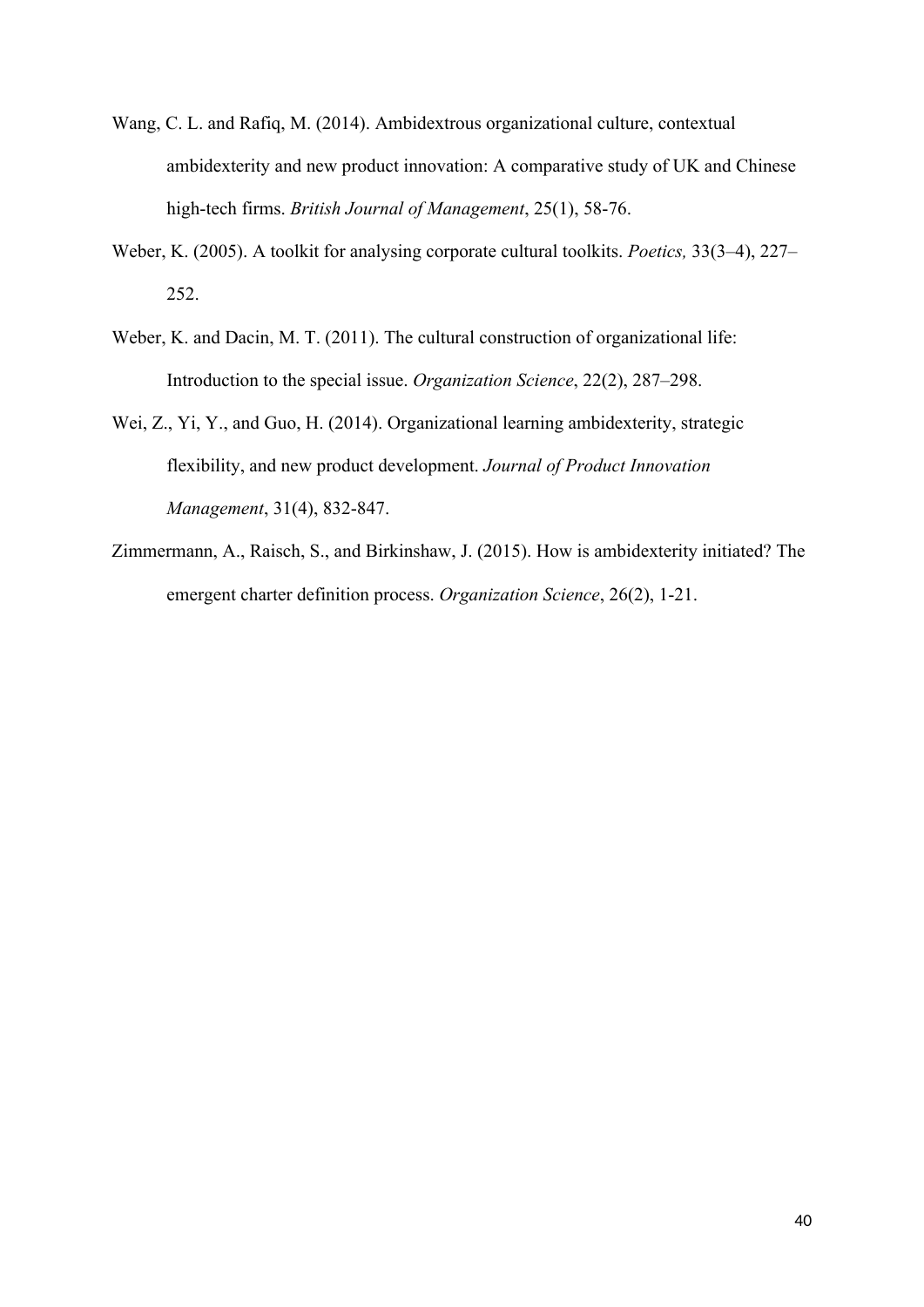| <b>Author(s)</b>                   | <b>Type</b> | verbab annotaentemy ab outcome<br><b>Research Setting</b>                                                                                               | <b>Method</b>                                       | Level of                     | <b>Focus</b> |
|------------------------------------|-------------|---------------------------------------------------------------------------------------------------------------------------------------------------------|-----------------------------------------------------|------------------------------|--------------|
|                                    |             |                                                                                                                                                         |                                                     | <b>Analysis</b>              |              |
| Gibson & Birkinshaw<br>(2004)      | Harmonic    | Multinational Firms (including Banking,<br>Software, Engineering, Automotive).                                                                          | Qualitative & Quantitative<br>(interviews & survey) | Unit                         | Activities   |
| Zimmermann et al.<br>(2015)        | Harmonic    | Inter-firm alliances in the automotive<br>industry                                                                                                      | Qualitative (interviews)                            | Individual &<br>Organization | Activities   |
| Cao et al. (2010)                  | Harmonic    | SMEs from high-tech parks in China.                                                                                                                     | Quantitative (survey)                               | Organization                 | Activities   |
| Jansen et al. $(2012)$             | Harmonic    | Units within autonomous branches of a<br>global financial services firm.                                                                                | Quantitative (survey)                               | Unit                         | Activities   |
| Lubatkin et al. (2006)             | Harmonic    | SMEs in one region of New England.                                                                                                                      | Quantitative (survey)                               | <b>SMEs</b>                  | Activities   |
| Tiwana (2008)                      | Harmonic    | Individual team participants in project<br>alliances spanning various organizations.                                                                    | Quantitative (survey)                               | Project                      | Activities   |
| Hodgkinson et al. (2014)           | Harmonic    | European airline.                                                                                                                                       | Qualitative (case study)                            | Individual                   | Activities   |
| Hughes et al. $(2010)$             | Harmonic    | High-technology INVs in Mexico.                                                                                                                         | Quantitative (survey)                               | Organization                 | Outcomes     |
| Wei et al. (2014)                  | Harmonic    | Broad scope of industries and districts of<br>China.                                                                                                    | Quantitative (survey)                               | Organization                 | Activities   |
| Rothaermel & Alexandre<br>(2009)   | Harmonic    | US manufacturing sector                                                                                                                                 | Quantitative (panel $\&$<br>survey)                 | Organization                 | Activities   |
| De Clercq et al. (2014)            | Harmonic    | Canadian-based SMEs.                                                                                                                                    | Quantitative (survey)                               | <b>SMEs</b>                  | Activities   |
| Morgan & Berthon<br>(2008)         | Harmonic    | Firms in the UK bioscience industry.                                                                                                                    | Quantitative (survey)                               | Organization                 | Outcomes     |
| Kouropalatis et al.<br>(2012)      | Harmonic    | High-tech marketing firms in the UK.                                                                                                                    | Quantitative (survey)                               | Organization                 | Activities   |
| Lin & McDonough<br>(2014)          | Harmonic    | Taiwanese companies operating in chemicals,<br>pharmaceuticals, financial management,<br>mechanical engineering, and electronic<br>engineering sectors. | Quantitative (survey)                               | Organization                 | Outcomes     |
| Chang (2015)                       | Harmonic    | Banking firms in Taiwan.                                                                                                                                | Quantitative (survey)                               | Unit &<br>Organization       | Activities   |
| Lin & McDonough<br>(2011)          | Harmonic    | SBUs operating in chemicals,<br>pharmaceuticals, finance, engineering.                                                                                  | Quantitative (survey)                               | Organization                 | Outcomes     |
| Laureiro-Martinez et al.<br>(2015) | Harmonic    | Individuals with at least four years'<br>experience of making managerial decisions.                                                                     | Quantitative (experiment)                           | Individual                   | Activities   |
| Patel et al. (2012)                | Harmonic    | Low-high tech small US manufacturing                                                                                                                    | Quantitative (survey)                               | Organization                 | Activities   |

## **Appendix A.** Ambidexterity as activity versus ambidexterity as outcome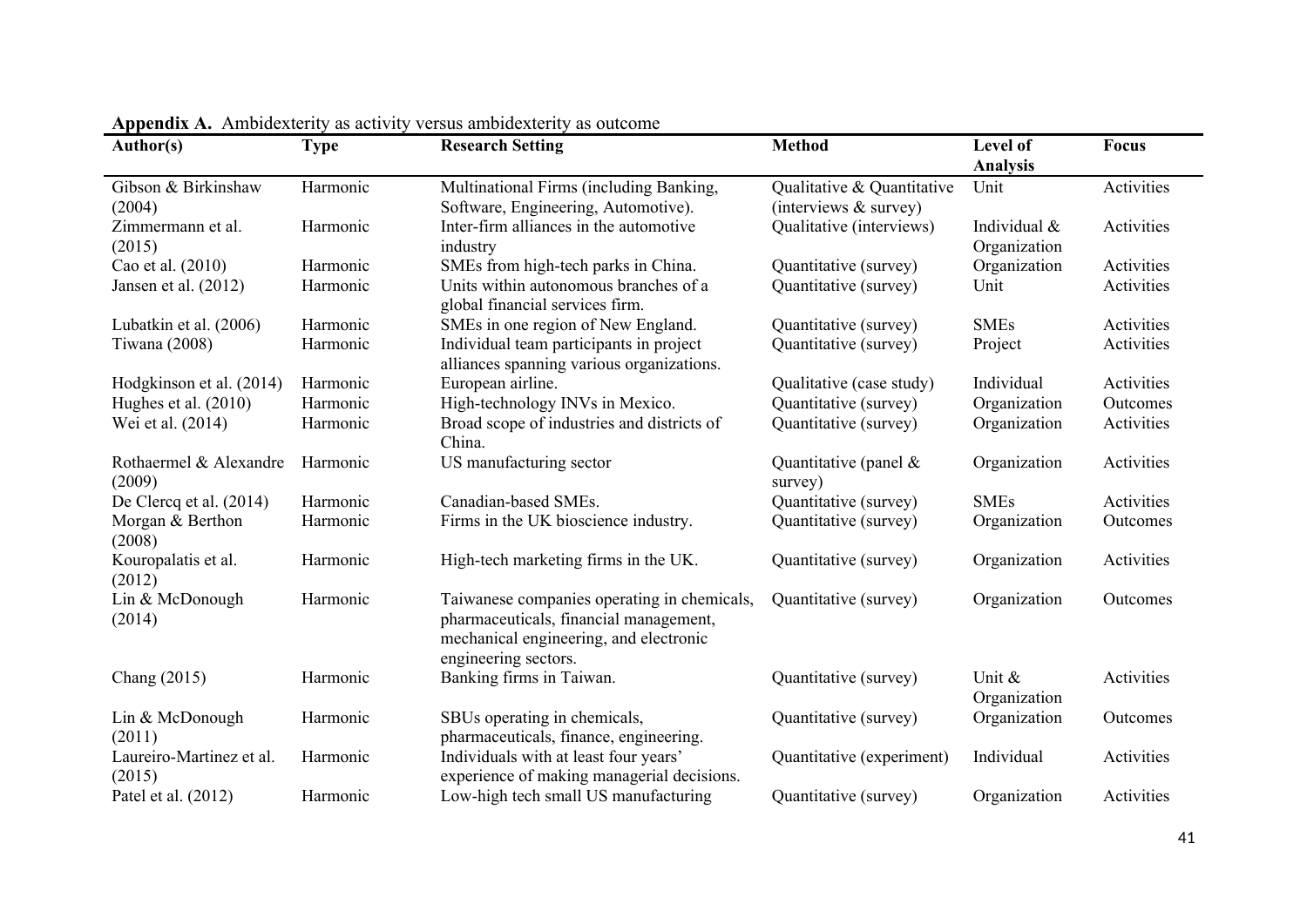|                                       |                               | firms.                                                                                 |                                                |                       |                          |
|---------------------------------------|-------------------------------|----------------------------------------------------------------------------------------|------------------------------------------------|-----------------------|--------------------------|
| Mom et al. (2015)                     | Harmonic                      | One service firm and one manufacturing firm.                                           | Quantitative (survey)                          | Individual            | Activities               |
| Havermans et al. (2015)               | Harmonic                      | Two project-based organizations.                                                       | Qualitative (interviews)                       | Individual            | Activities               |
| Burgess et al. (2015)                 | Harmonic                      | UK External Providers and Disseminators of<br>Patient Safety Knowledge and hospitals   | Qualitative (multilevel<br>interviews)         | Individual            | Activities               |
| Kostopoulos et al.<br>(2015)          | Harmonic                      | Business units operating within U.S. Fortune<br>500 companies.                         | Quantitative (survey $\&$<br>objective)        | Unit                  | Activities               |
| Halevi et al. (2015)                  | Harmonic                      | SBUs in both service and industrial sectors.                                           | Quantitative (survey)                          | TMT & Unit            | Activities               |
| Heavey et al. $(2015)$                | Harmonic                      | SMEs operating in technology-based<br>industries.                                      | Quantitative (survey)                          | <b>TMT</b>            | Activities               |
| Wang & Rafiq $(2014)$                 | Harmonic                      | UK and Chinese high-tech firms (including<br>pharmaceutical, biotechnology, software). | Quantitative (survey)                          | Organization          | Activities &<br>Outcomes |
| Kortmann (2015)                       | Harmonic                      | US and Indian manufacturing firms.                                                     | Quantitative (survey)                          | TMT &<br>Organization | Activities &<br>Outcomes |
| Boumgarden et al.<br>(2012)           | Differentiation               | HP and USAToday.com.                                                                   | Qualitative (case analysis)                    | Organization          | Outcomes                 |
| Lavie et al. $(2011)$                 | Differentiation               | US-based firms in the software industry.                                               | Quantitative (pooled time-<br>series analysis) | Organization          | Activities               |
| Jansen et al. (2009)                  | Differentiation               | Private firms with at least 25 employees.                                              | Quantitative (survey)                          | Organization          | Activities               |
| Jansen et al. (2008)                  | Differentiation               | Dutch branches of a large European financial<br>services firm.                         | Quantitative (survey)                          | Organization          | Activities               |
| Blindenbach-Driessen &<br>Ende (2014) | Differentiation               | Dutch service and manufacturing firms larger<br>than 100 employees.                    | Quantitative (survey)                          | Organization          | Activities               |
| Benner & Tushman<br>(2003)            | Differentiation               | Firms in the photography and paint<br>industries.                                      | Quantitative (database $\&$<br>patent data)    | Organization          | Activities               |
| He & Wong (2004)                      | Differentiation               | Manufacturing firms in Singapore and the<br>State of Penang in Malaysia.               | Quantitative (survey)                          | Organization          | Activities               |
| Grover et al. (2007)                  | Differentiation               | Telecoms in manufacturing, finance,<br>government & education.                         | Quantitative (survey)                          | Organization          | Outcomes                 |
| Siggelkow & Levinthal<br>(2003)       | Differentiation               | Incumbent firms.                                                                       | Quantitative (simulation)                      | Organization          | Activities               |
| Chandrasekarana et al.                | Harmonic &                    | R&D projects nested in US high tech                                                    | Quantitative (survey)                          | Project & Unit        | Activities               |
| (2012)                                | Differentiation               | business units.                                                                        |                                                |                       |                          |
| Stettner & Dovey (2014)               | Harmonic &<br>Differentiation | US-based software firms.                                                               | Quantitative (panel data)                      | Organization          | Activities               |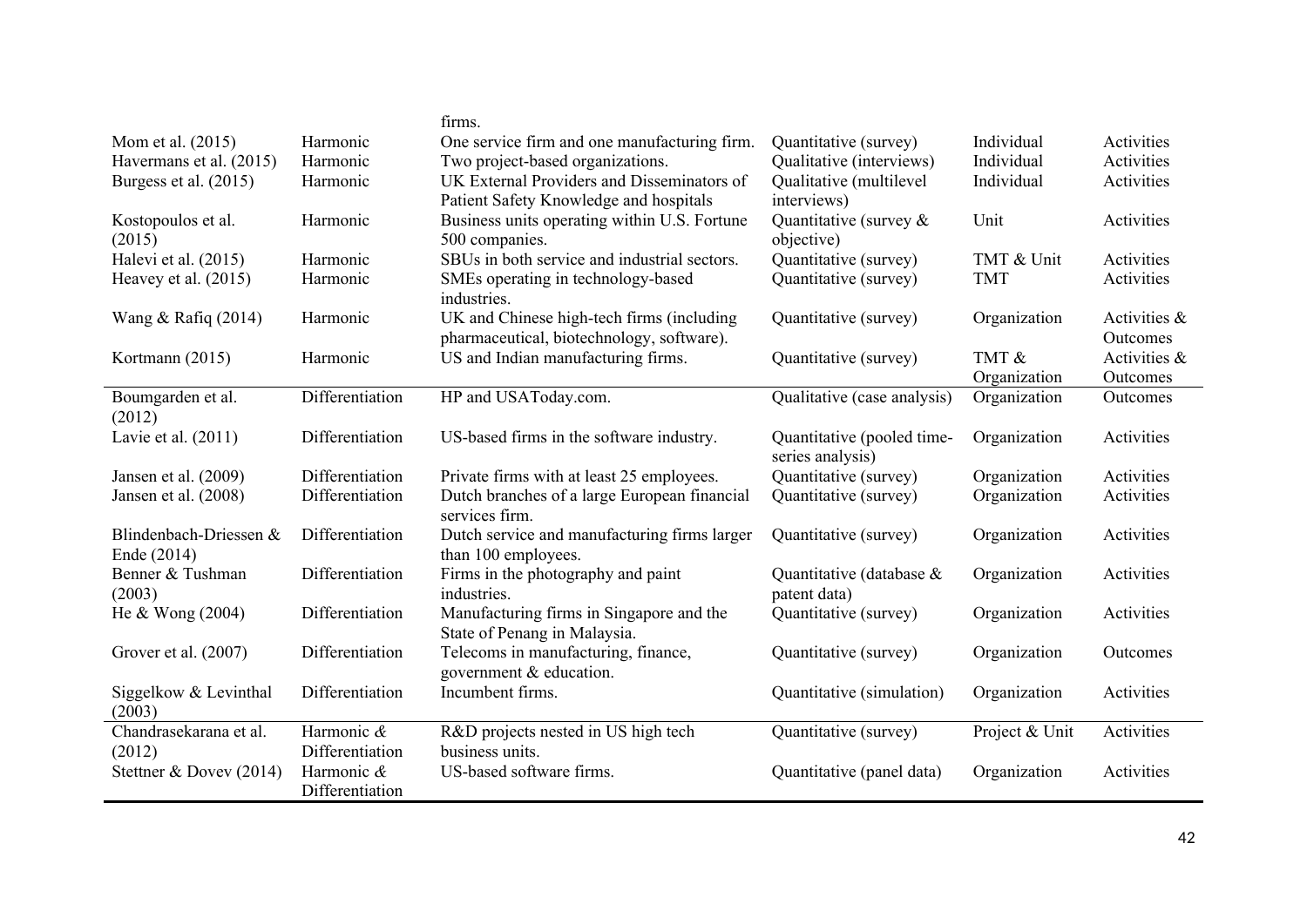



**DEXTROUS Project Timeline**